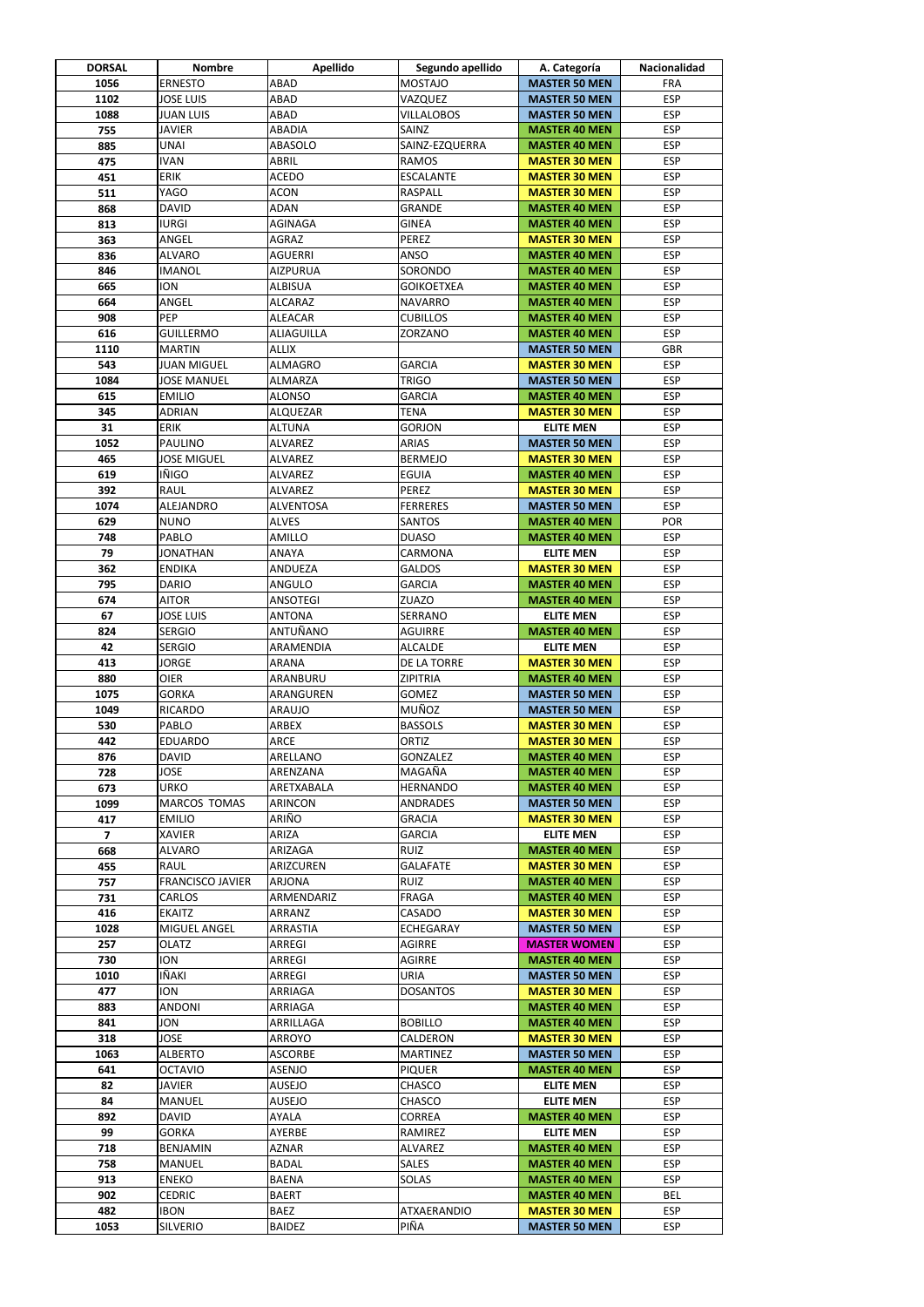| 449  | <b>FRANCISCO</b>      | <b>BAÑA</b>        | <b>GRELA</b>     | <b>MASTER 30 MEN</b> | <b>ESP</b> |
|------|-----------------------|--------------------|------------------|----------------------|------------|
| 687  | <b>CARLOS</b>         | <b>BARBERAN</b>    | CAMALLONGA       | <b>MASTER 40 MEN</b> | <b>ESP</b> |
| 500  | <b>JUAN</b>           | <b>BARBERIO</b>    | <b>OLIVA</b>     | <b>MASTER 30 MEN</b> | <b>ESP</b> |
| 342  | <b>JOSE ENRIQUE</b>   | <b>BARBERO</b>     | <b>MATA</b>      | <b>MASTER 30 MEN</b> | <b>ESP</b> |
| 770  | ANGEL                 | <b>BARCENILLA</b>  | <b>CANCHO</b>    |                      | <b>ESP</b> |
|      |                       |                    |                  | <b>MASTER 40 MEN</b> |            |
| 534  | <b>SERGIO</b>         | <b>BARCENILLA</b>  | <b>CHECA</b>     | <b>MASTER 30 MEN</b> | <b>ESP</b> |
| 507  | <b>LLUIS</b>          | <b>BARNIOL</b>     | <b>BALLUS</b>    | <b>MASTER 30 MEN</b> | <b>ESP</b> |
| 1036 | <b>DAVID</b>          | <b>BARRA</b>       | <b>AVILES</b>    | <b>MASTER 50 MEN</b> | <b>ESP</b> |
| 900  | <b>DAVID</b>          | <b>BARRANTES</b>   | <b>MARTIN</b>    | <b>MASTER 40 MEN</b> | <b>ESP</b> |
| 645  | <b>JORGE</b>          | <b>BARRENA</b>     | <b>CIA</b>       | <b>MASTER 40 MEN</b> | <b>ESP</b> |
| 35   | <b>OIER</b>           | <b>BARRENECHEA</b> | <b>MENA</b>      | <b>ELITE MEN</b>     | <b>ESP</b> |
| 691  | <b>MIGUEL</b>         | <b>BARRIO</b>      | <b>NARVAEZ</b>   | <b>MASTER 40 MEN</b> | <b>ESP</b> |
| 897  | <b>CARLES</b>         | <b>BARRIO</b>      | PIELLA           | <b>MASTER 40 MEN</b> | <b>ESP</b> |
| 867  | <b>GABRIEL</b>        | <b>BARRIOS</b>     | HERNANDEZ        | <b>MASTER 40 MEN</b> | <b>ESP</b> |
| 1113 | <b>RAUL</b>           | <b>BARROSO</b>     | <b>MONTERO</b>   | <b>MASTER 50 MEN</b> | <b>ESP</b> |
|      |                       |                    |                  |                      |            |
| 739  | <b>DAVID</b>          | <b>BASERBA</b>     | <b>BERROCAL</b>  | <b>MASTER 40 MEN</b> | <b>ESP</b> |
| 408  | <b>MARC</b>           | <b>BASERBA</b>     |                  | <b>MASTER 30 MEN</b> | <b>ESP</b> |
| 491  | <b>BORJA</b>          | <b>BAYER</b>       | <b>MIGUEL</b>    | <b>MASTER 30 MEN</b> | <b>ESP</b> |
| 1    | <b>HANS</b>           | <b>BECKING</b>     |                  | <b>ELITE MEN</b>     | <b>NED</b> |
| 720  | <b>SERGIO</b>         | <b>BELTRAN</b>     | <b>MESEGUER</b>  | <b>MASTER 40 MEN</b> | <b>ESP</b> |
| 58   | <b>HARITZ</b>         | <b>BENGOETXEA</b>  | <b>URIARTE</b>   | <b>ELITE MEN</b>     | <b>ESP</b> |
| 612  | <b>ALVARO</b>         | <b>BENITO</b>      | CASADO           | <b>MASTER 40 MEN</b> | <b>ESP</b> |
| 304  | <b>ANDER</b>          | <b>BENITO</b>      | SASIAIN          | <b>MASTER 30 MEN</b> | <b>ESP</b> |
|      |                       |                    |                  |                      |            |
| 498  | <b>SERGI</b>          | <b>BERDAGUER</b>   | <b>NOGUERAS</b>  | <b>MASTER 30 MEN</b> | <b>ESP</b> |
| 512  | <b>ALEJANDRO</b>      | <b>BERENGUER</b>   | <b>MORON</b>     | <b>MASTER 30 MEN</b> | <b>ESP</b> |
| 532  | LUIS SALVADOR         | <b>BERGILLOS</b>   | <b>RIVERT</b>    | <b>MASTER 30 MEN</b> | <b>ESP</b> |
| 339  | <b>NICOLAS</b>        | <b>BERNARDO</b>    | <b>RODRIGUEZ</b> | <b>MASTER 30 MEN</b> | <b>ESP</b> |
| 891  | <b>DANIEL</b>         | <b>BERNARDO</b>    |                  | <b>MASTER 40 MEN</b> | <b>ESP</b> |
| 740  | <b>OSCAR</b>          | <b>BERROCAL</b>    | <b>PEREZ</b>     | <b>MASTER 40 MEN</b> | <b>ESP</b> |
| 796  | <b>JAIME</b>          | <b>BESTARD</b>     | <b>ALVAREZ</b>   | <b>MASTER 40 MEN</b> | <b>ESP</b> |
| 893  | PEDRO ALEJANDRO       | <b>BIANCO</b>      |                  | <b>MASTER 40 MEN</b> | ARG        |
| 406  | <b>ISMAEL</b>         | <b>BLANCO</b>      | <b>SORIA</b>     | <b>MASTER 30 MEN</b> | <b>ESP</b> |
|      |                       |                    |                  |                      |            |
| 373  | <b>CARLOS</b>         | <b>BLAS</b>        | <b>ARA</b>       | <b>MASTER 30 MEN</b> | <b>ESP</b> |
| 312  | <b>ALVARO</b>         | <b>BLAZQUEZ</b>    | <b>MANGUERO</b>  | <b>MASTER 30 MEN</b> | <b>ESP</b> |
| 327  | <b>ALEX</b>           | <b>BLAZQUEZ</b>    | <b>ORTIZ</b>     | <b>MASTER 30 MEN</b> | <b>ESP</b> |
| 43   | RAUL                  | <b>BLESA</b>       | <b>ORTIZ</b>     | <b>ELITE MEN</b>     | <b>ESP</b> |
| 370  | <b>EDUARDO</b>        | <b>BOCANEGRA</b>   | <b>GONZALO</b>   | <b>MASTER 30 MEN</b> | <b>ESP</b> |
| 626  | <b>CLAUDIO NICETO</b> | <b>BOLAÑOS</b>     | <b>GARCIA</b>    | <b>MASTER 40 MEN</b> | <b>ESP</b> |
| 1054 | <b>SANDRO</b>         | <b>BONGIORNO</b>   |                  | <b>MASTER 50 MEN</b> | <b>ITA</b> |
| 1070 | <b>GUY</b>            | <b>BONNIN</b>      |                  | <b>MASTER 50 MEN</b> | <b>FRA</b> |
| 711  | <b>JORGE</b>          | <b>BORDONADA</b>   | <b>GALINDO</b>   | <b>MASTER 40 MEN</b> | <b>ESP</b> |
| 889  | <b>RAYCO</b>          | <b>BOTE</b>        | <b>NAVAS</b>     | <b>MASTER 40 MEN</b> | <b>ESP</b> |
|      |                       |                    |                  |                      |            |
| 113  | <b>SERGI</b>          | <b>BOTINAS</b>     | <b>MUÑOZ</b>     | <b>ELITE MEN</b>     | <b>ESP</b> |
| 1041 | <b>FELIX ROBERTO</b>  | <b>BOTON</b>       | <b>GARCIA</b>    | <b>MASTER 50 MEN</b> | <b>ESP</b> |
| 779  | <b>CESAR ADRIAN</b>   | <b>BRUN</b>        | <b>BARBOZA</b>   | <b>MASTER 40 MEN</b> | <b>URU</b> |
| 1014 | <b>JOSE</b>           | <b>BUDIÑO</b>      | <b>ALVAREZ</b>   | <b>MASTER 50 MEN</b> | <b>ESP</b> |
| 1032 | <b>JOSE LUIS</b>      | <b>BUSTILLO</b>    | <b>ALFARO</b>    | <b>MASTER 50 MEN</b> | <b>ESP</b> |
| 368  | <b>FERNANDO</b>       | CAAMAÑO            | ALVAREZ          | <b>MASTER 30 MEN</b> | <b>ESP</b> |
| 1106 | <b>MIGUEL ANGEL</b>   | CABA               |                  | <b>MASTER 50 MEN</b> | <b>ESP</b> |
| 478  | <b>ENDIKA</b>         | <b>CABEZUDO</b>    | LOPEZ            | <b>MASTER 30 MEN</b> | <b>ESP</b> |
|      |                       |                    | <b>MUÑOZ</b>     |                      | <b>ESP</b> |
| 539  | <b>DANIEL</b>         | CABRERA            |                  | <b>MASTER 30 MEN</b> |            |
| 797  | <b>JOSE DOMINGO</b>   | CADAVIECO          | CASO             | <b>MASTER 40 MEN</b> | <b>ESP</b> |
| 1065 | <b>JORGE</b>          | <b>CALLEJA</b>     | CALVO            | <b>MASTER 50 MEN</b> | <b>ESP</b> |
| 253  | ANA                   | CALLEJA            | RAMIREZ          | <b>MASTER WOMEN</b>  | <b>ESP</b> |
| 93   | <b>DIEGO</b>          | CALONGE            | <b>CRUZ</b>      | <b>ELITE MEN</b>     | <b>ESP</b> |
| 36   | <b>OSCAR</b>          | CAMARA             | ALESANCO         | <b>ELITE MEN</b>     | <b>ESP</b> |
| 1025 | <b>JAVIER</b>         | CAMARA             | <b>GARAYOA</b>   | <b>MASTER 50 MEN</b> | <b>ESP</b> |
| 882  | <b>JAVIER</b>         | <b>CAMARA</b>      | <b>MEGINA</b>    | <b>MASTER 40 MEN</b> | <b>ESP</b> |
| 919  | <b>EDUARDO</b>        | CAMPO              | <b>MAGALLON</b>  | <b>MASTER 40 MEN</b> | <b>ESP</b> |
| 330  | <b>FELIX</b>          | <b>CAMPOS</b>      | DE LA FUENTE     | <b>MASTER 30 MEN</b> | <b>ESP</b> |
| 916  | <b>FERNANDO</b>       | <b>CANALS</b>      | SOTILLO          | <b>MASTER 40 MEN</b> | <b>ESP</b> |
|      |                       |                    |                  |                      |            |
| 405  | <b>DANIEL</b>         | CANDEL             | CAMPUZANO        | <b>MASTER 30 MEN</b> | <b>ESP</b> |
| 618  | <b>SALVADOR</b>       | <b>CANELA</b>      | <b>BALSEBRE</b>  | <b>MASTER 40 MEN</b> | <b>ESP</b> |
| 403  | ANDER                 | CANTERO            | <b>BERAMENDI</b> | <b>MASTER 30 MEN</b> | <b>ESP</b> |
| 1091 | <b>PEDRO</b>          | CAÑADA             | RAYA             | <b>MASTER 50 MEN</b> | <b>ESP</b> |
| 89   | <b>MIGUEL</b>         | <b>CAPEL</b>       | <b>LOPEZ</b>     | <b>ELITE MEN</b>     | <b>ESP</b> |
| 394  | <b>MIGUEL</b>         | CARABEL            | <b>MARTIN</b>    | <b>MASTER 30 MEN</b> | <b>ESP</b> |
| 62   | <b>ALFONSO</b>        | CARABEL            | VAZQUEZ          | <b>ELITE MEN</b>     | <b>ESP</b> |
|      | <b>CARLOS</b>         | CARDIEL            | LASHERAS         | <b>ELITE MEN</b>     | <b>ESP</b> |
|      |                       | CARMENA            | LOZANO           | <b>MASTER 40 MEN</b> | <b>ESP</b> |
| 22   |                       |                    |                  |                      |            |
| 732  | ALVARO                |                    |                  |                      |            |
| 100  | <b>DAVID</b>          | CARMONA            | <b>REQUESON</b>  | <b>ELITE MEN</b>     | <b>ESP</b> |
| 679  | <b>VICTOR</b>         | CARRAMIÑANA        | <b>SANTOS</b>    | <b>MASTER 40 MEN</b> | <b>ESP</b> |
| 1020 | <b>ASENSIO</b>        | CARRERA            | CARRERA          | <b>MASTER 50 MEN</b> | <b>ESP</b> |
| 1105 | <b>DANIEL</b>         | <b>CARRERAS</b>    | <b>MONROS</b>    | <b>MASTER 50 MEN</b> | <b>ESP</b> |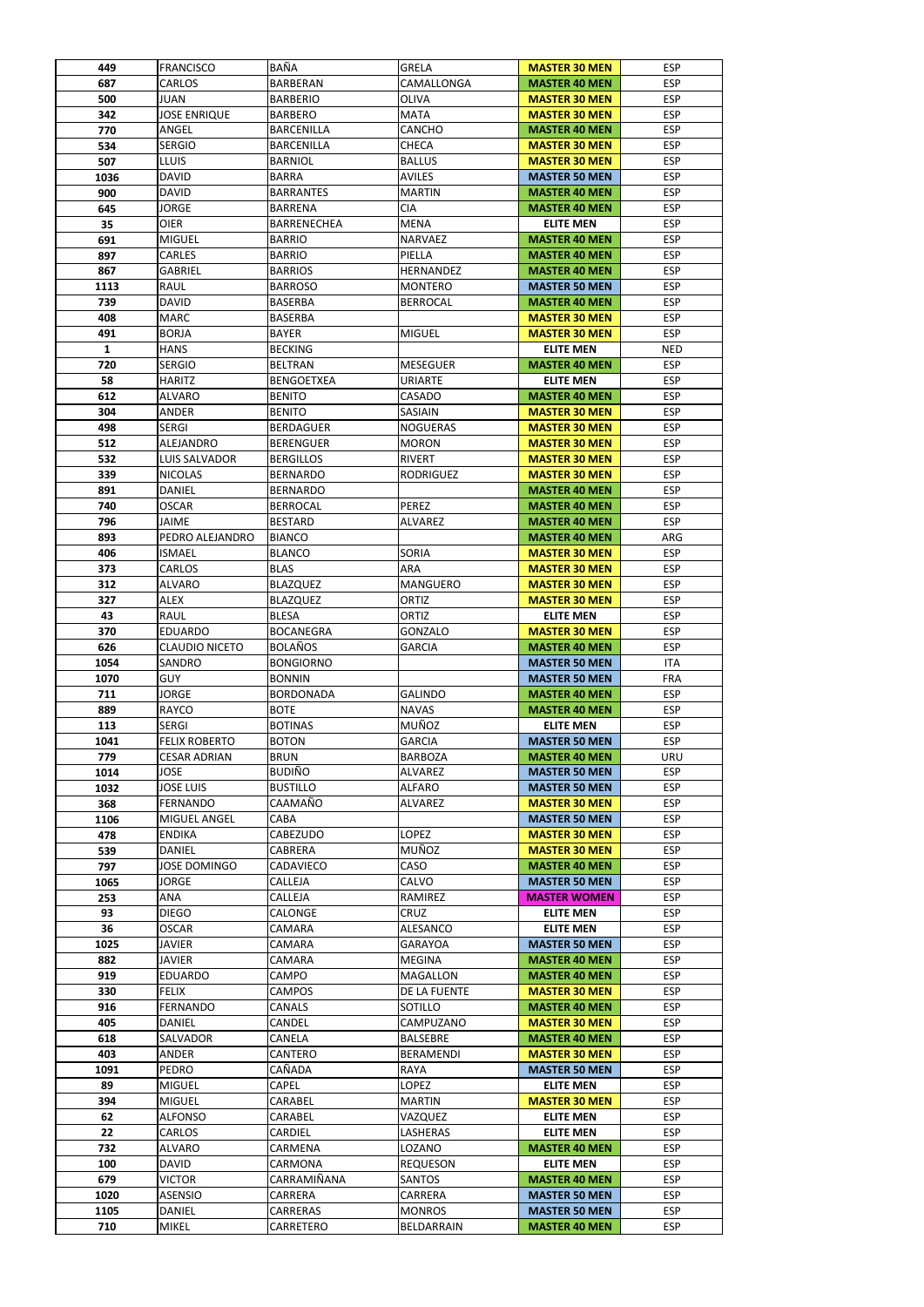| 106        | <b>EDGAR</b>                         | CARTAÑA                            | <b>BACHS</b>                   | <b>ELITE MEN</b>     | <b>ESP</b>               |
|------------|--------------------------------------|------------------------------------|--------------------------------|----------------------|--------------------------|
| 1060       | <b>JOSE MARIA</b>                    | CARTAÑA                            | <b>PUJOL</b>                   | <b>MASTER 50 MEN</b> | <b>ESP</b>               |
| 633        | <b>JESUS</b>                         | CARVAJAL                           | <b>BERMUDEZ</b>                | <b>MASTER 40 MEN</b> | <b>ESP</b>               |
| 1008       | <b>LUIS</b>                          | CASADO                             | <b>HERRERO</b>                 | <b>MASTER 50 MEN</b> | <b>ESP</b>               |
| 450        | <b>JAUME</b>                         | CASALS                             | CARRANZA                       | <b>MASTER 30 MEN</b> | <b>ESP</b>               |
| 5          | <b>GUILLEM</b>                       | CASSU                              | <b>CANTIN</b>                  | <b>ELITE MEN</b>     | <b>ESP</b>               |
| 379        | <b>BRUNO</b>                         | <b>CASTELLANOS</b>                 | PEQUEÑO                        | <b>MASTER 30 MEN</b> | <b>ESP</b>               |
| 842        | <b>JOSE</b>                          | <b>CASTELLON</b>                   | GONZAELZ                       | <b>MASTER 40 MEN</b> | <b>ESP</b>               |
| 829        | <b>ASIER</b>                         | CASTRESANA                         | <b>NAVES</b>                   | <b>MASTER 40 MEN</b> | <b>ESP</b>               |
| 115        | <b>RAUL</b>                          | <b>CASTRILLO</b>                   | <b>SEDANO</b>                  | <b>ELITE MEN</b>     | <b>ESP</b>               |
| 669        | <b>ALFREDO</b>                       | <b>CASTRO</b>                      | CALIZ                          | <b>MASTER 40 MEN</b> | <b>ESP</b>               |
| 386        | <b>DAVID</b>                         | <b>CASTRO</b>                      | <b>GARCIA</b>                  | <b>MASTER 30 MEN</b> | <b>ESP</b>               |
| 848        | <b>SERGIO</b>                        | CASTRODEZA                         |                                | <b>MASTER 40 MEN</b> | <b>ESP</b>               |
| 53         | <b>JAIME</b>                         | CATALAN                            | <b>MATEOS</b>                  | <b>ELITE MEN</b>     | <b>ESP</b>               |
| 353        | <b>GUILLAUME</b>                     | <b>CEDAES</b>                      |                                | <b>MASTER 30 MEN</b> | <b>FRA</b>               |
| 18         | <b>VIDAL</b>                         | <b>CELIS</b>                       | <b>ZABALA</b>                  | <b>ELITE MEN</b>     | <b>ESP</b>               |
| 1077       | <b>FRANCISCO JAVIER</b>              | <b>CENTENO</b>                     | <b>RUEDA</b>                   | <b>MASTER 50 MEN</b> | <b>ESP</b>               |
| 348        | <b>ISRAEL</b>                        | <b>CHECA</b>                       | <b>GALLARDO</b>                | <b>MASTER 30 MEN</b> | <b>ESP</b>               |
| 1047       | <b>JOSE</b>                          | <b>CHICA</b>                       | <b>TORRES</b>                  | <b>MASTER 50 MEN</b> | <b>ESP</b>               |
| 329        | <b>ROBERTO CARLOS</b>                | <b>CHICOTE</b>                     | ABAD                           | <b>MASTER 30 MEN</b> | <b>ESP</b>               |
| 77         | PAU                                  | <b>CHILLIDA</b>                    | <b>FORCADELL</b>               | <b>ELITE MEN</b>     | <b>ESP</b>               |
| 745        | <b>LUIS MANUEL</b>                   | COBO                               | <b>RUIZ</b>                    | <b>MASTER 40 MEN</b> | <b>ESP</b>               |
| 86         | <b>IVAN</b>                          | <b>COCA</b>                        | DE LOS RIOS                    | <b>ELITE MEN</b>     | <b>ESP</b>               |
| 905        | <b>ALFONSO</b>                       | <b>COCA</b>                        | <b>VITORES</b>                 | <b>MASTER 40 MEN</b> | <b>ESP</b>               |
| 1006       | <b>JOSE MANUEL</b>                   | <b>COLLADOS</b>                    | <b>MARTI</b>                   | <b>MASTER 50 MEN</b> | <b>ESP</b>               |
| 422        | <b>ALBERTO</b>                       | <b>COMIN</b>                       | <b>ESTEBAN</b>                 | <b>MASTER 30 MEN</b> | <b>ESP</b>               |
| 23         | <b>MIKEL</b>                         | <b>CONDE</b>                       | <b>IPARRAGUIRRE</b>            | <b>ELITE MEN</b>     | <b>ESP</b>               |
| 24         | <b>IÑIGO</b>                         | <b>CONDE</b>                       | <b>IPARRAGUIRRE</b>            | <b>ELITE MEN</b>     | <b>ESP</b>               |
| 1001       | <b>ANTONIO</b>                       | <b>CONDE</b>                       | <b>PEREZ</b>                   | <b>MASTER 50 MEN</b> | <b>ESP</b>               |
| 853        | <b>JOSEP</b>                         | <b>CONESA</b>                      | <b>VERA</b>                    | <b>MASTER 40 MEN</b> | <b>ESP</b>               |
| 407        | <b>JUAN MANUEL</b>                   | <b>CORCOBADO</b>                   | <b>RODRIGO</b>                 | <b>MASTER 30 MEN</b> | <b>ESP</b>               |
| 693        | <b>JOAN ALBERT</b>                   | <b>CORONEL</b>                     | <b>AGUILAR</b>                 | <b>MASTER 40 MEN</b> | <b>ESP</b>               |
| 639        | <b>RODRIGO</b>                       | CORRAL                             | <b>GONZALEZ</b>                | <b>MASTER 40 MEN</b> | <b>ESP</b>               |
| 506        | PABLO                                | COSIO                              | MOLLEDA                        | <b>MASTER 30 MEN</b> | <b>ESP</b>               |
| 305        | <b>ALFONSO</b>                       | <b>COSTILLA</b>                    | <b>GAMAZA</b>                  | <b>MASTER 30 MEN</b> | <b>ESP</b>               |
| 1083       | <b>RAFAEL</b>                        | COUTO                              | <b>GARCIABLANCO</b>            | <b>MASTER 50 MEN</b> | <b>ESP</b>               |
| 850        | <b>JORDI</b>                         | <b>CREIXELL</b>                    |                                | <b>MASTER 40 MEN</b> | <b>ESP</b>               |
| 737        | <b>ADOLFO</b>                        | <b>CRESPO</b>                      | <b>AMANDI</b>                  | <b>MASTER 40 MEN</b> | <b>ESP</b>               |
| 320        | GERARD                               | <b>CRISTIA</b>                     | <b>TOLDRA</b>                  | <b>MASTER 30 MEN</b> | <b>ESP</b>               |
| 206        | <b>JESSICA</b>                       | <b>CRUZ</b>                        | CARRERA                        | <b>ELITE WOMEN</b>   | <b>AND</b>               |
| 440        | <b>IVAN</b>                          | <b>CUERVO</b>                      | <b>RODRIGUEZ</b>               | <b>MASTER 30 MEN</b> | <b>ESP</b>               |
| 520        | <b>VICTOR MANUEL</b>                 | <b>CUESTA</b>                      | <b>PINTO</b>                   | <b>MASTER 30 MEN</b> | <b>ESP</b>               |
| 369        | <b>OIHAN</b>                         | <b>CUESTA</b>                      | ZUBILLAGA                      | <b>MASTER 30 MEN</b> | <b>ESP</b>               |
| 1034       | <b>JESUS PATRICIO</b>                | <b>CURBERLO</b>                    | CALERO                         | <b>MASTER 50 MEN</b> | <b>ESP</b>               |
| 677        | <b>ELADIO</b>                        | <b>CUSTODIO</b>                    | <b>MIGUEL</b>                  | <b>MASTER 40 MEN</b> | <b>ESP</b>               |
| 452        | <b>GUILLERMO</b>                     | DA SILVA                           | <b>DOMINGO</b>                 | <b>MASTER 30 MEN</b> | <b>ESP</b>               |
| 97         | ALESSANDRO                           | D'ANDREA                           | <b>TORREJON</b>                | <b>ELITE MEN</b>     | <b>ESP</b>               |
| 786        |                                      |                                    |                                |                      | <b>POR</b>               |
|            | <b>ROBERTO</b>                       | DE ANDRADE                         | <b>CARLOS REIS</b>             | <b>MASTER 40 MEN</b> |                          |
| 499        | <b>ASIER</b>                         | DE EGAÑA                           | LASA                           | <b>MASTER 30 MEN</b> | <b>ESP</b><br><b>ESP</b> |
| 517        | <b>IVAN</b>                          | DE LA CRUZ                         | <b>LOPEZ</b>                   | <b>MASTER 30 MEN</b> |                          |
| 469        | <b>MIGUEL</b>                        | DE LOS SANTOS                      | <b>GARRIDO</b>                 | <b>MASTER 30 MEN</b> | <b>ESP</b>               |
| 843        | <b>CARLOS</b>                        | DE MATTOS                          | <b>FERNANDEZ</b>               | <b>MASTER 40 MEN</b> | <b>ESP</b>               |
| 505        | <b>IVAN</b>                          | <b>DEL CASTILLO</b>                | <b>MATELLANO</b>               | <b>MASTER 30 MEN</b> | <b>ESP</b>               |
| 1043       | <b>EDUARDO</b>                       | DEL COLLADO                        | CERECEDA                       | <b>MASTER 50 MEN</b> | <b>ESP</b><br><b>ESP</b> |
| 1035       | <b>RAUL</b>                          | <b>DEL MORAL</b>                   | <b>CEPERO</b>                  | <b>MASTER 50 MEN</b> |                          |
| 4          | <b>JESUS</b>                         | <b>DEL NERO</b><br><b>DEL PINO</b> | <b>MONTES</b>                  | <b>ELITE MEN</b>     | <b>ESP</b>               |
| 65         | <b>KEVIN</b>                         |                                    | <b>GONZALEZ</b><br><b>DIEZ</b> | <b>ELITE MEN</b>     | <b>ESP</b><br><b>ESP</b> |
| 483        | <b>ANDRES</b>                        | DEL RIO                            |                                | <b>MASTER 30 MEN</b> |                          |
| 307<br>707 | <b>IVAN</b><br><b>JUAN FRANCISCO</b> | <b>DELGADO</b><br><b>DELGADO</b>   | <b>DIEZ</b>                    | <b>MASTER 30 MEN</b> | <b>ESP</b>               |
| 60         |                                      |                                    | <b>JIMENEZ</b>                 | <b>MASTER 40 MEN</b> | <b>ESP</b>               |
|            | <b>GIORGIO</b>                       | <b>DI PALMA</b>                    | <b>ALONSO</b>                  | <b>ELITE MEN</b>     | <b>ITA</b>               |
| 760        | <b>ESTEBAN</b>                       | <b>DIAZ</b>                        |                                | <b>MASTER 40 MEN</b> | <b>ESP</b>               |
| 896        | <b>FRANCISCO FELIX</b>               | <b>DIAZ</b>                        | CARMONA                        | <b>MASTER 40 MEN</b> | <b>ESP</b>               |
| 839        | <b>RUBEN</b>                         | <b>DIAZ</b>                        | <b>GRANADOS</b>                | <b>MASTER 40 MEN</b> | <b>ESP</b>               |
| 1007       | <b>SERGIO</b>                        | <b>DIAZ</b>                        | <b>MALLEN</b>                  | <b>MASTER 50 MEN</b> | <b>ESP</b>               |
| 322        | <b>CARLOS</b>                        | <b>DIESTE</b>                      | CAJAL                          | <b>MASTER 30 MEN</b> | <b>ESP</b>               |
| 467        | <b>HECTOR</b>                        | <b>DIEZ</b>                        | <b>ALVARO</b>                  | <b>MASTER 30 MEN</b> | <b>ESP</b>               |
| 471        | <b>RUBEN</b>                         | <b>DIEZ</b>                        | <b>ALVARO</b>                  | <b>MASTER 30 MEN</b> | <b>ESP</b>               |
| 259        | <b>IDOIA</b>                         | <b>DIEZ</b>                        | <b>BALBOA</b>                  | <b>MASTER WOMEN</b>  | <b>ESP</b>               |
| 875        | <b>JESUS</b>                         | <b>DOLZ</b>                        | <b>BAETA</b>                   | <b>MASTER 40 MEN</b> | <b>ESP</b>               |
| 398        | <b>DAVID</b>                         | <b>DOMINGO</b>                     | COLLDECARRERA                  | <b>MASTER 30 MEN</b> | <b>ESP</b>               |
| 1004       | <b>JOSE MANUEL</b>                   | <b>DORADO</b>                      | PEREZ                          | <b>MASTER 50 MEN</b> | <b>ESP</b>               |
| 54         | <b>BENJAMIN</b>                      | <b>DUPRAT</b>                      |                                | <b>ELITE MEN</b>     | <b>FRA</b>               |
| 1086       | <b>ENRIC</b>                         | <b>DURANY</b>                      | <b>SETO</b>                    | <b>MASTER 50 MEN</b> | <b>ESP</b>               |
| 382        | AITOR                                | <b>ECHAIDE</b>                     | <b>IBARLUCEA</b>               | <b>MASTER 30 MEN</b> | <b>ESP</b>               |
|            |                                      |                                    |                                |                      |                          |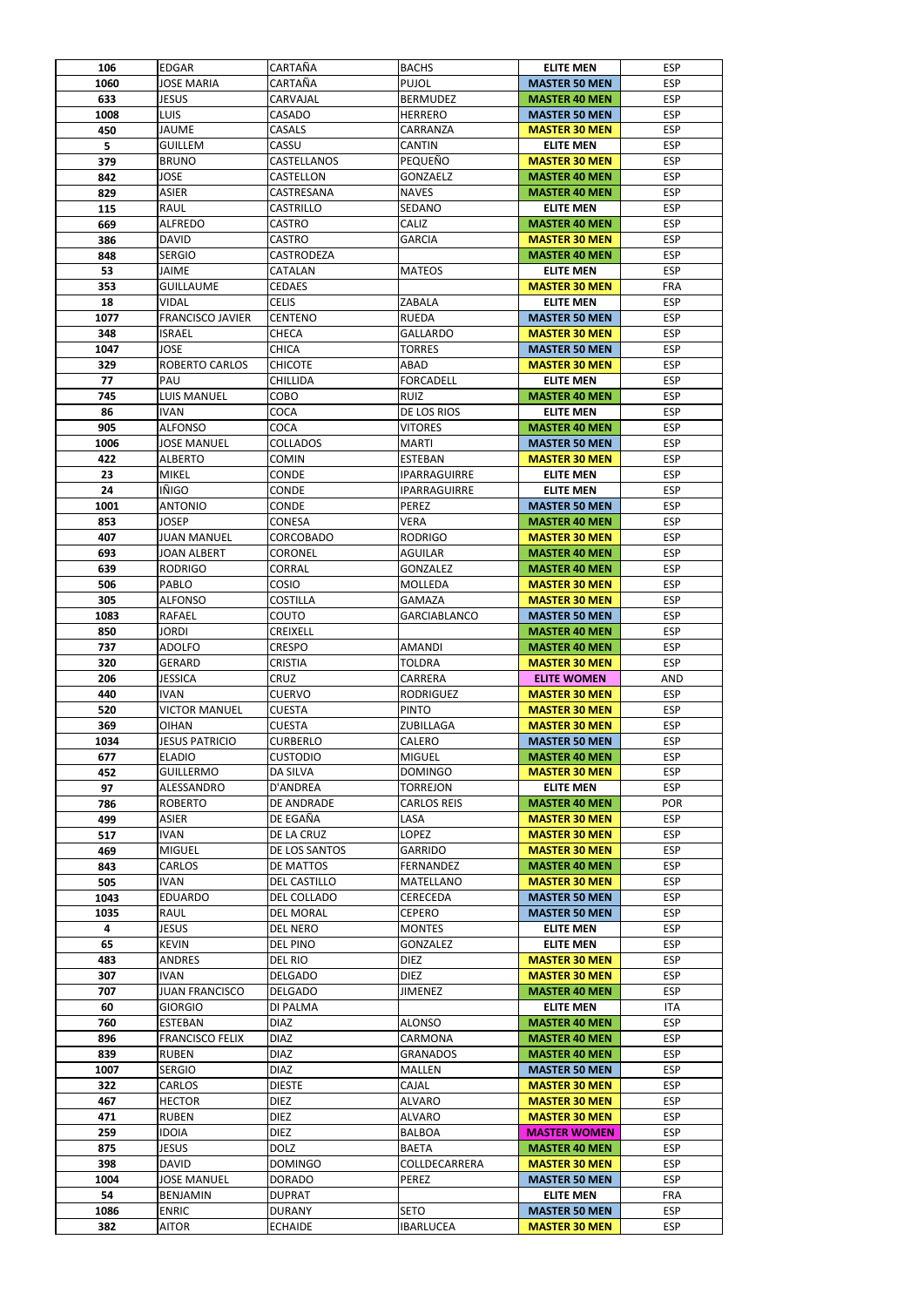| <b>ESP</b><br>50<br><b>ARKAITZ</b><br><b>ECHEVESTE</b><br>LIZARAZU<br><b>ELITE MEN</b><br>1095<br><b>PIETER</b><br><b>EECKHOUT</b><br><b>MASTER 50 MEN</b><br><b>BEL</b><br>IÑAKI<br>EGAÑA<br><b>CRUZ</b><br><b>ESP</b><br>643<br><b>MASTER 40 MEN</b><br>321<br><b>EGOITZ</b><br><b>EGIARTE</b><br><b>MADARIETA</b><br><b>MASTER 30 MEN</b><br><b>ESP</b><br>391<br><b>ESP</b><br><b>DANI</b><br>VALLS<br><b>MASTER 30 MEN</b><br><b>EJARQUE</b><br><b>CELSO</b><br><b>ESP</b><br>502<br>VALLS<br><b>MASTER 30 MEN</b><br><b>EJARQUE</b><br><b>ESP</b><br>57<br><b>MIKEL</b><br><b>ELORZA</b><br>PAGALDAI<br><b>ELITE MEN</b><br>PERU<br><b>ESP</b><br><b>ELOSEGI</b><br><b>ELITE MEN</b><br>92<br><b>SUKIA</b><br><b>JOHAN</b><br><b>ERLANDSSON</b><br><b>MASTER 50 MEN</b><br><b>NOR</b><br>1021<br><b>ESP</b><br>1039<br>PABLO<br>ERLEAGA<br>DEL RIO<br><b>MASTER 50 MEN</b><br>904<br><b>LEONEL ERNESTO</b><br>ESCANDARANI<br>ARG<br><b>MASTER 40 MEN</b><br><b>ROJAS</b><br><b>ESP</b><br>705<br><b>JOSE MARIA</b><br><b>ESCUDERO</b><br><b>MASTER 40 MEN</b><br><b>ETXEBERRIA</b><br><b>ESP</b><br>835<br><b>EDUARDO</b><br><b>ESKIROZ</b><br><b>MASTER 40 MEN</b><br>878<br><b>ESP</b><br><b>ALBERTO</b><br><b>ESPADA</b><br>ARELLANO<br><b>MASTER 40 MEN</b><br><b>ESP</b><br>1027<br><b>SERGIO RAFAEL</b><br><b>ESPINO</b><br>PADRON<br><b>MASTER 50 MEN</b><br><b>ESP</b><br>727<br><b>UNAI</b><br><b>BARCO</b><br><b>ESTEBAN</b><br><b>MASTER 40 MEN</b><br>915<br><b>ESP</b><br><b>ALBERTO</b><br><b>ESTEBAN</b><br><b>BASTIDA</b><br><b>MASTER 40 MEN</b><br>917<br><b>ESP</b><br><b>RICARDO</b><br><b>ESTEBAN</b><br><b>BASTIDA</b><br><b>MASTER 40 MEN</b><br><b>KOLDO</b><br><b>ESP</b><br>636<br><b>ESTEFANIA</b><br><b>MIRANDA</b><br><b>MASTER 40 MEN</b><br>34<br><b>BORJA</b><br><b>ESP</b><br>ETXEBARRIA<br><b>VILLABEITIA</b><br><b>ELITE MEN</b><br>834<br><b>ESP</b><br><b>ALVARO</b><br><b>FELIPE</b><br><b>MORENO</b><br><b>MASTER 40 MEN</b><br>623<br><b>POR</b><br>ALEXANDRE<br><b>FERNANDES</b><br>LAMEIRA<br><b>MASTER 40 MEN</b><br>432<br><b>ESP</b><br><b>FERNANDEZ</b><br>ABASCAL<br><b>MASTER 30 MEN</b><br><b>ESTANISLAO</b><br>627<br><b>JOSE IGNACIO</b><br><b>MASTER 40 MEN</b><br><b>ESP</b><br><b>FERNANDEZ</b><br>ARRIBILLAGA<br>ANGEL<br><b>ESP</b><br>849<br><b>FERNANDEZ</b><br>CARRILLO<br><b>MASTER 40 MEN</b><br>453<br><b>ESP</b><br><b>VICTOR</b><br><b>CELORRIO</b><br><b>MASTER 30 MEN</b><br><b>FERNANDEZ</b><br><b>ESP</b><br>647<br>PAULO<br>DE LA TORRE<br><b>FERNANDEZ</b><br><b>MASTER 40 MEN</b><br><b>ESP</b><br>33<br><b>RODRIGO</b><br><b>ESCALONA</b><br><b>FERNANDEZ</b><br><b>ELITE MEN</b><br><b>ESP</b><br>LUIS JESUS<br><b>EXPOSITO</b><br>683<br><b>FERNANDEZ</b><br><b>MASTER 40 MEN</b><br><b>ESP</b><br>25<br><b>ADRIAN</b><br><b>FERNANDEZ</b><br><b>GALILEA</b><br><b>ELITE MEN</b><br><b>RUBEN</b><br>FERNANDEZ<br><b>GARCIA</b><br><b>ESP</b><br>431<br><b>MASTER 30 MEN</b><br><b>ESP</b><br>32<br><b>JUAN CARLOS</b><br><b>FERNANDEZ</b><br><b>JORDAN</b><br><b>ELITE MEN</b><br>637<br><b>DAVID</b><br><b>ESP</b><br><b>FERNANDEZ</b><br>LAFUENTE<br><b>MASTER 40 MEN</b><br><b>ESP</b><br>661<br><b>JAVIER</b><br><b>FERNANDEZ</b><br><b>MENENDEZ</b><br><b>MASTER 40 MEN</b><br><b>ORTEGA</b><br><b>ESP</b><br>30<br><b>HECTOR</b><br><b>FERNANDEZ</b><br><b>ELITE MEN</b><br><b>ESP</b><br>887<br>JACOB<br>PALEO<br><b>MASTER 40 MEN</b><br><b>FERNANDEZ</b><br><b>PEREZ</b><br><b>ESP</b><br>333<br><b>JUAN ANTONIO</b><br><b>FERNANDEZ</b><br><b>MASTER 30 MEN</b><br>895<br><b>XAVIER</b><br><b>SOLER</b><br><b>ESP</b><br><b>FERNANDEZ</b><br><b>MASTER 40 MEN</b><br>351<br>VALLE<br><b>ESP</b><br><b>ALEXIS</b><br><b>FERNANDEZ</b><br><b>MASTER 30 MEN</b><br>FERNANDEZ-CASTAÑEDA<br><b>ESP</b><br>1040<br><b>IMANOL PANTZESK</b><br><b>VIGUERA</b><br><b>MASTER 50 MEN</b><br>685<br><b>JORDI</b><br><b>FERRE</b><br><b>ESP</b><br>CAPARO<br><b>MASTER 40 MEN</b><br>671<br><b>ESP</b><br><b>MARCELINO</b><br><b>FERREIRA</b><br>CARVALLO<br><b>MASTER 40 MEN</b><br>738<br><b>ESP</b><br><b>FELIPE</b><br><b>FERRER</b><br><b>CRUCEIRA</b><br><b>MASTER 40 MEN</b><br>525<br>JAVIER<br><b>FEU</b><br><b>DE HUERTAS</b><br><b>MASTER 30 MEN</b><br><b>ESP</b><br><b>ESP</b><br>801<br><b>ROBERTO</b><br><b>FIDALGO</b><br>LOPEZ<br><b>MASTER 40 MEN</b><br><b>ESP</b><br>201<br><b>GARANGOU</b><br><b>MERITXELL</b><br><b>FIGUERAS</b><br><b>ELITE WOMEN</b><br>1114<br><b>ESP</b><br><b>JUAN CARLOS</b><br><b>FINOQUIO</b><br><b>BAENA</b><br><b>MASTER 50 MEN</b><br>859<br><b>JOSE LUIS</b><br><b>FLORES</b><br><b>MOLINA</b><br><b>MASTER 40 MEN</b><br><b>ESP</b><br><b>FOS</b><br><b>JUAN</b><br><b>ALMENAR</b><br><b>MASTER 40 MEN</b><br><b>ESP</b><br>818<br><b>FRAILE</b><br><b>ESP</b><br>504<br><b>DIEGO</b><br><b>HERRERA</b><br><b>MASTER 30 MEN</b><br><b>ESP</b><br>607<br><b>JOSE ANTONIO</b><br><b>FRANCO</b><br><b>ARRIOLA</b><br><b>MASTER 40 MEN</b><br><b>ESP</b><br>1089<br><b>ALFONSO</b><br><b>FRANCO</b><br><b>PORRAS</b><br><b>MASTER 50 MEN</b><br><b>ESP</b><br><b>EDUARDO</b><br><b>FUENTES</b><br><b>DIEGO</b><br>603<br><b>MASTER 40 MEN</b><br><b>MATIAS</b><br><b>FULLANA</b><br><b>VIVES</b><br><b>ESP</b><br>702<br><b>MASTER 40 MEN</b><br>98<br>JUAN<br><b>FUSTE</b><br><b>ELITE MEN</b><br><b>ESP</b><br>309<br><b>HODEI</b><br><b>GABILONDO</b><br><b>ZUBIMENDI</b><br><b>MASTER 30 MEN</b><br><b>ESP</b><br><b>JORDI</b><br><b>GRAS</b><br>476<br><b>GALOFRE</b><br><b>MASTER 30 MEN</b><br><b>ESP</b><br>481<br><b>IOSU</b><br><b>ESP</b><br>GANUZA<br><b>RODRIGUEZ</b><br><b>MASTER 30 MEN</b><br>1085<br><b>HERNAN</b><br><b>BOSCH</b><br><b>ESP</b><br><b>GARCES</b><br><b>MASTER 50 MEN</b><br>421<br><b>GARCIA</b><br><b>ADRIAN</b><br><b>BENITEZ</b><br><b>MASTER 30 MEN</b><br><b>ESP</b><br><b>ESP</b><br>1079<br><b>FRANCISCO JOSE</b><br><b>GARCIA</b><br><b>MASTER 50 MEN</b><br><b>GARRIDO</b><br><b>DAVID</b><br>GIL<br><b>ESP</b><br>649<br><b>GARCIA</b><br><b>MASTER 40 MEN</b><br><b>ESP</b><br>620<br>RAUL<br><b>GARCIA</b><br><b>GONZALEZ</b><br><b>MASTER 40 MEN</b><br><b>ESP</b><br>746<br><b>ALBERT</b><br><b>GARCIA</b><br><b>HINOJOSA</b><br><b>MASTER 40 MEN</b><br>890<br><b>ESP</b><br><b>JORDI</b><br><b>GARCIA</b><br><b>IGLESIAS</b><br><b>MASTER 40 MEN</b><br><b>ESP</b><br>105<br><b>IKER</b><br><b>GARCIA</b><br><b>IRAZOQUI</b><br><b>ELITE MEN</b><br>780<br><b>JOSE ALBERTO</b><br><b>ESP</b><br><b>GARCIA</b><br><b>JIMENEZ</b><br><b>MASTER 40 MEN</b><br>473<br><b>ALBERTO</b><br><b>GARCIA</b><br>LOPEZ<br><b>ESP</b><br><b>MASTER 30 MEN</b><br><b>JOFFRE</b><br><b>GARCIA</b><br><b>MARTINEZ</b><br><b>MASTER 40 MEN</b><br><b>ESP</b><br>874<br><b>JESUS</b><br><b>GARCIA</b><br><b>ESP</b><br>335<br><b>MOLINA</b><br><b>MASTER 30 MEN</b><br><b>ESP</b><br>8<br><b>ADRIAN</b><br><b>GARCIA</b><br><b>MONTES</b><br><b>ELITE MEN</b><br><b>ESP</b><br>69<br><b>SERGIO</b><br><b>GARCIA</b><br><b>PEREZ</b><br><b>ELITE MEN</b><br>JOAQUIN ZOSIMO<br><b>GARCIA</b><br>PRADA<br><b>MASTER 30 MEN</b><br><b>ESP</b><br>501<br><b>GARCIA</b><br><b>REGIDOR</b><br><b>ESP</b><br>840<br>JOSE MARIA<br><b>MASTER 40 MEN</b> | 310 | <b>EGOITZ</b> | <b>ECHAVE</b> | <b>AMIANO</b> | <b>MASTER 30 MEN</b> | <b>ESP</b> |
|------------------------------------------------------------------------------------------------------------------------------------------------------------------------------------------------------------------------------------------------------------------------------------------------------------------------------------------------------------------------------------------------------------------------------------------------------------------------------------------------------------------------------------------------------------------------------------------------------------------------------------------------------------------------------------------------------------------------------------------------------------------------------------------------------------------------------------------------------------------------------------------------------------------------------------------------------------------------------------------------------------------------------------------------------------------------------------------------------------------------------------------------------------------------------------------------------------------------------------------------------------------------------------------------------------------------------------------------------------------------------------------------------------------------------------------------------------------------------------------------------------------------------------------------------------------------------------------------------------------------------------------------------------------------------------------------------------------------------------------------------------------------------------------------------------------------------------------------------------------------------------------------------------------------------------------------------------------------------------------------------------------------------------------------------------------------------------------------------------------------------------------------------------------------------------------------------------------------------------------------------------------------------------------------------------------------------------------------------------------------------------------------------------------------------------------------------------------------------------------------------------------------------------------------------------------------------------------------------------------------------------------------------------------------------------------------------------------------------------------------------------------------------------------------------------------------------------------------------------------------------------------------------------------------------------------------------------------------------------------------------------------------------------------------------------------------------------------------------------------------------------------------------------------------------------------------------------------------------------------------------------------------------------------------------------------------------------------------------------------------------------------------------------------------------------------------------------------------------------------------------------------------------------------------------------------------------------------------------------------------------------------------------------------------------------------------------------------------------------------------------------------------------------------------------------------------------------------------------------------------------------------------------------------------------------------------------------------------------------------------------------------------------------------------------------------------------------------------------------------------------------------------------------------------------------------------------------------------------------------------------------------------------------------------------------------------------------------------------------------------------------------------------------------------------------------------------------------------------------------------------------------------------------------------------------------------------------------------------------------------------------------------------------------------------------------------------------------------------------------------------------------------------------------------------------------------------------------------------------------------------------------------------------------------------------------------------------------------------------------------------------------------------------------------------------------------------------------------------------------------------------------------------------------------------------------------------------------------------------------------------------------------------------------------------------------------------------------------------------------------------------------------------------------------------------------------------------------------------------------------------------------------------------------------------------------------------------------------------------------------------------------------------------------------------------------------------------------------------------------------------------------------------------------------------------------------------------------------------------------------------------------------------------------------------------------------------------------------------------------------------------------------------------------------------------------------------------------------------------------------------------------------------------------------------------------------------------------------------------------------------------------------------------------------------------------------------------------------------------------------------------------------------------------------------------------------------------------------------------------------------------------------------------------------------------------------------------------------------------------------------------------------------------------------------------------------------------------------------------------------------------------------------------------------------------------------------------------------------------------------------------------------------------------------------------------------------------------------------------------------------------------------------------------------------------------------------------------------------------------------------------------------------------------------------------------------------------|-----|---------------|---------------|---------------|----------------------|------------|
|                                                                                                                                                                                                                                                                                                                                                                                                                                                                                                                                                                                                                                                                                                                                                                                                                                                                                                                                                                                                                                                                                                                                                                                                                                                                                                                                                                                                                                                                                                                                                                                                                                                                                                                                                                                                                                                                                                                                                                                                                                                                                                                                                                                                                                                                                                                                                                                                                                                                                                                                                                                                                                                                                                                                                                                                                                                                                                                                                                                                                                                                                                                                                                                                                                                                                                                                                                                                                                                                                                                                                                                                                                                                                                                                                                                                                                                                                                                                                                                                                                                                                                                                                                                                                                                                                                                                                                                                                                                                                                                                                                                                                                                                                                                                                                                                                                                                                                                                                                                                                                                                                                                                                                                                                                                                                                                                                                                                                                                                                                                                                                                                                                                                                                                                                                                                                                                                                                                                                                                                                                                                                                                                                                                                                                                                                                                                                                                                                                                                                                                                                                                                                                                                                                                                                                                                                                                                                                                                                                                                                                                                                                                                                                                                            |     |               |               |               |                      |            |
|                                                                                                                                                                                                                                                                                                                                                                                                                                                                                                                                                                                                                                                                                                                                                                                                                                                                                                                                                                                                                                                                                                                                                                                                                                                                                                                                                                                                                                                                                                                                                                                                                                                                                                                                                                                                                                                                                                                                                                                                                                                                                                                                                                                                                                                                                                                                                                                                                                                                                                                                                                                                                                                                                                                                                                                                                                                                                                                                                                                                                                                                                                                                                                                                                                                                                                                                                                                                                                                                                                                                                                                                                                                                                                                                                                                                                                                                                                                                                                                                                                                                                                                                                                                                                                                                                                                                                                                                                                                                                                                                                                                                                                                                                                                                                                                                                                                                                                                                                                                                                                                                                                                                                                                                                                                                                                                                                                                                                                                                                                                                                                                                                                                                                                                                                                                                                                                                                                                                                                                                                                                                                                                                                                                                                                                                                                                                                                                                                                                                                                                                                                                                                                                                                                                                                                                                                                                                                                                                                                                                                                                                                                                                                                                                            |     |               |               |               |                      |            |
|                                                                                                                                                                                                                                                                                                                                                                                                                                                                                                                                                                                                                                                                                                                                                                                                                                                                                                                                                                                                                                                                                                                                                                                                                                                                                                                                                                                                                                                                                                                                                                                                                                                                                                                                                                                                                                                                                                                                                                                                                                                                                                                                                                                                                                                                                                                                                                                                                                                                                                                                                                                                                                                                                                                                                                                                                                                                                                                                                                                                                                                                                                                                                                                                                                                                                                                                                                                                                                                                                                                                                                                                                                                                                                                                                                                                                                                                                                                                                                                                                                                                                                                                                                                                                                                                                                                                                                                                                                                                                                                                                                                                                                                                                                                                                                                                                                                                                                                                                                                                                                                                                                                                                                                                                                                                                                                                                                                                                                                                                                                                                                                                                                                                                                                                                                                                                                                                                                                                                                                                                                                                                                                                                                                                                                                                                                                                                                                                                                                                                                                                                                                                                                                                                                                                                                                                                                                                                                                                                                                                                                                                                                                                                                                                            |     |               |               |               |                      |            |
|                                                                                                                                                                                                                                                                                                                                                                                                                                                                                                                                                                                                                                                                                                                                                                                                                                                                                                                                                                                                                                                                                                                                                                                                                                                                                                                                                                                                                                                                                                                                                                                                                                                                                                                                                                                                                                                                                                                                                                                                                                                                                                                                                                                                                                                                                                                                                                                                                                                                                                                                                                                                                                                                                                                                                                                                                                                                                                                                                                                                                                                                                                                                                                                                                                                                                                                                                                                                                                                                                                                                                                                                                                                                                                                                                                                                                                                                                                                                                                                                                                                                                                                                                                                                                                                                                                                                                                                                                                                                                                                                                                                                                                                                                                                                                                                                                                                                                                                                                                                                                                                                                                                                                                                                                                                                                                                                                                                                                                                                                                                                                                                                                                                                                                                                                                                                                                                                                                                                                                                                                                                                                                                                                                                                                                                                                                                                                                                                                                                                                                                                                                                                                                                                                                                                                                                                                                                                                                                                                                                                                                                                                                                                                                                                            |     |               |               |               |                      |            |
|                                                                                                                                                                                                                                                                                                                                                                                                                                                                                                                                                                                                                                                                                                                                                                                                                                                                                                                                                                                                                                                                                                                                                                                                                                                                                                                                                                                                                                                                                                                                                                                                                                                                                                                                                                                                                                                                                                                                                                                                                                                                                                                                                                                                                                                                                                                                                                                                                                                                                                                                                                                                                                                                                                                                                                                                                                                                                                                                                                                                                                                                                                                                                                                                                                                                                                                                                                                                                                                                                                                                                                                                                                                                                                                                                                                                                                                                                                                                                                                                                                                                                                                                                                                                                                                                                                                                                                                                                                                                                                                                                                                                                                                                                                                                                                                                                                                                                                                                                                                                                                                                                                                                                                                                                                                                                                                                                                                                                                                                                                                                                                                                                                                                                                                                                                                                                                                                                                                                                                                                                                                                                                                                                                                                                                                                                                                                                                                                                                                                                                                                                                                                                                                                                                                                                                                                                                                                                                                                                                                                                                                                                                                                                                                                            |     |               |               |               |                      |            |
|                                                                                                                                                                                                                                                                                                                                                                                                                                                                                                                                                                                                                                                                                                                                                                                                                                                                                                                                                                                                                                                                                                                                                                                                                                                                                                                                                                                                                                                                                                                                                                                                                                                                                                                                                                                                                                                                                                                                                                                                                                                                                                                                                                                                                                                                                                                                                                                                                                                                                                                                                                                                                                                                                                                                                                                                                                                                                                                                                                                                                                                                                                                                                                                                                                                                                                                                                                                                                                                                                                                                                                                                                                                                                                                                                                                                                                                                                                                                                                                                                                                                                                                                                                                                                                                                                                                                                                                                                                                                                                                                                                                                                                                                                                                                                                                                                                                                                                                                                                                                                                                                                                                                                                                                                                                                                                                                                                                                                                                                                                                                                                                                                                                                                                                                                                                                                                                                                                                                                                                                                                                                                                                                                                                                                                                                                                                                                                                                                                                                                                                                                                                                                                                                                                                                                                                                                                                                                                                                                                                                                                                                                                                                                                                                            |     |               |               |               |                      |            |
|                                                                                                                                                                                                                                                                                                                                                                                                                                                                                                                                                                                                                                                                                                                                                                                                                                                                                                                                                                                                                                                                                                                                                                                                                                                                                                                                                                                                                                                                                                                                                                                                                                                                                                                                                                                                                                                                                                                                                                                                                                                                                                                                                                                                                                                                                                                                                                                                                                                                                                                                                                                                                                                                                                                                                                                                                                                                                                                                                                                                                                                                                                                                                                                                                                                                                                                                                                                                                                                                                                                                                                                                                                                                                                                                                                                                                                                                                                                                                                                                                                                                                                                                                                                                                                                                                                                                                                                                                                                                                                                                                                                                                                                                                                                                                                                                                                                                                                                                                                                                                                                                                                                                                                                                                                                                                                                                                                                                                                                                                                                                                                                                                                                                                                                                                                                                                                                                                                                                                                                                                                                                                                                                                                                                                                                                                                                                                                                                                                                                                                                                                                                                                                                                                                                                                                                                                                                                                                                                                                                                                                                                                                                                                                                                            |     |               |               |               |                      |            |
|                                                                                                                                                                                                                                                                                                                                                                                                                                                                                                                                                                                                                                                                                                                                                                                                                                                                                                                                                                                                                                                                                                                                                                                                                                                                                                                                                                                                                                                                                                                                                                                                                                                                                                                                                                                                                                                                                                                                                                                                                                                                                                                                                                                                                                                                                                                                                                                                                                                                                                                                                                                                                                                                                                                                                                                                                                                                                                                                                                                                                                                                                                                                                                                                                                                                                                                                                                                                                                                                                                                                                                                                                                                                                                                                                                                                                                                                                                                                                                                                                                                                                                                                                                                                                                                                                                                                                                                                                                                                                                                                                                                                                                                                                                                                                                                                                                                                                                                                                                                                                                                                                                                                                                                                                                                                                                                                                                                                                                                                                                                                                                                                                                                                                                                                                                                                                                                                                                                                                                                                                                                                                                                                                                                                                                                                                                                                                                                                                                                                                                                                                                                                                                                                                                                                                                                                                                                                                                                                                                                                                                                                                                                                                                                                            |     |               |               |               |                      |            |
|                                                                                                                                                                                                                                                                                                                                                                                                                                                                                                                                                                                                                                                                                                                                                                                                                                                                                                                                                                                                                                                                                                                                                                                                                                                                                                                                                                                                                                                                                                                                                                                                                                                                                                                                                                                                                                                                                                                                                                                                                                                                                                                                                                                                                                                                                                                                                                                                                                                                                                                                                                                                                                                                                                                                                                                                                                                                                                                                                                                                                                                                                                                                                                                                                                                                                                                                                                                                                                                                                                                                                                                                                                                                                                                                                                                                                                                                                                                                                                                                                                                                                                                                                                                                                                                                                                                                                                                                                                                                                                                                                                                                                                                                                                                                                                                                                                                                                                                                                                                                                                                                                                                                                                                                                                                                                                                                                                                                                                                                                                                                                                                                                                                                                                                                                                                                                                                                                                                                                                                                                                                                                                                                                                                                                                                                                                                                                                                                                                                                                                                                                                                                                                                                                                                                                                                                                                                                                                                                                                                                                                                                                                                                                                                                            |     |               |               |               |                      |            |
|                                                                                                                                                                                                                                                                                                                                                                                                                                                                                                                                                                                                                                                                                                                                                                                                                                                                                                                                                                                                                                                                                                                                                                                                                                                                                                                                                                                                                                                                                                                                                                                                                                                                                                                                                                                                                                                                                                                                                                                                                                                                                                                                                                                                                                                                                                                                                                                                                                                                                                                                                                                                                                                                                                                                                                                                                                                                                                                                                                                                                                                                                                                                                                                                                                                                                                                                                                                                                                                                                                                                                                                                                                                                                                                                                                                                                                                                                                                                                                                                                                                                                                                                                                                                                                                                                                                                                                                                                                                                                                                                                                                                                                                                                                                                                                                                                                                                                                                                                                                                                                                                                                                                                                                                                                                                                                                                                                                                                                                                                                                                                                                                                                                                                                                                                                                                                                                                                                                                                                                                                                                                                                                                                                                                                                                                                                                                                                                                                                                                                                                                                                                                                                                                                                                                                                                                                                                                                                                                                                                                                                                                                                                                                                                                            |     |               |               |               |                      |            |
|                                                                                                                                                                                                                                                                                                                                                                                                                                                                                                                                                                                                                                                                                                                                                                                                                                                                                                                                                                                                                                                                                                                                                                                                                                                                                                                                                                                                                                                                                                                                                                                                                                                                                                                                                                                                                                                                                                                                                                                                                                                                                                                                                                                                                                                                                                                                                                                                                                                                                                                                                                                                                                                                                                                                                                                                                                                                                                                                                                                                                                                                                                                                                                                                                                                                                                                                                                                                                                                                                                                                                                                                                                                                                                                                                                                                                                                                                                                                                                                                                                                                                                                                                                                                                                                                                                                                                                                                                                                                                                                                                                                                                                                                                                                                                                                                                                                                                                                                                                                                                                                                                                                                                                                                                                                                                                                                                                                                                                                                                                                                                                                                                                                                                                                                                                                                                                                                                                                                                                                                                                                                                                                                                                                                                                                                                                                                                                                                                                                                                                                                                                                                                                                                                                                                                                                                                                                                                                                                                                                                                                                                                                                                                                                                            |     |               |               |               |                      |            |
|                                                                                                                                                                                                                                                                                                                                                                                                                                                                                                                                                                                                                                                                                                                                                                                                                                                                                                                                                                                                                                                                                                                                                                                                                                                                                                                                                                                                                                                                                                                                                                                                                                                                                                                                                                                                                                                                                                                                                                                                                                                                                                                                                                                                                                                                                                                                                                                                                                                                                                                                                                                                                                                                                                                                                                                                                                                                                                                                                                                                                                                                                                                                                                                                                                                                                                                                                                                                                                                                                                                                                                                                                                                                                                                                                                                                                                                                                                                                                                                                                                                                                                                                                                                                                                                                                                                                                                                                                                                                                                                                                                                                                                                                                                                                                                                                                                                                                                                                                                                                                                                                                                                                                                                                                                                                                                                                                                                                                                                                                                                                                                                                                                                                                                                                                                                                                                                                                                                                                                                                                                                                                                                                                                                                                                                                                                                                                                                                                                                                                                                                                                                                                                                                                                                                                                                                                                                                                                                                                                                                                                                                                                                                                                                                            |     |               |               |               |                      |            |
|                                                                                                                                                                                                                                                                                                                                                                                                                                                                                                                                                                                                                                                                                                                                                                                                                                                                                                                                                                                                                                                                                                                                                                                                                                                                                                                                                                                                                                                                                                                                                                                                                                                                                                                                                                                                                                                                                                                                                                                                                                                                                                                                                                                                                                                                                                                                                                                                                                                                                                                                                                                                                                                                                                                                                                                                                                                                                                                                                                                                                                                                                                                                                                                                                                                                                                                                                                                                                                                                                                                                                                                                                                                                                                                                                                                                                                                                                                                                                                                                                                                                                                                                                                                                                                                                                                                                                                                                                                                                                                                                                                                                                                                                                                                                                                                                                                                                                                                                                                                                                                                                                                                                                                                                                                                                                                                                                                                                                                                                                                                                                                                                                                                                                                                                                                                                                                                                                                                                                                                                                                                                                                                                                                                                                                                                                                                                                                                                                                                                                                                                                                                                                                                                                                                                                                                                                                                                                                                                                                                                                                                                                                                                                                                                            |     |               |               |               |                      |            |
|                                                                                                                                                                                                                                                                                                                                                                                                                                                                                                                                                                                                                                                                                                                                                                                                                                                                                                                                                                                                                                                                                                                                                                                                                                                                                                                                                                                                                                                                                                                                                                                                                                                                                                                                                                                                                                                                                                                                                                                                                                                                                                                                                                                                                                                                                                                                                                                                                                                                                                                                                                                                                                                                                                                                                                                                                                                                                                                                                                                                                                                                                                                                                                                                                                                                                                                                                                                                                                                                                                                                                                                                                                                                                                                                                                                                                                                                                                                                                                                                                                                                                                                                                                                                                                                                                                                                                                                                                                                                                                                                                                                                                                                                                                                                                                                                                                                                                                                                                                                                                                                                                                                                                                                                                                                                                                                                                                                                                                                                                                                                                                                                                                                                                                                                                                                                                                                                                                                                                                                                                                                                                                                                                                                                                                                                                                                                                                                                                                                                                                                                                                                                                                                                                                                                                                                                                                                                                                                                                                                                                                                                                                                                                                                                            |     |               |               |               |                      |            |
|                                                                                                                                                                                                                                                                                                                                                                                                                                                                                                                                                                                                                                                                                                                                                                                                                                                                                                                                                                                                                                                                                                                                                                                                                                                                                                                                                                                                                                                                                                                                                                                                                                                                                                                                                                                                                                                                                                                                                                                                                                                                                                                                                                                                                                                                                                                                                                                                                                                                                                                                                                                                                                                                                                                                                                                                                                                                                                                                                                                                                                                                                                                                                                                                                                                                                                                                                                                                                                                                                                                                                                                                                                                                                                                                                                                                                                                                                                                                                                                                                                                                                                                                                                                                                                                                                                                                                                                                                                                                                                                                                                                                                                                                                                                                                                                                                                                                                                                                                                                                                                                                                                                                                                                                                                                                                                                                                                                                                                                                                                                                                                                                                                                                                                                                                                                                                                                                                                                                                                                                                                                                                                                                                                                                                                                                                                                                                                                                                                                                                                                                                                                                                                                                                                                                                                                                                                                                                                                                                                                                                                                                                                                                                                                                            |     |               |               |               |                      |            |
|                                                                                                                                                                                                                                                                                                                                                                                                                                                                                                                                                                                                                                                                                                                                                                                                                                                                                                                                                                                                                                                                                                                                                                                                                                                                                                                                                                                                                                                                                                                                                                                                                                                                                                                                                                                                                                                                                                                                                                                                                                                                                                                                                                                                                                                                                                                                                                                                                                                                                                                                                                                                                                                                                                                                                                                                                                                                                                                                                                                                                                                                                                                                                                                                                                                                                                                                                                                                                                                                                                                                                                                                                                                                                                                                                                                                                                                                                                                                                                                                                                                                                                                                                                                                                                                                                                                                                                                                                                                                                                                                                                                                                                                                                                                                                                                                                                                                                                                                                                                                                                                                                                                                                                                                                                                                                                                                                                                                                                                                                                                                                                                                                                                                                                                                                                                                                                                                                                                                                                                                                                                                                                                                                                                                                                                                                                                                                                                                                                                                                                                                                                                                                                                                                                                                                                                                                                                                                                                                                                                                                                                                                                                                                                                                            |     |               |               |               |                      |            |
|                                                                                                                                                                                                                                                                                                                                                                                                                                                                                                                                                                                                                                                                                                                                                                                                                                                                                                                                                                                                                                                                                                                                                                                                                                                                                                                                                                                                                                                                                                                                                                                                                                                                                                                                                                                                                                                                                                                                                                                                                                                                                                                                                                                                                                                                                                                                                                                                                                                                                                                                                                                                                                                                                                                                                                                                                                                                                                                                                                                                                                                                                                                                                                                                                                                                                                                                                                                                                                                                                                                                                                                                                                                                                                                                                                                                                                                                                                                                                                                                                                                                                                                                                                                                                                                                                                                                                                                                                                                                                                                                                                                                                                                                                                                                                                                                                                                                                                                                                                                                                                                                                                                                                                                                                                                                                                                                                                                                                                                                                                                                                                                                                                                                                                                                                                                                                                                                                                                                                                                                                                                                                                                                                                                                                                                                                                                                                                                                                                                                                                                                                                                                                                                                                                                                                                                                                                                                                                                                                                                                                                                                                                                                                                                                            |     |               |               |               |                      |            |
|                                                                                                                                                                                                                                                                                                                                                                                                                                                                                                                                                                                                                                                                                                                                                                                                                                                                                                                                                                                                                                                                                                                                                                                                                                                                                                                                                                                                                                                                                                                                                                                                                                                                                                                                                                                                                                                                                                                                                                                                                                                                                                                                                                                                                                                                                                                                                                                                                                                                                                                                                                                                                                                                                                                                                                                                                                                                                                                                                                                                                                                                                                                                                                                                                                                                                                                                                                                                                                                                                                                                                                                                                                                                                                                                                                                                                                                                                                                                                                                                                                                                                                                                                                                                                                                                                                                                                                                                                                                                                                                                                                                                                                                                                                                                                                                                                                                                                                                                                                                                                                                                                                                                                                                                                                                                                                                                                                                                                                                                                                                                                                                                                                                                                                                                                                                                                                                                                                                                                                                                                                                                                                                                                                                                                                                                                                                                                                                                                                                                                                                                                                                                                                                                                                                                                                                                                                                                                                                                                                                                                                                                                                                                                                                                            |     |               |               |               |                      |            |
|                                                                                                                                                                                                                                                                                                                                                                                                                                                                                                                                                                                                                                                                                                                                                                                                                                                                                                                                                                                                                                                                                                                                                                                                                                                                                                                                                                                                                                                                                                                                                                                                                                                                                                                                                                                                                                                                                                                                                                                                                                                                                                                                                                                                                                                                                                                                                                                                                                                                                                                                                                                                                                                                                                                                                                                                                                                                                                                                                                                                                                                                                                                                                                                                                                                                                                                                                                                                                                                                                                                                                                                                                                                                                                                                                                                                                                                                                                                                                                                                                                                                                                                                                                                                                                                                                                                                                                                                                                                                                                                                                                                                                                                                                                                                                                                                                                                                                                                                                                                                                                                                                                                                                                                                                                                                                                                                                                                                                                                                                                                                                                                                                                                                                                                                                                                                                                                                                                                                                                                                                                                                                                                                                                                                                                                                                                                                                                                                                                                                                                                                                                                                                                                                                                                                                                                                                                                                                                                                                                                                                                                                                                                                                                                                            |     |               |               |               |                      |            |
|                                                                                                                                                                                                                                                                                                                                                                                                                                                                                                                                                                                                                                                                                                                                                                                                                                                                                                                                                                                                                                                                                                                                                                                                                                                                                                                                                                                                                                                                                                                                                                                                                                                                                                                                                                                                                                                                                                                                                                                                                                                                                                                                                                                                                                                                                                                                                                                                                                                                                                                                                                                                                                                                                                                                                                                                                                                                                                                                                                                                                                                                                                                                                                                                                                                                                                                                                                                                                                                                                                                                                                                                                                                                                                                                                                                                                                                                                                                                                                                                                                                                                                                                                                                                                                                                                                                                                                                                                                                                                                                                                                                                                                                                                                                                                                                                                                                                                                                                                                                                                                                                                                                                                                                                                                                                                                                                                                                                                                                                                                                                                                                                                                                                                                                                                                                                                                                                                                                                                                                                                                                                                                                                                                                                                                                                                                                                                                                                                                                                                                                                                                                                                                                                                                                                                                                                                                                                                                                                                                                                                                                                                                                                                                                                            |     |               |               |               |                      |            |
|                                                                                                                                                                                                                                                                                                                                                                                                                                                                                                                                                                                                                                                                                                                                                                                                                                                                                                                                                                                                                                                                                                                                                                                                                                                                                                                                                                                                                                                                                                                                                                                                                                                                                                                                                                                                                                                                                                                                                                                                                                                                                                                                                                                                                                                                                                                                                                                                                                                                                                                                                                                                                                                                                                                                                                                                                                                                                                                                                                                                                                                                                                                                                                                                                                                                                                                                                                                                                                                                                                                                                                                                                                                                                                                                                                                                                                                                                                                                                                                                                                                                                                                                                                                                                                                                                                                                                                                                                                                                                                                                                                                                                                                                                                                                                                                                                                                                                                                                                                                                                                                                                                                                                                                                                                                                                                                                                                                                                                                                                                                                                                                                                                                                                                                                                                                                                                                                                                                                                                                                                                                                                                                                                                                                                                                                                                                                                                                                                                                                                                                                                                                                                                                                                                                                                                                                                                                                                                                                                                                                                                                                                                                                                                                                            |     |               |               |               |                      |            |
|                                                                                                                                                                                                                                                                                                                                                                                                                                                                                                                                                                                                                                                                                                                                                                                                                                                                                                                                                                                                                                                                                                                                                                                                                                                                                                                                                                                                                                                                                                                                                                                                                                                                                                                                                                                                                                                                                                                                                                                                                                                                                                                                                                                                                                                                                                                                                                                                                                                                                                                                                                                                                                                                                                                                                                                                                                                                                                                                                                                                                                                                                                                                                                                                                                                                                                                                                                                                                                                                                                                                                                                                                                                                                                                                                                                                                                                                                                                                                                                                                                                                                                                                                                                                                                                                                                                                                                                                                                                                                                                                                                                                                                                                                                                                                                                                                                                                                                                                                                                                                                                                                                                                                                                                                                                                                                                                                                                                                                                                                                                                                                                                                                                                                                                                                                                                                                                                                                                                                                                                                                                                                                                                                                                                                                                                                                                                                                                                                                                                                                                                                                                                                                                                                                                                                                                                                                                                                                                                                                                                                                                                                                                                                                                                            |     |               |               |               |                      |            |
|                                                                                                                                                                                                                                                                                                                                                                                                                                                                                                                                                                                                                                                                                                                                                                                                                                                                                                                                                                                                                                                                                                                                                                                                                                                                                                                                                                                                                                                                                                                                                                                                                                                                                                                                                                                                                                                                                                                                                                                                                                                                                                                                                                                                                                                                                                                                                                                                                                                                                                                                                                                                                                                                                                                                                                                                                                                                                                                                                                                                                                                                                                                                                                                                                                                                                                                                                                                                                                                                                                                                                                                                                                                                                                                                                                                                                                                                                                                                                                                                                                                                                                                                                                                                                                                                                                                                                                                                                                                                                                                                                                                                                                                                                                                                                                                                                                                                                                                                                                                                                                                                                                                                                                                                                                                                                                                                                                                                                                                                                                                                                                                                                                                                                                                                                                                                                                                                                                                                                                                                                                                                                                                                                                                                                                                                                                                                                                                                                                                                                                                                                                                                                                                                                                                                                                                                                                                                                                                                                                                                                                                                                                                                                                                                            |     |               |               |               |                      |            |
|                                                                                                                                                                                                                                                                                                                                                                                                                                                                                                                                                                                                                                                                                                                                                                                                                                                                                                                                                                                                                                                                                                                                                                                                                                                                                                                                                                                                                                                                                                                                                                                                                                                                                                                                                                                                                                                                                                                                                                                                                                                                                                                                                                                                                                                                                                                                                                                                                                                                                                                                                                                                                                                                                                                                                                                                                                                                                                                                                                                                                                                                                                                                                                                                                                                                                                                                                                                                                                                                                                                                                                                                                                                                                                                                                                                                                                                                                                                                                                                                                                                                                                                                                                                                                                                                                                                                                                                                                                                                                                                                                                                                                                                                                                                                                                                                                                                                                                                                                                                                                                                                                                                                                                                                                                                                                                                                                                                                                                                                                                                                                                                                                                                                                                                                                                                                                                                                                                                                                                                                                                                                                                                                                                                                                                                                                                                                                                                                                                                                                                                                                                                                                                                                                                                                                                                                                                                                                                                                                                                                                                                                                                                                                                                                            |     |               |               |               |                      |            |
|                                                                                                                                                                                                                                                                                                                                                                                                                                                                                                                                                                                                                                                                                                                                                                                                                                                                                                                                                                                                                                                                                                                                                                                                                                                                                                                                                                                                                                                                                                                                                                                                                                                                                                                                                                                                                                                                                                                                                                                                                                                                                                                                                                                                                                                                                                                                                                                                                                                                                                                                                                                                                                                                                                                                                                                                                                                                                                                                                                                                                                                                                                                                                                                                                                                                                                                                                                                                                                                                                                                                                                                                                                                                                                                                                                                                                                                                                                                                                                                                                                                                                                                                                                                                                                                                                                                                                                                                                                                                                                                                                                                                                                                                                                                                                                                                                                                                                                                                                                                                                                                                                                                                                                                                                                                                                                                                                                                                                                                                                                                                                                                                                                                                                                                                                                                                                                                                                                                                                                                                                                                                                                                                                                                                                                                                                                                                                                                                                                                                                                                                                                                                                                                                                                                                                                                                                                                                                                                                                                                                                                                                                                                                                                                                            |     |               |               |               |                      |            |
|                                                                                                                                                                                                                                                                                                                                                                                                                                                                                                                                                                                                                                                                                                                                                                                                                                                                                                                                                                                                                                                                                                                                                                                                                                                                                                                                                                                                                                                                                                                                                                                                                                                                                                                                                                                                                                                                                                                                                                                                                                                                                                                                                                                                                                                                                                                                                                                                                                                                                                                                                                                                                                                                                                                                                                                                                                                                                                                                                                                                                                                                                                                                                                                                                                                                                                                                                                                                                                                                                                                                                                                                                                                                                                                                                                                                                                                                                                                                                                                                                                                                                                                                                                                                                                                                                                                                                                                                                                                                                                                                                                                                                                                                                                                                                                                                                                                                                                                                                                                                                                                                                                                                                                                                                                                                                                                                                                                                                                                                                                                                                                                                                                                                                                                                                                                                                                                                                                                                                                                                                                                                                                                                                                                                                                                                                                                                                                                                                                                                                                                                                                                                                                                                                                                                                                                                                                                                                                                                                                                                                                                                                                                                                                                                            |     |               |               |               |                      |            |
|                                                                                                                                                                                                                                                                                                                                                                                                                                                                                                                                                                                                                                                                                                                                                                                                                                                                                                                                                                                                                                                                                                                                                                                                                                                                                                                                                                                                                                                                                                                                                                                                                                                                                                                                                                                                                                                                                                                                                                                                                                                                                                                                                                                                                                                                                                                                                                                                                                                                                                                                                                                                                                                                                                                                                                                                                                                                                                                                                                                                                                                                                                                                                                                                                                                                                                                                                                                                                                                                                                                                                                                                                                                                                                                                                                                                                                                                                                                                                                                                                                                                                                                                                                                                                                                                                                                                                                                                                                                                                                                                                                                                                                                                                                                                                                                                                                                                                                                                                                                                                                                                                                                                                                                                                                                                                                                                                                                                                                                                                                                                                                                                                                                                                                                                                                                                                                                                                                                                                                                                                                                                                                                                                                                                                                                                                                                                                                                                                                                                                                                                                                                                                                                                                                                                                                                                                                                                                                                                                                                                                                                                                                                                                                                                            |     |               |               |               |                      |            |
|                                                                                                                                                                                                                                                                                                                                                                                                                                                                                                                                                                                                                                                                                                                                                                                                                                                                                                                                                                                                                                                                                                                                                                                                                                                                                                                                                                                                                                                                                                                                                                                                                                                                                                                                                                                                                                                                                                                                                                                                                                                                                                                                                                                                                                                                                                                                                                                                                                                                                                                                                                                                                                                                                                                                                                                                                                                                                                                                                                                                                                                                                                                                                                                                                                                                                                                                                                                                                                                                                                                                                                                                                                                                                                                                                                                                                                                                                                                                                                                                                                                                                                                                                                                                                                                                                                                                                                                                                                                                                                                                                                                                                                                                                                                                                                                                                                                                                                                                                                                                                                                                                                                                                                                                                                                                                                                                                                                                                                                                                                                                                                                                                                                                                                                                                                                                                                                                                                                                                                                                                                                                                                                                                                                                                                                                                                                                                                                                                                                                                                                                                                                                                                                                                                                                                                                                                                                                                                                                                                                                                                                                                                                                                                                                            |     |               |               |               |                      |            |
|                                                                                                                                                                                                                                                                                                                                                                                                                                                                                                                                                                                                                                                                                                                                                                                                                                                                                                                                                                                                                                                                                                                                                                                                                                                                                                                                                                                                                                                                                                                                                                                                                                                                                                                                                                                                                                                                                                                                                                                                                                                                                                                                                                                                                                                                                                                                                                                                                                                                                                                                                                                                                                                                                                                                                                                                                                                                                                                                                                                                                                                                                                                                                                                                                                                                                                                                                                                                                                                                                                                                                                                                                                                                                                                                                                                                                                                                                                                                                                                                                                                                                                                                                                                                                                                                                                                                                                                                                                                                                                                                                                                                                                                                                                                                                                                                                                                                                                                                                                                                                                                                                                                                                                                                                                                                                                                                                                                                                                                                                                                                                                                                                                                                                                                                                                                                                                                                                                                                                                                                                                                                                                                                                                                                                                                                                                                                                                                                                                                                                                                                                                                                                                                                                                                                                                                                                                                                                                                                                                                                                                                                                                                                                                                                            |     |               |               |               |                      |            |
|                                                                                                                                                                                                                                                                                                                                                                                                                                                                                                                                                                                                                                                                                                                                                                                                                                                                                                                                                                                                                                                                                                                                                                                                                                                                                                                                                                                                                                                                                                                                                                                                                                                                                                                                                                                                                                                                                                                                                                                                                                                                                                                                                                                                                                                                                                                                                                                                                                                                                                                                                                                                                                                                                                                                                                                                                                                                                                                                                                                                                                                                                                                                                                                                                                                                                                                                                                                                                                                                                                                                                                                                                                                                                                                                                                                                                                                                                                                                                                                                                                                                                                                                                                                                                                                                                                                                                                                                                                                                                                                                                                                                                                                                                                                                                                                                                                                                                                                                                                                                                                                                                                                                                                                                                                                                                                                                                                                                                                                                                                                                                                                                                                                                                                                                                                                                                                                                                                                                                                                                                                                                                                                                                                                                                                                                                                                                                                                                                                                                                                                                                                                                                                                                                                                                                                                                                                                                                                                                                                                                                                                                                                                                                                                                            |     |               |               |               |                      |            |
|                                                                                                                                                                                                                                                                                                                                                                                                                                                                                                                                                                                                                                                                                                                                                                                                                                                                                                                                                                                                                                                                                                                                                                                                                                                                                                                                                                                                                                                                                                                                                                                                                                                                                                                                                                                                                                                                                                                                                                                                                                                                                                                                                                                                                                                                                                                                                                                                                                                                                                                                                                                                                                                                                                                                                                                                                                                                                                                                                                                                                                                                                                                                                                                                                                                                                                                                                                                                                                                                                                                                                                                                                                                                                                                                                                                                                                                                                                                                                                                                                                                                                                                                                                                                                                                                                                                                                                                                                                                                                                                                                                                                                                                                                                                                                                                                                                                                                                                                                                                                                                                                                                                                                                                                                                                                                                                                                                                                                                                                                                                                                                                                                                                                                                                                                                                                                                                                                                                                                                                                                                                                                                                                                                                                                                                                                                                                                                                                                                                                                                                                                                                                                                                                                                                                                                                                                                                                                                                                                                                                                                                                                                                                                                                                            |     |               |               |               |                      |            |
|                                                                                                                                                                                                                                                                                                                                                                                                                                                                                                                                                                                                                                                                                                                                                                                                                                                                                                                                                                                                                                                                                                                                                                                                                                                                                                                                                                                                                                                                                                                                                                                                                                                                                                                                                                                                                                                                                                                                                                                                                                                                                                                                                                                                                                                                                                                                                                                                                                                                                                                                                                                                                                                                                                                                                                                                                                                                                                                                                                                                                                                                                                                                                                                                                                                                                                                                                                                                                                                                                                                                                                                                                                                                                                                                                                                                                                                                                                                                                                                                                                                                                                                                                                                                                                                                                                                                                                                                                                                                                                                                                                                                                                                                                                                                                                                                                                                                                                                                                                                                                                                                                                                                                                                                                                                                                                                                                                                                                                                                                                                                                                                                                                                                                                                                                                                                                                                                                                                                                                                                                                                                                                                                                                                                                                                                                                                                                                                                                                                                                                                                                                                                                                                                                                                                                                                                                                                                                                                                                                                                                                                                                                                                                                                                            |     |               |               |               |                      |            |
|                                                                                                                                                                                                                                                                                                                                                                                                                                                                                                                                                                                                                                                                                                                                                                                                                                                                                                                                                                                                                                                                                                                                                                                                                                                                                                                                                                                                                                                                                                                                                                                                                                                                                                                                                                                                                                                                                                                                                                                                                                                                                                                                                                                                                                                                                                                                                                                                                                                                                                                                                                                                                                                                                                                                                                                                                                                                                                                                                                                                                                                                                                                                                                                                                                                                                                                                                                                                                                                                                                                                                                                                                                                                                                                                                                                                                                                                                                                                                                                                                                                                                                                                                                                                                                                                                                                                                                                                                                                                                                                                                                                                                                                                                                                                                                                                                                                                                                                                                                                                                                                                                                                                                                                                                                                                                                                                                                                                                                                                                                                                                                                                                                                                                                                                                                                                                                                                                                                                                                                                                                                                                                                                                                                                                                                                                                                                                                                                                                                                                                                                                                                                                                                                                                                                                                                                                                                                                                                                                                                                                                                                                                                                                                                                            |     |               |               |               |                      |            |
|                                                                                                                                                                                                                                                                                                                                                                                                                                                                                                                                                                                                                                                                                                                                                                                                                                                                                                                                                                                                                                                                                                                                                                                                                                                                                                                                                                                                                                                                                                                                                                                                                                                                                                                                                                                                                                                                                                                                                                                                                                                                                                                                                                                                                                                                                                                                                                                                                                                                                                                                                                                                                                                                                                                                                                                                                                                                                                                                                                                                                                                                                                                                                                                                                                                                                                                                                                                                                                                                                                                                                                                                                                                                                                                                                                                                                                                                                                                                                                                                                                                                                                                                                                                                                                                                                                                                                                                                                                                                                                                                                                                                                                                                                                                                                                                                                                                                                                                                                                                                                                                                                                                                                                                                                                                                                                                                                                                                                                                                                                                                                                                                                                                                                                                                                                                                                                                                                                                                                                                                                                                                                                                                                                                                                                                                                                                                                                                                                                                                                                                                                                                                                                                                                                                                                                                                                                                                                                                                                                                                                                                                                                                                                                                                            |     |               |               |               |                      |            |
|                                                                                                                                                                                                                                                                                                                                                                                                                                                                                                                                                                                                                                                                                                                                                                                                                                                                                                                                                                                                                                                                                                                                                                                                                                                                                                                                                                                                                                                                                                                                                                                                                                                                                                                                                                                                                                                                                                                                                                                                                                                                                                                                                                                                                                                                                                                                                                                                                                                                                                                                                                                                                                                                                                                                                                                                                                                                                                                                                                                                                                                                                                                                                                                                                                                                                                                                                                                                                                                                                                                                                                                                                                                                                                                                                                                                                                                                                                                                                                                                                                                                                                                                                                                                                                                                                                                                                                                                                                                                                                                                                                                                                                                                                                                                                                                                                                                                                                                                                                                                                                                                                                                                                                                                                                                                                                                                                                                                                                                                                                                                                                                                                                                                                                                                                                                                                                                                                                                                                                                                                                                                                                                                                                                                                                                                                                                                                                                                                                                                                                                                                                                                                                                                                                                                                                                                                                                                                                                                                                                                                                                                                                                                                                                                            |     |               |               |               |                      |            |
|                                                                                                                                                                                                                                                                                                                                                                                                                                                                                                                                                                                                                                                                                                                                                                                                                                                                                                                                                                                                                                                                                                                                                                                                                                                                                                                                                                                                                                                                                                                                                                                                                                                                                                                                                                                                                                                                                                                                                                                                                                                                                                                                                                                                                                                                                                                                                                                                                                                                                                                                                                                                                                                                                                                                                                                                                                                                                                                                                                                                                                                                                                                                                                                                                                                                                                                                                                                                                                                                                                                                                                                                                                                                                                                                                                                                                                                                                                                                                                                                                                                                                                                                                                                                                                                                                                                                                                                                                                                                                                                                                                                                                                                                                                                                                                                                                                                                                                                                                                                                                                                                                                                                                                                                                                                                                                                                                                                                                                                                                                                                                                                                                                                                                                                                                                                                                                                                                                                                                                                                                                                                                                                                                                                                                                                                                                                                                                                                                                                                                                                                                                                                                                                                                                                                                                                                                                                                                                                                                                                                                                                                                                                                                                                                            |     |               |               |               |                      |            |
|                                                                                                                                                                                                                                                                                                                                                                                                                                                                                                                                                                                                                                                                                                                                                                                                                                                                                                                                                                                                                                                                                                                                                                                                                                                                                                                                                                                                                                                                                                                                                                                                                                                                                                                                                                                                                                                                                                                                                                                                                                                                                                                                                                                                                                                                                                                                                                                                                                                                                                                                                                                                                                                                                                                                                                                                                                                                                                                                                                                                                                                                                                                                                                                                                                                                                                                                                                                                                                                                                                                                                                                                                                                                                                                                                                                                                                                                                                                                                                                                                                                                                                                                                                                                                                                                                                                                                                                                                                                                                                                                                                                                                                                                                                                                                                                                                                                                                                                                                                                                                                                                                                                                                                                                                                                                                                                                                                                                                                                                                                                                                                                                                                                                                                                                                                                                                                                                                                                                                                                                                                                                                                                                                                                                                                                                                                                                                                                                                                                                                                                                                                                                                                                                                                                                                                                                                                                                                                                                                                                                                                                                                                                                                                                                            |     |               |               |               |                      |            |
|                                                                                                                                                                                                                                                                                                                                                                                                                                                                                                                                                                                                                                                                                                                                                                                                                                                                                                                                                                                                                                                                                                                                                                                                                                                                                                                                                                                                                                                                                                                                                                                                                                                                                                                                                                                                                                                                                                                                                                                                                                                                                                                                                                                                                                                                                                                                                                                                                                                                                                                                                                                                                                                                                                                                                                                                                                                                                                                                                                                                                                                                                                                                                                                                                                                                                                                                                                                                                                                                                                                                                                                                                                                                                                                                                                                                                                                                                                                                                                                                                                                                                                                                                                                                                                                                                                                                                                                                                                                                                                                                                                                                                                                                                                                                                                                                                                                                                                                                                                                                                                                                                                                                                                                                                                                                                                                                                                                                                                                                                                                                                                                                                                                                                                                                                                                                                                                                                                                                                                                                                                                                                                                                                                                                                                                                                                                                                                                                                                                                                                                                                                                                                                                                                                                                                                                                                                                                                                                                                                                                                                                                                                                                                                                                            |     |               |               |               |                      |            |
|                                                                                                                                                                                                                                                                                                                                                                                                                                                                                                                                                                                                                                                                                                                                                                                                                                                                                                                                                                                                                                                                                                                                                                                                                                                                                                                                                                                                                                                                                                                                                                                                                                                                                                                                                                                                                                                                                                                                                                                                                                                                                                                                                                                                                                                                                                                                                                                                                                                                                                                                                                                                                                                                                                                                                                                                                                                                                                                                                                                                                                                                                                                                                                                                                                                                                                                                                                                                                                                                                                                                                                                                                                                                                                                                                                                                                                                                                                                                                                                                                                                                                                                                                                                                                                                                                                                                                                                                                                                                                                                                                                                                                                                                                                                                                                                                                                                                                                                                                                                                                                                                                                                                                                                                                                                                                                                                                                                                                                                                                                                                                                                                                                                                                                                                                                                                                                                                                                                                                                                                                                                                                                                                                                                                                                                                                                                                                                                                                                                                                                                                                                                                                                                                                                                                                                                                                                                                                                                                                                                                                                                                                                                                                                                                            |     |               |               |               |                      |            |
|                                                                                                                                                                                                                                                                                                                                                                                                                                                                                                                                                                                                                                                                                                                                                                                                                                                                                                                                                                                                                                                                                                                                                                                                                                                                                                                                                                                                                                                                                                                                                                                                                                                                                                                                                                                                                                                                                                                                                                                                                                                                                                                                                                                                                                                                                                                                                                                                                                                                                                                                                                                                                                                                                                                                                                                                                                                                                                                                                                                                                                                                                                                                                                                                                                                                                                                                                                                                                                                                                                                                                                                                                                                                                                                                                                                                                                                                                                                                                                                                                                                                                                                                                                                                                                                                                                                                                                                                                                                                                                                                                                                                                                                                                                                                                                                                                                                                                                                                                                                                                                                                                                                                                                                                                                                                                                                                                                                                                                                                                                                                                                                                                                                                                                                                                                                                                                                                                                                                                                                                                                                                                                                                                                                                                                                                                                                                                                                                                                                                                                                                                                                                                                                                                                                                                                                                                                                                                                                                                                                                                                                                                                                                                                                                            |     |               |               |               |                      |            |
|                                                                                                                                                                                                                                                                                                                                                                                                                                                                                                                                                                                                                                                                                                                                                                                                                                                                                                                                                                                                                                                                                                                                                                                                                                                                                                                                                                                                                                                                                                                                                                                                                                                                                                                                                                                                                                                                                                                                                                                                                                                                                                                                                                                                                                                                                                                                                                                                                                                                                                                                                                                                                                                                                                                                                                                                                                                                                                                                                                                                                                                                                                                                                                                                                                                                                                                                                                                                                                                                                                                                                                                                                                                                                                                                                                                                                                                                                                                                                                                                                                                                                                                                                                                                                                                                                                                                                                                                                                                                                                                                                                                                                                                                                                                                                                                                                                                                                                                                                                                                                                                                                                                                                                                                                                                                                                                                                                                                                                                                                                                                                                                                                                                                                                                                                                                                                                                                                                                                                                                                                                                                                                                                                                                                                                                                                                                                                                                                                                                                                                                                                                                                                                                                                                                                                                                                                                                                                                                                                                                                                                                                                                                                                                                                            |     |               |               |               |                      |            |
|                                                                                                                                                                                                                                                                                                                                                                                                                                                                                                                                                                                                                                                                                                                                                                                                                                                                                                                                                                                                                                                                                                                                                                                                                                                                                                                                                                                                                                                                                                                                                                                                                                                                                                                                                                                                                                                                                                                                                                                                                                                                                                                                                                                                                                                                                                                                                                                                                                                                                                                                                                                                                                                                                                                                                                                                                                                                                                                                                                                                                                                                                                                                                                                                                                                                                                                                                                                                                                                                                                                                                                                                                                                                                                                                                                                                                                                                                                                                                                                                                                                                                                                                                                                                                                                                                                                                                                                                                                                                                                                                                                                                                                                                                                                                                                                                                                                                                                                                                                                                                                                                                                                                                                                                                                                                                                                                                                                                                                                                                                                                                                                                                                                                                                                                                                                                                                                                                                                                                                                                                                                                                                                                                                                                                                                                                                                                                                                                                                                                                                                                                                                                                                                                                                                                                                                                                                                                                                                                                                                                                                                                                                                                                                                                            |     |               |               |               |                      |            |
|                                                                                                                                                                                                                                                                                                                                                                                                                                                                                                                                                                                                                                                                                                                                                                                                                                                                                                                                                                                                                                                                                                                                                                                                                                                                                                                                                                                                                                                                                                                                                                                                                                                                                                                                                                                                                                                                                                                                                                                                                                                                                                                                                                                                                                                                                                                                                                                                                                                                                                                                                                                                                                                                                                                                                                                                                                                                                                                                                                                                                                                                                                                                                                                                                                                                                                                                                                                                                                                                                                                                                                                                                                                                                                                                                                                                                                                                                                                                                                                                                                                                                                                                                                                                                                                                                                                                                                                                                                                                                                                                                                                                                                                                                                                                                                                                                                                                                                                                                                                                                                                                                                                                                                                                                                                                                                                                                                                                                                                                                                                                                                                                                                                                                                                                                                                                                                                                                                                                                                                                                                                                                                                                                                                                                                                                                                                                                                                                                                                                                                                                                                                                                                                                                                                                                                                                                                                                                                                                                                                                                                                                                                                                                                                                            |     |               |               |               |                      |            |
|                                                                                                                                                                                                                                                                                                                                                                                                                                                                                                                                                                                                                                                                                                                                                                                                                                                                                                                                                                                                                                                                                                                                                                                                                                                                                                                                                                                                                                                                                                                                                                                                                                                                                                                                                                                                                                                                                                                                                                                                                                                                                                                                                                                                                                                                                                                                                                                                                                                                                                                                                                                                                                                                                                                                                                                                                                                                                                                                                                                                                                                                                                                                                                                                                                                                                                                                                                                                                                                                                                                                                                                                                                                                                                                                                                                                                                                                                                                                                                                                                                                                                                                                                                                                                                                                                                                                                                                                                                                                                                                                                                                                                                                                                                                                                                                                                                                                                                                                                                                                                                                                                                                                                                                                                                                                                                                                                                                                                                                                                                                                                                                                                                                                                                                                                                                                                                                                                                                                                                                                                                                                                                                                                                                                                                                                                                                                                                                                                                                                                                                                                                                                                                                                                                                                                                                                                                                                                                                                                                                                                                                                                                                                                                                                            |     |               |               |               |                      |            |
|                                                                                                                                                                                                                                                                                                                                                                                                                                                                                                                                                                                                                                                                                                                                                                                                                                                                                                                                                                                                                                                                                                                                                                                                                                                                                                                                                                                                                                                                                                                                                                                                                                                                                                                                                                                                                                                                                                                                                                                                                                                                                                                                                                                                                                                                                                                                                                                                                                                                                                                                                                                                                                                                                                                                                                                                                                                                                                                                                                                                                                                                                                                                                                                                                                                                                                                                                                                                                                                                                                                                                                                                                                                                                                                                                                                                                                                                                                                                                                                                                                                                                                                                                                                                                                                                                                                                                                                                                                                                                                                                                                                                                                                                                                                                                                                                                                                                                                                                                                                                                                                                                                                                                                                                                                                                                                                                                                                                                                                                                                                                                                                                                                                                                                                                                                                                                                                                                                                                                                                                                                                                                                                                                                                                                                                                                                                                                                                                                                                                                                                                                                                                                                                                                                                                                                                                                                                                                                                                                                                                                                                                                                                                                                                                            |     |               |               |               |                      |            |
|                                                                                                                                                                                                                                                                                                                                                                                                                                                                                                                                                                                                                                                                                                                                                                                                                                                                                                                                                                                                                                                                                                                                                                                                                                                                                                                                                                                                                                                                                                                                                                                                                                                                                                                                                                                                                                                                                                                                                                                                                                                                                                                                                                                                                                                                                                                                                                                                                                                                                                                                                                                                                                                                                                                                                                                                                                                                                                                                                                                                                                                                                                                                                                                                                                                                                                                                                                                                                                                                                                                                                                                                                                                                                                                                                                                                                                                                                                                                                                                                                                                                                                                                                                                                                                                                                                                                                                                                                                                                                                                                                                                                                                                                                                                                                                                                                                                                                                                                                                                                                                                                                                                                                                                                                                                                                                                                                                                                                                                                                                                                                                                                                                                                                                                                                                                                                                                                                                                                                                                                                                                                                                                                                                                                                                                                                                                                                                                                                                                                                                                                                                                                                                                                                                                                                                                                                                                                                                                                                                                                                                                                                                                                                                                                            |     |               |               |               |                      |            |
|                                                                                                                                                                                                                                                                                                                                                                                                                                                                                                                                                                                                                                                                                                                                                                                                                                                                                                                                                                                                                                                                                                                                                                                                                                                                                                                                                                                                                                                                                                                                                                                                                                                                                                                                                                                                                                                                                                                                                                                                                                                                                                                                                                                                                                                                                                                                                                                                                                                                                                                                                                                                                                                                                                                                                                                                                                                                                                                                                                                                                                                                                                                                                                                                                                                                                                                                                                                                                                                                                                                                                                                                                                                                                                                                                                                                                                                                                                                                                                                                                                                                                                                                                                                                                                                                                                                                                                                                                                                                                                                                                                                                                                                                                                                                                                                                                                                                                                                                                                                                                                                                                                                                                                                                                                                                                                                                                                                                                                                                                                                                                                                                                                                                                                                                                                                                                                                                                                                                                                                                                                                                                                                                                                                                                                                                                                                                                                                                                                                                                                                                                                                                                                                                                                                                                                                                                                                                                                                                                                                                                                                                                                                                                                                                            |     |               |               |               |                      |            |
|                                                                                                                                                                                                                                                                                                                                                                                                                                                                                                                                                                                                                                                                                                                                                                                                                                                                                                                                                                                                                                                                                                                                                                                                                                                                                                                                                                                                                                                                                                                                                                                                                                                                                                                                                                                                                                                                                                                                                                                                                                                                                                                                                                                                                                                                                                                                                                                                                                                                                                                                                                                                                                                                                                                                                                                                                                                                                                                                                                                                                                                                                                                                                                                                                                                                                                                                                                                                                                                                                                                                                                                                                                                                                                                                                                                                                                                                                                                                                                                                                                                                                                                                                                                                                                                                                                                                                                                                                                                                                                                                                                                                                                                                                                                                                                                                                                                                                                                                                                                                                                                                                                                                                                                                                                                                                                                                                                                                                                                                                                                                                                                                                                                                                                                                                                                                                                                                                                                                                                                                                                                                                                                                                                                                                                                                                                                                                                                                                                                                                                                                                                                                                                                                                                                                                                                                                                                                                                                                                                                                                                                                                                                                                                                                            |     |               |               |               |                      |            |
|                                                                                                                                                                                                                                                                                                                                                                                                                                                                                                                                                                                                                                                                                                                                                                                                                                                                                                                                                                                                                                                                                                                                                                                                                                                                                                                                                                                                                                                                                                                                                                                                                                                                                                                                                                                                                                                                                                                                                                                                                                                                                                                                                                                                                                                                                                                                                                                                                                                                                                                                                                                                                                                                                                                                                                                                                                                                                                                                                                                                                                                                                                                                                                                                                                                                                                                                                                                                                                                                                                                                                                                                                                                                                                                                                                                                                                                                                                                                                                                                                                                                                                                                                                                                                                                                                                                                                                                                                                                                                                                                                                                                                                                                                                                                                                                                                                                                                                                                                                                                                                                                                                                                                                                                                                                                                                                                                                                                                                                                                                                                                                                                                                                                                                                                                                                                                                                                                                                                                                                                                                                                                                                                                                                                                                                                                                                                                                                                                                                                                                                                                                                                                                                                                                                                                                                                                                                                                                                                                                                                                                                                                                                                                                                                            |     |               |               |               |                      |            |
|                                                                                                                                                                                                                                                                                                                                                                                                                                                                                                                                                                                                                                                                                                                                                                                                                                                                                                                                                                                                                                                                                                                                                                                                                                                                                                                                                                                                                                                                                                                                                                                                                                                                                                                                                                                                                                                                                                                                                                                                                                                                                                                                                                                                                                                                                                                                                                                                                                                                                                                                                                                                                                                                                                                                                                                                                                                                                                                                                                                                                                                                                                                                                                                                                                                                                                                                                                                                                                                                                                                                                                                                                                                                                                                                                                                                                                                                                                                                                                                                                                                                                                                                                                                                                                                                                                                                                                                                                                                                                                                                                                                                                                                                                                                                                                                                                                                                                                                                                                                                                                                                                                                                                                                                                                                                                                                                                                                                                                                                                                                                                                                                                                                                                                                                                                                                                                                                                                                                                                                                                                                                                                                                                                                                                                                                                                                                                                                                                                                                                                                                                                                                                                                                                                                                                                                                                                                                                                                                                                                                                                                                                                                                                                                                            |     |               |               |               |                      |            |
|                                                                                                                                                                                                                                                                                                                                                                                                                                                                                                                                                                                                                                                                                                                                                                                                                                                                                                                                                                                                                                                                                                                                                                                                                                                                                                                                                                                                                                                                                                                                                                                                                                                                                                                                                                                                                                                                                                                                                                                                                                                                                                                                                                                                                                                                                                                                                                                                                                                                                                                                                                                                                                                                                                                                                                                                                                                                                                                                                                                                                                                                                                                                                                                                                                                                                                                                                                                                                                                                                                                                                                                                                                                                                                                                                                                                                                                                                                                                                                                                                                                                                                                                                                                                                                                                                                                                                                                                                                                                                                                                                                                                                                                                                                                                                                                                                                                                                                                                                                                                                                                                                                                                                                                                                                                                                                                                                                                                                                                                                                                                                                                                                                                                                                                                                                                                                                                                                                                                                                                                                                                                                                                                                                                                                                                                                                                                                                                                                                                                                                                                                                                                                                                                                                                                                                                                                                                                                                                                                                                                                                                                                                                                                                                                            |     |               |               |               |                      |            |
|                                                                                                                                                                                                                                                                                                                                                                                                                                                                                                                                                                                                                                                                                                                                                                                                                                                                                                                                                                                                                                                                                                                                                                                                                                                                                                                                                                                                                                                                                                                                                                                                                                                                                                                                                                                                                                                                                                                                                                                                                                                                                                                                                                                                                                                                                                                                                                                                                                                                                                                                                                                                                                                                                                                                                                                                                                                                                                                                                                                                                                                                                                                                                                                                                                                                                                                                                                                                                                                                                                                                                                                                                                                                                                                                                                                                                                                                                                                                                                                                                                                                                                                                                                                                                                                                                                                                                                                                                                                                                                                                                                                                                                                                                                                                                                                                                                                                                                                                                                                                                                                                                                                                                                                                                                                                                                                                                                                                                                                                                                                                                                                                                                                                                                                                                                                                                                                                                                                                                                                                                                                                                                                                                                                                                                                                                                                                                                                                                                                                                                                                                                                                                                                                                                                                                                                                                                                                                                                                                                                                                                                                                                                                                                                                            |     |               |               |               |                      |            |
|                                                                                                                                                                                                                                                                                                                                                                                                                                                                                                                                                                                                                                                                                                                                                                                                                                                                                                                                                                                                                                                                                                                                                                                                                                                                                                                                                                                                                                                                                                                                                                                                                                                                                                                                                                                                                                                                                                                                                                                                                                                                                                                                                                                                                                                                                                                                                                                                                                                                                                                                                                                                                                                                                                                                                                                                                                                                                                                                                                                                                                                                                                                                                                                                                                                                                                                                                                                                                                                                                                                                                                                                                                                                                                                                                                                                                                                                                                                                                                                                                                                                                                                                                                                                                                                                                                                                                                                                                                                                                                                                                                                                                                                                                                                                                                                                                                                                                                                                                                                                                                                                                                                                                                                                                                                                                                                                                                                                                                                                                                                                                                                                                                                                                                                                                                                                                                                                                                                                                                                                                                                                                                                                                                                                                                                                                                                                                                                                                                                                                                                                                                                                                                                                                                                                                                                                                                                                                                                                                                                                                                                                                                                                                                                                            |     |               |               |               |                      |            |
|                                                                                                                                                                                                                                                                                                                                                                                                                                                                                                                                                                                                                                                                                                                                                                                                                                                                                                                                                                                                                                                                                                                                                                                                                                                                                                                                                                                                                                                                                                                                                                                                                                                                                                                                                                                                                                                                                                                                                                                                                                                                                                                                                                                                                                                                                                                                                                                                                                                                                                                                                                                                                                                                                                                                                                                                                                                                                                                                                                                                                                                                                                                                                                                                                                                                                                                                                                                                                                                                                                                                                                                                                                                                                                                                                                                                                                                                                                                                                                                                                                                                                                                                                                                                                                                                                                                                                                                                                                                                                                                                                                                                                                                                                                                                                                                                                                                                                                                                                                                                                                                                                                                                                                                                                                                                                                                                                                                                                                                                                                                                                                                                                                                                                                                                                                                                                                                                                                                                                                                                                                                                                                                                                                                                                                                                                                                                                                                                                                                                                                                                                                                                                                                                                                                                                                                                                                                                                                                                                                                                                                                                                                                                                                                                            |     |               |               |               |                      |            |
|                                                                                                                                                                                                                                                                                                                                                                                                                                                                                                                                                                                                                                                                                                                                                                                                                                                                                                                                                                                                                                                                                                                                                                                                                                                                                                                                                                                                                                                                                                                                                                                                                                                                                                                                                                                                                                                                                                                                                                                                                                                                                                                                                                                                                                                                                                                                                                                                                                                                                                                                                                                                                                                                                                                                                                                                                                                                                                                                                                                                                                                                                                                                                                                                                                                                                                                                                                                                                                                                                                                                                                                                                                                                                                                                                                                                                                                                                                                                                                                                                                                                                                                                                                                                                                                                                                                                                                                                                                                                                                                                                                                                                                                                                                                                                                                                                                                                                                                                                                                                                                                                                                                                                                                                                                                                                                                                                                                                                                                                                                                                                                                                                                                                                                                                                                                                                                                                                                                                                                                                                                                                                                                                                                                                                                                                                                                                                                                                                                                                                                                                                                                                                                                                                                                                                                                                                                                                                                                                                                                                                                                                                                                                                                                                            |     |               |               |               |                      |            |
|                                                                                                                                                                                                                                                                                                                                                                                                                                                                                                                                                                                                                                                                                                                                                                                                                                                                                                                                                                                                                                                                                                                                                                                                                                                                                                                                                                                                                                                                                                                                                                                                                                                                                                                                                                                                                                                                                                                                                                                                                                                                                                                                                                                                                                                                                                                                                                                                                                                                                                                                                                                                                                                                                                                                                                                                                                                                                                                                                                                                                                                                                                                                                                                                                                                                                                                                                                                                                                                                                                                                                                                                                                                                                                                                                                                                                                                                                                                                                                                                                                                                                                                                                                                                                                                                                                                                                                                                                                                                                                                                                                                                                                                                                                                                                                                                                                                                                                                                                                                                                                                                                                                                                                                                                                                                                                                                                                                                                                                                                                                                                                                                                                                                                                                                                                                                                                                                                                                                                                                                                                                                                                                                                                                                                                                                                                                                                                                                                                                                                                                                                                                                                                                                                                                                                                                                                                                                                                                                                                                                                                                                                                                                                                                                            |     |               |               |               |                      |            |
|                                                                                                                                                                                                                                                                                                                                                                                                                                                                                                                                                                                                                                                                                                                                                                                                                                                                                                                                                                                                                                                                                                                                                                                                                                                                                                                                                                                                                                                                                                                                                                                                                                                                                                                                                                                                                                                                                                                                                                                                                                                                                                                                                                                                                                                                                                                                                                                                                                                                                                                                                                                                                                                                                                                                                                                                                                                                                                                                                                                                                                                                                                                                                                                                                                                                                                                                                                                                                                                                                                                                                                                                                                                                                                                                                                                                                                                                                                                                                                                                                                                                                                                                                                                                                                                                                                                                                                                                                                                                                                                                                                                                                                                                                                                                                                                                                                                                                                                                                                                                                                                                                                                                                                                                                                                                                                                                                                                                                                                                                                                                                                                                                                                                                                                                                                                                                                                                                                                                                                                                                                                                                                                                                                                                                                                                                                                                                                                                                                                                                                                                                                                                                                                                                                                                                                                                                                                                                                                                                                                                                                                                                                                                                                                                            |     |               |               |               |                      |            |
|                                                                                                                                                                                                                                                                                                                                                                                                                                                                                                                                                                                                                                                                                                                                                                                                                                                                                                                                                                                                                                                                                                                                                                                                                                                                                                                                                                                                                                                                                                                                                                                                                                                                                                                                                                                                                                                                                                                                                                                                                                                                                                                                                                                                                                                                                                                                                                                                                                                                                                                                                                                                                                                                                                                                                                                                                                                                                                                                                                                                                                                                                                                                                                                                                                                                                                                                                                                                                                                                                                                                                                                                                                                                                                                                                                                                                                                                                                                                                                                                                                                                                                                                                                                                                                                                                                                                                                                                                                                                                                                                                                                                                                                                                                                                                                                                                                                                                                                                                                                                                                                                                                                                                                                                                                                                                                                                                                                                                                                                                                                                                                                                                                                                                                                                                                                                                                                                                                                                                                                                                                                                                                                                                                                                                                                                                                                                                                                                                                                                                                                                                                                                                                                                                                                                                                                                                                                                                                                                                                                                                                                                                                                                                                                                            |     |               |               |               |                      |            |
|                                                                                                                                                                                                                                                                                                                                                                                                                                                                                                                                                                                                                                                                                                                                                                                                                                                                                                                                                                                                                                                                                                                                                                                                                                                                                                                                                                                                                                                                                                                                                                                                                                                                                                                                                                                                                                                                                                                                                                                                                                                                                                                                                                                                                                                                                                                                                                                                                                                                                                                                                                                                                                                                                                                                                                                                                                                                                                                                                                                                                                                                                                                                                                                                                                                                                                                                                                                                                                                                                                                                                                                                                                                                                                                                                                                                                                                                                                                                                                                                                                                                                                                                                                                                                                                                                                                                                                                                                                                                                                                                                                                                                                                                                                                                                                                                                                                                                                                                                                                                                                                                                                                                                                                                                                                                                                                                                                                                                                                                                                                                                                                                                                                                                                                                                                                                                                                                                                                                                                                                                                                                                                                                                                                                                                                                                                                                                                                                                                                                                                                                                                                                                                                                                                                                                                                                                                                                                                                                                                                                                                                                                                                                                                                                            |     |               |               |               |                      |            |
|                                                                                                                                                                                                                                                                                                                                                                                                                                                                                                                                                                                                                                                                                                                                                                                                                                                                                                                                                                                                                                                                                                                                                                                                                                                                                                                                                                                                                                                                                                                                                                                                                                                                                                                                                                                                                                                                                                                                                                                                                                                                                                                                                                                                                                                                                                                                                                                                                                                                                                                                                                                                                                                                                                                                                                                                                                                                                                                                                                                                                                                                                                                                                                                                                                                                                                                                                                                                                                                                                                                                                                                                                                                                                                                                                                                                                                                                                                                                                                                                                                                                                                                                                                                                                                                                                                                                                                                                                                                                                                                                                                                                                                                                                                                                                                                                                                                                                                                                                                                                                                                                                                                                                                                                                                                                                                                                                                                                                                                                                                                                                                                                                                                                                                                                                                                                                                                                                                                                                                                                                                                                                                                                                                                                                                                                                                                                                                                                                                                                                                                                                                                                                                                                                                                                                                                                                                                                                                                                                                                                                                                                                                                                                                                                            |     |               |               |               |                      |            |
|                                                                                                                                                                                                                                                                                                                                                                                                                                                                                                                                                                                                                                                                                                                                                                                                                                                                                                                                                                                                                                                                                                                                                                                                                                                                                                                                                                                                                                                                                                                                                                                                                                                                                                                                                                                                                                                                                                                                                                                                                                                                                                                                                                                                                                                                                                                                                                                                                                                                                                                                                                                                                                                                                                                                                                                                                                                                                                                                                                                                                                                                                                                                                                                                                                                                                                                                                                                                                                                                                                                                                                                                                                                                                                                                                                                                                                                                                                                                                                                                                                                                                                                                                                                                                                                                                                                                                                                                                                                                                                                                                                                                                                                                                                                                                                                                                                                                                                                                                                                                                                                                                                                                                                                                                                                                                                                                                                                                                                                                                                                                                                                                                                                                                                                                                                                                                                                                                                                                                                                                                                                                                                                                                                                                                                                                                                                                                                                                                                                                                                                                                                                                                                                                                                                                                                                                                                                                                                                                                                                                                                                                                                                                                                                                            |     |               |               |               |                      |            |
|                                                                                                                                                                                                                                                                                                                                                                                                                                                                                                                                                                                                                                                                                                                                                                                                                                                                                                                                                                                                                                                                                                                                                                                                                                                                                                                                                                                                                                                                                                                                                                                                                                                                                                                                                                                                                                                                                                                                                                                                                                                                                                                                                                                                                                                                                                                                                                                                                                                                                                                                                                                                                                                                                                                                                                                                                                                                                                                                                                                                                                                                                                                                                                                                                                                                                                                                                                                                                                                                                                                                                                                                                                                                                                                                                                                                                                                                                                                                                                                                                                                                                                                                                                                                                                                                                                                                                                                                                                                                                                                                                                                                                                                                                                                                                                                                                                                                                                                                                                                                                                                                                                                                                                                                                                                                                                                                                                                                                                                                                                                                                                                                                                                                                                                                                                                                                                                                                                                                                                                                                                                                                                                                                                                                                                                                                                                                                                                                                                                                                                                                                                                                                                                                                                                                                                                                                                                                                                                                                                                                                                                                                                                                                                                                            |     |               |               |               |                      |            |
|                                                                                                                                                                                                                                                                                                                                                                                                                                                                                                                                                                                                                                                                                                                                                                                                                                                                                                                                                                                                                                                                                                                                                                                                                                                                                                                                                                                                                                                                                                                                                                                                                                                                                                                                                                                                                                                                                                                                                                                                                                                                                                                                                                                                                                                                                                                                                                                                                                                                                                                                                                                                                                                                                                                                                                                                                                                                                                                                                                                                                                                                                                                                                                                                                                                                                                                                                                                                                                                                                                                                                                                                                                                                                                                                                                                                                                                                                                                                                                                                                                                                                                                                                                                                                                                                                                                                                                                                                                                                                                                                                                                                                                                                                                                                                                                                                                                                                                                                                                                                                                                                                                                                                                                                                                                                                                                                                                                                                                                                                                                                                                                                                                                                                                                                                                                                                                                                                                                                                                                                                                                                                                                                                                                                                                                                                                                                                                                                                                                                                                                                                                                                                                                                                                                                                                                                                                                                                                                                                                                                                                                                                                                                                                                                            |     |               |               |               |                      |            |
|                                                                                                                                                                                                                                                                                                                                                                                                                                                                                                                                                                                                                                                                                                                                                                                                                                                                                                                                                                                                                                                                                                                                                                                                                                                                                                                                                                                                                                                                                                                                                                                                                                                                                                                                                                                                                                                                                                                                                                                                                                                                                                                                                                                                                                                                                                                                                                                                                                                                                                                                                                                                                                                                                                                                                                                                                                                                                                                                                                                                                                                                                                                                                                                                                                                                                                                                                                                                                                                                                                                                                                                                                                                                                                                                                                                                                                                                                                                                                                                                                                                                                                                                                                                                                                                                                                                                                                                                                                                                                                                                                                                                                                                                                                                                                                                                                                                                                                                                                                                                                                                                                                                                                                                                                                                                                                                                                                                                                                                                                                                                                                                                                                                                                                                                                                                                                                                                                                                                                                                                                                                                                                                                                                                                                                                                                                                                                                                                                                                                                                                                                                                                                                                                                                                                                                                                                                                                                                                                                                                                                                                                                                                                                                                                            |     |               |               |               |                      |            |
|                                                                                                                                                                                                                                                                                                                                                                                                                                                                                                                                                                                                                                                                                                                                                                                                                                                                                                                                                                                                                                                                                                                                                                                                                                                                                                                                                                                                                                                                                                                                                                                                                                                                                                                                                                                                                                                                                                                                                                                                                                                                                                                                                                                                                                                                                                                                                                                                                                                                                                                                                                                                                                                                                                                                                                                                                                                                                                                                                                                                                                                                                                                                                                                                                                                                                                                                                                                                                                                                                                                                                                                                                                                                                                                                                                                                                                                                                                                                                                                                                                                                                                                                                                                                                                                                                                                                                                                                                                                                                                                                                                                                                                                                                                                                                                                                                                                                                                                                                                                                                                                                                                                                                                                                                                                                                                                                                                                                                                                                                                                                                                                                                                                                                                                                                                                                                                                                                                                                                                                                                                                                                                                                                                                                                                                                                                                                                                                                                                                                                                                                                                                                                                                                                                                                                                                                                                                                                                                                                                                                                                                                                                                                                                                                            |     |               |               |               |                      |            |
|                                                                                                                                                                                                                                                                                                                                                                                                                                                                                                                                                                                                                                                                                                                                                                                                                                                                                                                                                                                                                                                                                                                                                                                                                                                                                                                                                                                                                                                                                                                                                                                                                                                                                                                                                                                                                                                                                                                                                                                                                                                                                                                                                                                                                                                                                                                                                                                                                                                                                                                                                                                                                                                                                                                                                                                                                                                                                                                                                                                                                                                                                                                                                                                                                                                                                                                                                                                                                                                                                                                                                                                                                                                                                                                                                                                                                                                                                                                                                                                                                                                                                                                                                                                                                                                                                                                                                                                                                                                                                                                                                                                                                                                                                                                                                                                                                                                                                                                                                                                                                                                                                                                                                                                                                                                                                                                                                                                                                                                                                                                                                                                                                                                                                                                                                                                                                                                                                                                                                                                                                                                                                                                                                                                                                                                                                                                                                                                                                                                                                                                                                                                                                                                                                                                                                                                                                                                                                                                                                                                                                                                                                                                                                                                                            |     |               |               |               |                      |            |
|                                                                                                                                                                                                                                                                                                                                                                                                                                                                                                                                                                                                                                                                                                                                                                                                                                                                                                                                                                                                                                                                                                                                                                                                                                                                                                                                                                                                                                                                                                                                                                                                                                                                                                                                                                                                                                                                                                                                                                                                                                                                                                                                                                                                                                                                                                                                                                                                                                                                                                                                                                                                                                                                                                                                                                                                                                                                                                                                                                                                                                                                                                                                                                                                                                                                                                                                                                                                                                                                                                                                                                                                                                                                                                                                                                                                                                                                                                                                                                                                                                                                                                                                                                                                                                                                                                                                                                                                                                                                                                                                                                                                                                                                                                                                                                                                                                                                                                                                                                                                                                                                                                                                                                                                                                                                                                                                                                                                                                                                                                                                                                                                                                                                                                                                                                                                                                                                                                                                                                                                                                                                                                                                                                                                                                                                                                                                                                                                                                                                                                                                                                                                                                                                                                                                                                                                                                                                                                                                                                                                                                                                                                                                                                                                            |     |               |               |               |                      |            |
|                                                                                                                                                                                                                                                                                                                                                                                                                                                                                                                                                                                                                                                                                                                                                                                                                                                                                                                                                                                                                                                                                                                                                                                                                                                                                                                                                                                                                                                                                                                                                                                                                                                                                                                                                                                                                                                                                                                                                                                                                                                                                                                                                                                                                                                                                                                                                                                                                                                                                                                                                                                                                                                                                                                                                                                                                                                                                                                                                                                                                                                                                                                                                                                                                                                                                                                                                                                                                                                                                                                                                                                                                                                                                                                                                                                                                                                                                                                                                                                                                                                                                                                                                                                                                                                                                                                                                                                                                                                                                                                                                                                                                                                                                                                                                                                                                                                                                                                                                                                                                                                                                                                                                                                                                                                                                                                                                                                                                                                                                                                                                                                                                                                                                                                                                                                                                                                                                                                                                                                                                                                                                                                                                                                                                                                                                                                                                                                                                                                                                                                                                                                                                                                                                                                                                                                                                                                                                                                                                                                                                                                                                                                                                                                                            |     |               |               |               |                      |            |
|                                                                                                                                                                                                                                                                                                                                                                                                                                                                                                                                                                                                                                                                                                                                                                                                                                                                                                                                                                                                                                                                                                                                                                                                                                                                                                                                                                                                                                                                                                                                                                                                                                                                                                                                                                                                                                                                                                                                                                                                                                                                                                                                                                                                                                                                                                                                                                                                                                                                                                                                                                                                                                                                                                                                                                                                                                                                                                                                                                                                                                                                                                                                                                                                                                                                                                                                                                                                                                                                                                                                                                                                                                                                                                                                                                                                                                                                                                                                                                                                                                                                                                                                                                                                                                                                                                                                                                                                                                                                                                                                                                                                                                                                                                                                                                                                                                                                                                                                                                                                                                                                                                                                                                                                                                                                                                                                                                                                                                                                                                                                                                                                                                                                                                                                                                                                                                                                                                                                                                                                                                                                                                                                                                                                                                                                                                                                                                                                                                                                                                                                                                                                                                                                                                                                                                                                                                                                                                                                                                                                                                                                                                                                                                                                            |     |               |               |               |                      |            |
|                                                                                                                                                                                                                                                                                                                                                                                                                                                                                                                                                                                                                                                                                                                                                                                                                                                                                                                                                                                                                                                                                                                                                                                                                                                                                                                                                                                                                                                                                                                                                                                                                                                                                                                                                                                                                                                                                                                                                                                                                                                                                                                                                                                                                                                                                                                                                                                                                                                                                                                                                                                                                                                                                                                                                                                                                                                                                                                                                                                                                                                                                                                                                                                                                                                                                                                                                                                                                                                                                                                                                                                                                                                                                                                                                                                                                                                                                                                                                                                                                                                                                                                                                                                                                                                                                                                                                                                                                                                                                                                                                                                                                                                                                                                                                                                                                                                                                                                                                                                                                                                                                                                                                                                                                                                                                                                                                                                                                                                                                                                                                                                                                                                                                                                                                                                                                                                                                                                                                                                                                                                                                                                                                                                                                                                                                                                                                                                                                                                                                                                                                                                                                                                                                                                                                                                                                                                                                                                                                                                                                                                                                                                                                                                                            |     |               |               |               |                      |            |
|                                                                                                                                                                                                                                                                                                                                                                                                                                                                                                                                                                                                                                                                                                                                                                                                                                                                                                                                                                                                                                                                                                                                                                                                                                                                                                                                                                                                                                                                                                                                                                                                                                                                                                                                                                                                                                                                                                                                                                                                                                                                                                                                                                                                                                                                                                                                                                                                                                                                                                                                                                                                                                                                                                                                                                                                                                                                                                                                                                                                                                                                                                                                                                                                                                                                                                                                                                                                                                                                                                                                                                                                                                                                                                                                                                                                                                                                                                                                                                                                                                                                                                                                                                                                                                                                                                                                                                                                                                                                                                                                                                                                                                                                                                                                                                                                                                                                                                                                                                                                                                                                                                                                                                                                                                                                                                                                                                                                                                                                                                                                                                                                                                                                                                                                                                                                                                                                                                                                                                                                                                                                                                                                                                                                                                                                                                                                                                                                                                                                                                                                                                                                                                                                                                                                                                                                                                                                                                                                                                                                                                                                                                                                                                                                            |     |               |               |               |                      |            |
|                                                                                                                                                                                                                                                                                                                                                                                                                                                                                                                                                                                                                                                                                                                                                                                                                                                                                                                                                                                                                                                                                                                                                                                                                                                                                                                                                                                                                                                                                                                                                                                                                                                                                                                                                                                                                                                                                                                                                                                                                                                                                                                                                                                                                                                                                                                                                                                                                                                                                                                                                                                                                                                                                                                                                                                                                                                                                                                                                                                                                                                                                                                                                                                                                                                                                                                                                                                                                                                                                                                                                                                                                                                                                                                                                                                                                                                                                                                                                                                                                                                                                                                                                                                                                                                                                                                                                                                                                                                                                                                                                                                                                                                                                                                                                                                                                                                                                                                                                                                                                                                                                                                                                                                                                                                                                                                                                                                                                                                                                                                                                                                                                                                                                                                                                                                                                                                                                                                                                                                                                                                                                                                                                                                                                                                                                                                                                                                                                                                                                                                                                                                                                                                                                                                                                                                                                                                                                                                                                                                                                                                                                                                                                                                                            |     |               |               |               |                      |            |
|                                                                                                                                                                                                                                                                                                                                                                                                                                                                                                                                                                                                                                                                                                                                                                                                                                                                                                                                                                                                                                                                                                                                                                                                                                                                                                                                                                                                                                                                                                                                                                                                                                                                                                                                                                                                                                                                                                                                                                                                                                                                                                                                                                                                                                                                                                                                                                                                                                                                                                                                                                                                                                                                                                                                                                                                                                                                                                                                                                                                                                                                                                                                                                                                                                                                                                                                                                                                                                                                                                                                                                                                                                                                                                                                                                                                                                                                                                                                                                                                                                                                                                                                                                                                                                                                                                                                                                                                                                                                                                                                                                                                                                                                                                                                                                                                                                                                                                                                                                                                                                                                                                                                                                                                                                                                                                                                                                                                                                                                                                                                                                                                                                                                                                                                                                                                                                                                                                                                                                                                                                                                                                                                                                                                                                                                                                                                                                                                                                                                                                                                                                                                                                                                                                                                                                                                                                                                                                                                                                                                                                                                                                                                                                                                            |     |               |               |               |                      |            |
|                                                                                                                                                                                                                                                                                                                                                                                                                                                                                                                                                                                                                                                                                                                                                                                                                                                                                                                                                                                                                                                                                                                                                                                                                                                                                                                                                                                                                                                                                                                                                                                                                                                                                                                                                                                                                                                                                                                                                                                                                                                                                                                                                                                                                                                                                                                                                                                                                                                                                                                                                                                                                                                                                                                                                                                                                                                                                                                                                                                                                                                                                                                                                                                                                                                                                                                                                                                                                                                                                                                                                                                                                                                                                                                                                                                                                                                                                                                                                                                                                                                                                                                                                                                                                                                                                                                                                                                                                                                                                                                                                                                                                                                                                                                                                                                                                                                                                                                                                                                                                                                                                                                                                                                                                                                                                                                                                                                                                                                                                                                                                                                                                                                                                                                                                                                                                                                                                                                                                                                                                                                                                                                                                                                                                                                                                                                                                                                                                                                                                                                                                                                                                                                                                                                                                                                                                                                                                                                                                                                                                                                                                                                                                                                                            |     |               |               |               |                      |            |
|                                                                                                                                                                                                                                                                                                                                                                                                                                                                                                                                                                                                                                                                                                                                                                                                                                                                                                                                                                                                                                                                                                                                                                                                                                                                                                                                                                                                                                                                                                                                                                                                                                                                                                                                                                                                                                                                                                                                                                                                                                                                                                                                                                                                                                                                                                                                                                                                                                                                                                                                                                                                                                                                                                                                                                                                                                                                                                                                                                                                                                                                                                                                                                                                                                                                                                                                                                                                                                                                                                                                                                                                                                                                                                                                                                                                                                                                                                                                                                                                                                                                                                                                                                                                                                                                                                                                                                                                                                                                                                                                                                                                                                                                                                                                                                                                                                                                                                                                                                                                                                                                                                                                                                                                                                                                                                                                                                                                                                                                                                                                                                                                                                                                                                                                                                                                                                                                                                                                                                                                                                                                                                                                                                                                                                                                                                                                                                                                                                                                                                                                                                                                                                                                                                                                                                                                                                                                                                                                                                                                                                                                                                                                                                                                            |     |               |               |               |                      |            |
|                                                                                                                                                                                                                                                                                                                                                                                                                                                                                                                                                                                                                                                                                                                                                                                                                                                                                                                                                                                                                                                                                                                                                                                                                                                                                                                                                                                                                                                                                                                                                                                                                                                                                                                                                                                                                                                                                                                                                                                                                                                                                                                                                                                                                                                                                                                                                                                                                                                                                                                                                                                                                                                                                                                                                                                                                                                                                                                                                                                                                                                                                                                                                                                                                                                                                                                                                                                                                                                                                                                                                                                                                                                                                                                                                                                                                                                                                                                                                                                                                                                                                                                                                                                                                                                                                                                                                                                                                                                                                                                                                                                                                                                                                                                                                                                                                                                                                                                                                                                                                                                                                                                                                                                                                                                                                                                                                                                                                                                                                                                                                                                                                                                                                                                                                                                                                                                                                                                                                                                                                                                                                                                                                                                                                                                                                                                                                                                                                                                                                                                                                                                                                                                                                                                                                                                                                                                                                                                                                                                                                                                                                                                                                                                                            |     |               |               |               |                      |            |
|                                                                                                                                                                                                                                                                                                                                                                                                                                                                                                                                                                                                                                                                                                                                                                                                                                                                                                                                                                                                                                                                                                                                                                                                                                                                                                                                                                                                                                                                                                                                                                                                                                                                                                                                                                                                                                                                                                                                                                                                                                                                                                                                                                                                                                                                                                                                                                                                                                                                                                                                                                                                                                                                                                                                                                                                                                                                                                                                                                                                                                                                                                                                                                                                                                                                                                                                                                                                                                                                                                                                                                                                                                                                                                                                                                                                                                                                                                                                                                                                                                                                                                                                                                                                                                                                                                                                                                                                                                                                                                                                                                                                                                                                                                                                                                                                                                                                                                                                                                                                                                                                                                                                                                                                                                                                                                                                                                                                                                                                                                                                                                                                                                                                                                                                                                                                                                                                                                                                                                                                                                                                                                                                                                                                                                                                                                                                                                                                                                                                                                                                                                                                                                                                                                                                                                                                                                                                                                                                                                                                                                                                                                                                                                                                            |     |               |               |               |                      |            |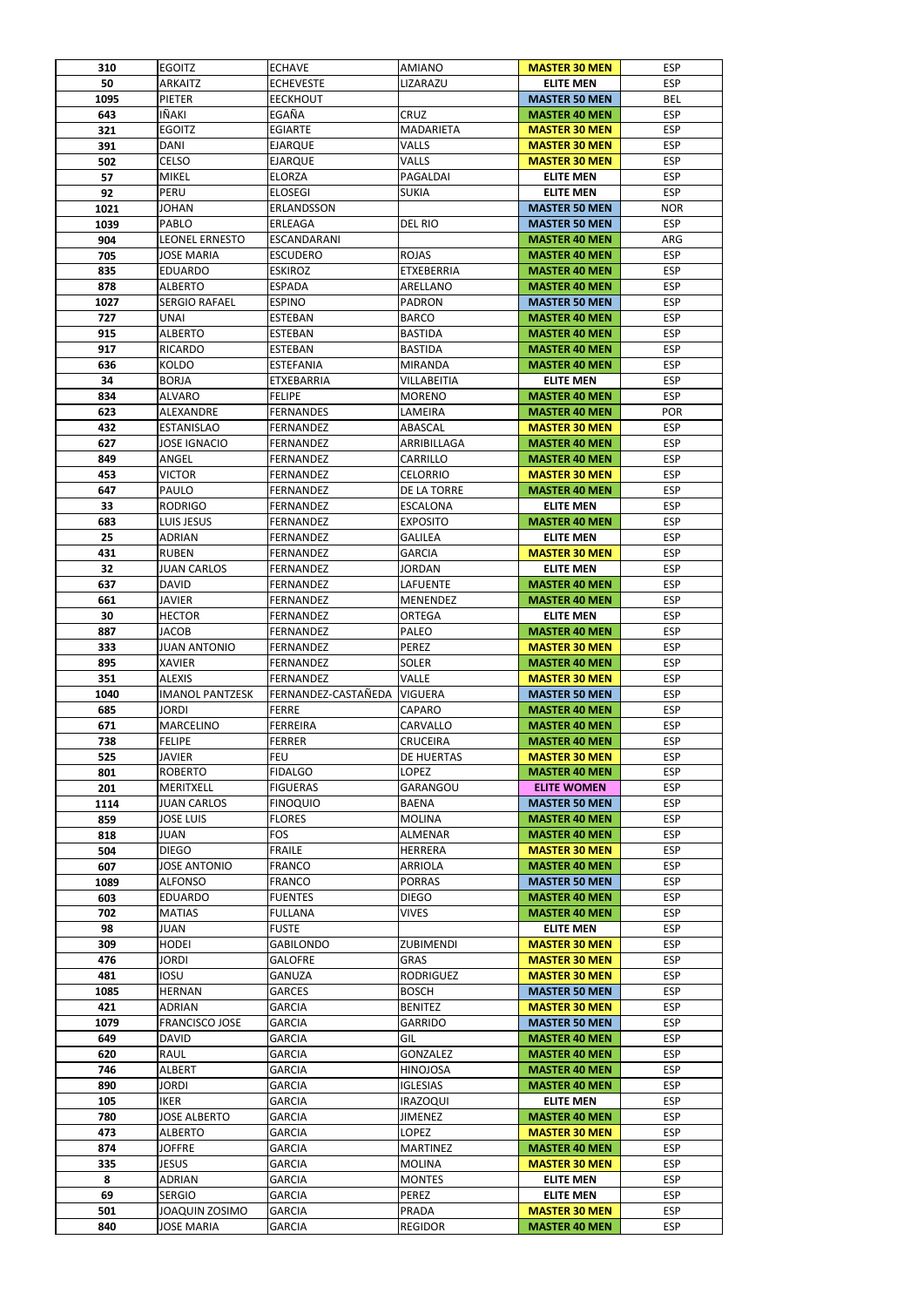| 696  | <b>RUIMAN</b>         | <b>GARCIA</b>       | <b>RODRIGUEZ</b>  | <b>MASTER 40 MEN</b> | <b>ESP</b> |
|------|-----------------------|---------------------|-------------------|----------------------|------------|
| 454  | <b>JOSE ANGEL</b>     | <b>GARCIA</b>       | RUIZ-OLALLA       | <b>MASTER 30 MEN</b> | <b>ESP</b> |
| 458  | <b>XAVI</b>           | <b>GARCIA</b>       | <b>SABIN</b>      | <b>MASTER 30 MEN</b> | <b>ESP</b> |
| 311  | ADRIAN                | <b>GARCIA</b>       | SALAZAR           | <b>MASTER 30 MEN</b> | <b>ESP</b> |
|      |                       |                     |                   |                      |            |
| 103  | <b>ENEKO</b>          | <b>GARCIA</b>       | <b>ZURIARRAIN</b> | <b>ELITE MEN</b>     | <b>ESP</b> |
| 205  | <b>EVA</b>            | <b>GARRIDO</b>      | <b>CASTRO</b>     | <b>ELITE WOMEN</b>   | <b>ESP</b> |
| 862  | <b>DANIEL</b>         | <b>GARROTE</b>      | FERNANDEZ         | <b>MASTER 40 MEN</b> | <b>ESP</b> |
|      |                       |                     |                   |                      |            |
| 658  | <b>JERONIMO</b>       | <b>GARZON</b>       | <b>MORA</b>       | <b>MASTER 40 MEN</b> | <b>ESP</b> |
| 811  | <b>XABIER</b>         | <b>GAZO</b>         | <b>GERMA</b>      | <b>MASTER 40 MEN</b> | <b>ESP</b> |
| 747  | <b>MANEL</b>          | <b>GAZQUEZ</b>      | VALERA            | <b>MASTER 40 MEN</b> | <b>ESP</b> |
| 542  | <b>ALEX</b>           | <b>GAZTAÑETA</b>    | <b>SEGUROLA</b>   | <b>MASTER 30 MEN</b> | <b>ESP</b> |
|      |                       |                     |                   |                      |            |
| 1076 | <b>JACOB</b>          | <b>GELEIJNS</b>     |                   | <b>MASTER 50 MEN</b> | <b>NED</b> |
| 1013 | <b>LUIS ALBERTO</b>   | <b>GENDRA</b>       |                   | <b>MASTER 50 MEN</b> | <b>ESP</b> |
| 750  | <b>FRANCISCO JOSE</b> | GIL                 | <b>LOBILLO</b>    | <b>MASTER 40 MEN</b> | <b>ESP</b> |
| 419  | <b>FRANCISCO JOSE</b> | GIL                 | <b>RODRIGUEZ</b>  | <b>MASTER 30 MEN</b> | <b>ESP</b> |
|      |                       |                     |                   |                      |            |
| 404  | <b>FELIPE</b>         | GIL                 | VALERO            | <b>MASTER 30 MEN</b> | <b>ESP</b> |
| 357  | ALEJANDRO             | <b>GIL DE GOMEZ</b> | ARNEDO            | <b>MASTER 30 MEN</b> | <b>ESP</b> |
| 509  | <b>DIEGO</b>          | <b>GIMENEZ</b>      | <b>BRACERO</b>    | <b>MASTER 30 MEN</b> | <b>ESP</b> |
|      |                       |                     |                   |                      |            |
| 784  | <b>SALVADOR</b>       | <b>GIMENEZ</b>      | <b>LOPEZ</b>      | <b>MASTER 40 MEN</b> | <b>ESP</b> |
| 40   | <b>ADRIAN</b>         | <b>GIMENEZ</b>      | <b>SAEZ</b>       | <b>ELITE MEN</b>     | <b>ESP</b> |
| 399  | <b>POL</b>            | <b>GINESTA</b>      | <b>MUJAL</b>      | <b>MASTER 30 MEN</b> | <b>ESP</b> |
| 78   | <b>EDUARD</b>         | <b>GISPERT</b>      | <b>PUIG</b>       | <b>ELITE MEN</b>     | <b>ESP</b> |
|      |                       |                     |                   |                      |            |
| 350  | <b>NESTOR</b>         | <b>GOICOECHEA</b>   | <b>LACUESTA</b>   | <b>MASTER 30 MEN</b> | <b>ESP</b> |
| 621  | <b>IBAN</b>           | <b>GOMEZ</b>        | <b>BRION</b>      | <b>MASTER 40 MEN</b> | <b>ESP</b> |
| 9    | <b>EVER ALEJANDRO</b> | <b>GOMEZ</b>        | <b>DIAZ</b>       | <b>ELITE MEN</b>     | <b>BOL</b> |
| 871  | <b>JUAN MANUEL</b>    | <b>GOMEZ</b>        | <b>GUILLEN</b>    | <b>MASTER 40 MEN</b> | <b>ESP</b> |
|      |                       |                     |                   |                      |            |
| 812  | <b>JOSE MANUEL</b>    | <b>GOMEZ</b>        | <b>HERNANDO</b>   | <b>MASTER 40 MEN</b> | <b>ESP</b> |
| 708  | <b>MIGUEL ANGEL</b>   | <b>GOMEZ</b>        | LENDINEZ          | <b>MASTER 40 MEN</b> | <b>ESP</b> |
| 613  | <b>SIGFRIDO</b>       | <b>GOMEZ</b>        | <b>RAMIREZ</b>    | <b>MASTER 40 MEN</b> | <b>ESP</b> |
| 95   | <b>OSCAR</b>          | <b>GOMEZ</b>        | SALGADO           | <b>ELITE MEN</b>     | <b>ESP</b> |
|      |                       |                     |                   |                      |            |
| 650  | <b>JOSE MANUEL</b>    | <b>GONZALEZ</b>     | <b>BENITEZ</b>    | <b>MASTER 40 MEN</b> | <b>ESP</b> |
| 652  | <b>MARCOS</b>         | <b>GONZALEZ</b>     | <b>BENITEZ</b>    | <b>MASTER 40 MEN</b> | <b>ESP</b> |
| 347  | <b>JONNY</b>          | <b>GONZALEZ</b>     | CARRILLO          | <b>MASTER 30 MEN</b> | <b>ESP</b> |
|      | <b>MANUEL</b>         |                     |                   |                      | <b>ESP</b> |
| 656  |                       | <b>GONZALEZ</b>     | <b>CONDE</b>      | <b>MASTER 40 MEN</b> |            |
| 527  | <b>SERGIO</b>         | <b>GONZALEZ</b>     | <b>CORONADO</b>   | <b>MASTER 30 MEN</b> | <b>ESP</b> |
| 409  | <b>OSCAR</b>          | <b>GONZALEZ</b>     | FERNANDEZ         | <b>MASTER 30 MEN</b> | <b>ESP</b> |
| 410  | <b>DANIEL</b>         | <b>GONZALEZ</b>     | <b>FERNANDEZ</b>  | <b>MASTER 30 MEN</b> | <b>ESP</b> |
|      |                       |                     |                   |                      |            |
| 254  | <b>MARTA</b>          | <b>GONZALEZ</b>     | <b>FREIRE</b>     | <b>MASTER WOMEN</b>  | <b>ESP</b> |
| 831  | <b>DANIEL</b>         | <b>GONZALEZ</b>     | <b>HURTADO</b>    | <b>MASTER 40 MEN</b> | <b>ESP</b> |
| 1029 | <b>EDUARDO</b>        | <b>GONZALEZ</b>     | <b>MARTINEZ</b>   | <b>MASTER 50 MEN</b> | <b>ESP</b> |
| 446  | <b>DAVID</b>          | <b>GONZALEZ</b>     | <b>MENDEZ</b>     | <b>MASTER 30 MEN</b> | <b>ESP</b> |
|      |                       |                     |                   |                      |            |
| 624  | <b>ALEXANDER</b>      | <b>GONZALEZ</b>     | <b>ROSA</b>       | <b>MASTER 40 MEN</b> | <b>ESP</b> |
| 736  | PABLO                 | <b>GONZALEZ</b>     | <b>SUAREZ</b>     | <b>MASTER 40 MEN</b> | <b>ESP</b> |
| 111  | <b>NESTOR</b>         | <b>GONZALEZ</b>     | <b>TARIFA</b>     | <b>ELITE MEN</b>     | <b>ESP</b> |
|      |                       |                     |                   |                      | <b>ESP</b> |
| 826  | PEDRO ANTONIO         | <b>GONZALEZ</b>     | VALDERRAMA        | <b>MASTER 40 MEN</b> |            |
| 625  | JUAN JOSE             | <b>GONZALO</b>      | <b>LOPEZ</b>      | <b>MASTER 40 MEN</b> | <b>ESP</b> |
| 256  | <b>ANA</b>            | <b>GOYA</b>         | <b>ARRESE</b>     | <b>MASTER WOMEN</b>  | <b>ESP</b> |
| 367  | <b>SANTIAGO</b>       | <b>GOZALO</b>       | <b>CABEZON</b>    | <b>MASTER 30 MEN</b> | <b>ESP</b> |
|      |                       | <b>GRANADOS</b>     |                   |                      | <b>ESP</b> |
| 463  | <b>CHRISTIAN</b>      |                     | <b>FUENTES</b>    | <b>MASTER 30 MEN</b> |            |
| 783  | <b>JOSE LUIS</b>      | <b>GRANIZO</b>      | <b>DEL AMO</b>    | <b>MASTER 40 MEN</b> | <b>ESP</b> |
| 495  | <b>CHRISTIAN</b>      | <b>GRILLO</b>       | <b>GARCIA</b>     | <b>MASTER 30 MEN</b> | <b>ESP</b> |
| 805  | <b>RAMON</b>          | <b>GRUESO</b>       | <b>LUCENA</b>     | <b>MASTER 40 MEN</b> | <b>ESP</b> |
| 877  | <b>DANIEL</b>         | <b>GUILLEN</b>      | <b>HARO</b>       | <b>MASTER 40 MEN</b> | <b>ESP</b> |
|      |                       |                     |                   |                      |            |
| 338  | <b>DIEGO</b>          | <b>GUILLEN</b>      | <b>TOBAJAS</b>    | <b>MASTER 30 MEN</b> | <b>ESP</b> |
| 37   | <b>NACHO</b>          | <b>GUTIERREZ</b>    | CAÑAS             | <b>ELITE MEN</b>     | <b>ESP</b> |
| 864  | <b>JOSE IGNACIO</b>   | <b>GUTIERREZ</b>    | <b>ROMERO</b>     | <b>MASTER 40 MEN</b> | <b>ESP</b> |
| 359  | LOïC                  | <b>HAUSSEGUY</b>    |                   | <b>MASTER 30 MEN</b> | <b>FRA</b> |
|      |                       |                     |                   |                      |            |
| 70   | <b>JOSE ANTONIO</b>   | <b>HERMIDA</b>      | <b>RAMOS</b>      | <b>ELITE MEN</b>     | <b>ESP</b> |
| 522  | <b>JAVIER</b>         | <b>HERNAEZ</b>      | <b>MONTALVO</b>   | <b>MASTER 30 MEN</b> | <b>ESP</b> |
| 55   | <b>GALDER</b>         | <b>HERNANDEZ</b>    | <b>ALLENDE</b>    | <b>ELITE MEN</b>     | <b>ESP</b> |
| 921  | <b>CESAR</b>          | <b>HERNANDEZ</b>    | <b>BARBERO</b>    | <b>MASTER 40 MEN</b> | <b>ESP</b> |
|      |                       |                     |                   |                      |            |
| 354  | RICARDO MIGUEL        | <b>HERNANDEZ</b>    | <b>RODRIGUEZ</b>  | <b>MASTER 30 MEN</b> | <b>ESP</b> |
| 435  | <b>JOSE MANUEL</b>    | <b>HIDALGO</b>      | <b>GARRIDO</b>    | <b>MASTER 30 MEN</b> | <b>ESP</b> |
| 1042 | <b>JOSE ANTONIO</b>   | <b>HORCAJADA</b>    | <b>LOPEZ</b>      | <b>MASTER 50 MEN</b> | <b>ESP</b> |
| 1112 | <b>AITOR</b>          | <b>HOYOS</b>        | <b>HUERGA</b>     | <b>MASTER 50 MEN</b> | <b>ESP</b> |
| 48   |                       |                     |                   |                      | <b>ESP</b> |
|      | <b>JOSEBA</b>         | HURTADO DE SARATXO  | <b>LOPEZ</b>      | <b>ELITE MEN</b>     |            |
| 752  | <b>IVAN</b>           | IBAÑEZ              | <b>RIOS</b>       | <b>MASTER 40 MEN</b> | <b>ESP</b> |
| 697  | KOLDO                 | <b>IBARRA</b>       | SANTISTEBAN       | <b>MASTER 40 MEN</b> | <b>ESP</b> |
| 1080 | <b>JAVIER</b>         | <b>IBARROLA</b>     | <b>BOBILLO</b>    | <b>MASTER 50 MEN</b> | <b>ESP</b> |
|      |                       |                     |                   |                      |            |
| 108  | <b>ANTXON</b>         | <b>IDARRAGA</b>     | ABERASTURI        | <b>ELITE MEN</b>     | <b>ESP</b> |
| 372  | JON                   | <b>IDIGORAS</b>     | <b>ORIA</b>       | <b>MASTER 30 MEN</b> | <b>ESP</b> |
| 1068 | <b>JOAN</b>           | <b>IGLESIAS</b>     | <b>BARCIA</b>     | <b>MASTER 50 MEN</b> | <b>ESP</b> |
| 1111 | <b>JESUS JAVIER</b>   | <b>IGLESIAS</b>     | <b>MORO</b>       | <b>MASTER 50 MEN</b> | <b>ESP</b> |
|      |                       |                     |                   |                      |            |
| 374  | <b>ALEJANDRO</b>      | <b>IGLESIAS</b>     | <b>OPERE</b>      | <b>MASTER 30 MEN</b> | <b>ESP</b> |
| 383  | JON                   | <b>ILARDIA</b>      | DE LA CONCEPCION  | <b>MASTER 30 MEN</b> | <b>ESP</b> |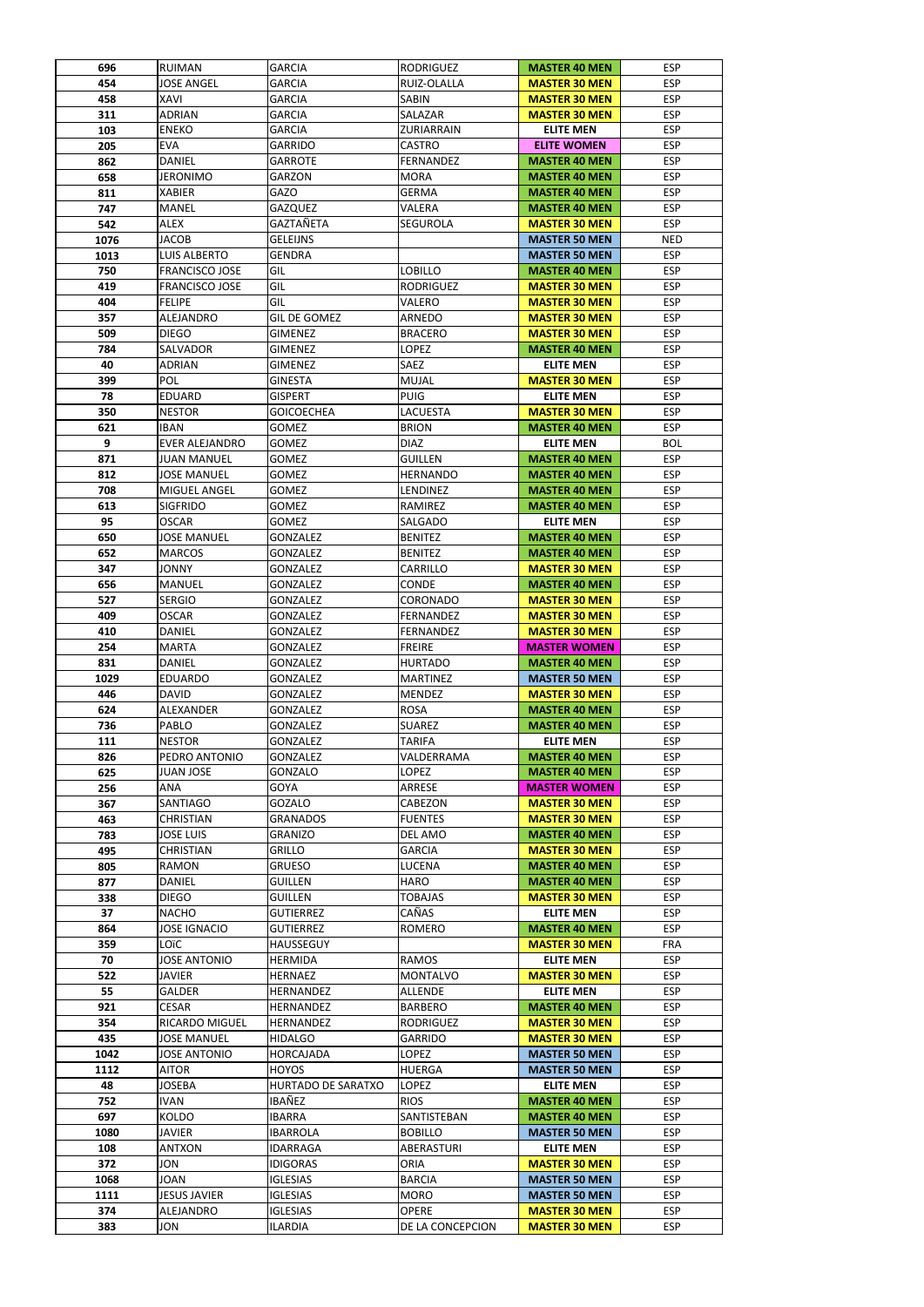| 781  | <b>JORDI</b>         | ILLAMOLA         | <b>ROURA</b>         | <b>MASTER 40 MEN</b> | <b>ESP</b> |
|------|----------------------|------------------|----------------------|----------------------|------------|
| 1024 | <b>MATT</b>          | <b>INGRAM</b>    |                      | <b>MASTER 50 MEN</b> | <b>GBR</b> |
| 847  | <b>XABIER</b>        | IRAZUSTA         | ZUBELDIA             | <b>MASTER 40 MEN</b> | <b>ESP</b> |
| 524  | <b>DAVID</b>         | <b>IRIGOYEN</b>  | <b>BUENO</b>         | <b>MASTER 30 MEN</b> | <b>ESP</b> |
| 544  | <b>KIMETZ</b>        | <b>ITURBE</b>    | ARGINZONIZ           | <b>MASTER 30 MEN</b> | <b>ESP</b> |
| 494  | <b>ANDONI</b>        | <b>ITURRALDE</b> | <b>DIEZ</b>          | <b>MASTER 30 MEN</b> | <b>ESP</b> |
| 378  | <b>ROBERTO</b>       | <b>IZQUIERDO</b> | <b>PUERTA</b>        | <b>MASTER 30 MEN</b> | <b>ESP</b> |
| 334  | <b>INHAR</b>         | <b>JACA</b>      | UNAMUNZAGA           | <b>MASTER 30 MEN</b> | <b>ESP</b> |
| 387  | <b>ENDIKA</b>        | <b>JAUREGUI</b>  | <b>GONZALEZ</b>      | <b>MASTER 30 MEN</b> | <b>ESP</b> |
| 1019 | <b>FELIPE</b>        | <b>JIMENEZ</b>   | <b>AGUD</b>          | <b>MASTER 50 MEN</b> | <b>ESP</b> |
| 734  | <b>ALFONSO</b>       | <b>JIMENEZ</b>   | <b>AMORES</b>        | <b>MASTER 40 MEN</b> | <b>ESP</b> |
|      |                      |                  |                      |                      | <b>ESP</b> |
| 1092 | <b>EDUARDO</b>       | <b>JIMENEZ</b>   | CABALLERO            | <b>MASTER 50 MEN</b> |            |
| 441  | <b>RAUL</b>          | <b>JIMENEZ</b>   | <b>FERNANDEZ</b>     | <b>MASTER 30 MEN</b> | <b>ESP</b> |
| 772  | <b>JORGE</b>         | <b>JUAN</b>      | <b>SEMPERE</b>       | <b>MASTER 40 MEN</b> | <b>ESP</b> |
| 306  | <b>MARC</b>          | <b>JUAN</b>      | VILLAREJO            | <b>MASTER 30 MEN</b> | <b>ESP</b> |
| 397  | <b>CARLOS</b>        | <b>JUEZ</b>      | <b>OCHOA</b>         | <b>MASTER 30 MEN</b> | <b>ESP</b> |
| 814  | <b>MARC</b>          | <b>JULIA</b>     | <b>BONMATI</b>       | <b>MASTER 40 MEN</b> | <b>ESP</b> |
| 762  | <b>ADRIA</b>         | <b>JULIA</b>     | <b>MAICAS</b>        | <b>MASTER 40 MEN</b> | <b>ESP</b> |
| 545  | JAN                  | <b>JUNGWIRTH</b> |                      | <b>MASTER 30 MEN</b> | <b>CZE</b> |
| 81   | <b>VICTOR MANUEL</b> | <b>JURADO</b>    | <b>GARCIA</b>        | <b>ELITE MEN</b>     | <b>ESP</b> |
| 1046 | <b>JORGE</b>         | <b>JURADO</b>    | <b>NAVAS</b>         | <b>MASTER 50 MEN</b> | <b>ESP</b> |
| 68   | <b>ALBERTO</b>       | <b>JUST</b>      | LOPEZ                | <b>ELITE MEN</b>     | <b>ESP</b> |
| 418  | <b>VICENTE</b>       | <b>JUST</b>      | LOPEZ                | <b>MASTER 30 MEN</b> | <b>ESP</b> |
| 704  | <b>DAVID</b>         | <b>JUY</b>       | <b>BAJO</b>          | <b>MASTER 40 MEN</b> | <b>ESP</b> |
| 209  | LAURA MICHELLE       | <b>KALBERG</b>   |                      | <b>ELITE WOMEN</b>   | <b>NED</b> |
| 1009 | <b>TIMOTHY</b>       | <b>KIRKUS</b>    |                      | <b>MASTER 50 MEN</b> | <b>GBR</b> |
|      |                      |                  |                      |                      |            |
| 810  | IÑIGO                | LABAT            | YANGUAS              | <b>MASTER 40 MEN</b> | <b>ESP</b> |
| 489  | <b>CRISTIAN</b>      | LABRADA          | <b>GARCIA</b>        | <b>MASTER 30 MEN</b> | <b>ESP</b> |
| 1051 | <b>JUAN PABLO</b>    | <b>LABRADO</b>   | <b>REINA</b>         | <b>MASTER 50 MEN</b> | <b>ESP</b> |
| 1069 | <b>FREDERIC</b>      | LAFARGUE         |                      | <b>MASTER 50 MEN</b> | <b>FRA</b> |
| 101  | <b>IÑIGO</b>         | LAGUNA           | ARRESE-IGOR          | <b>ELITE MEN</b>     | <b>ESP</b> |
| 1005 | <b>CARLOS</b>        | LAMEIRA          | <b>PINTO</b>         | <b>MASTER 50 MEN</b> | <b>POR</b> |
| 10   | <b>JORGE</b>         | LAMIEL           | <b>REPULLES</b>      | <b>ELITE MEN</b>     | <b>ESP</b> |
| 820  | <b>OSCAR</b>         | LAORDEN          | <b>NAVARRO</b>       | <b>MASTER 40 MEN</b> | <b>ESP</b> |
| 700  | JONATHAN             | LARRAÑAGA        | LOPEZ                | <b>MASTER 40 MEN</b> | <b>ESP</b> |
| 301  | <b>GAIZKA</b>        | LARZABAL         | <b>MARTINEZ</b>      | <b>MASTER 30 MEN</b> | <b>ESP</b> |
| 315  | <b>HECTOR</b>        | LASFUENTES       | <b>MARTINEZ</b>      | <b>MASTER 30 MEN</b> | <b>ESP</b> |
| 1022 | <b>RICHARD</b>       | LATHAM           |                      | <b>MASTER 50 MEN</b> | <b>GBR</b> |
|      |                      |                  |                      |                      | <b>ESP</b> |
| 20   | <b>VICTOR</b>        | LATORRE          | <b>BLANCO</b>        | <b>ELITE MEN</b>     |            |
| 726  | JON                  | LATORRE          | <b>MARTINEZ</b>      | <b>MASTER 40 MEN</b> | <b>ESP</b> |
| 866  | <b>ASIER</b>         | LAVADO           | <b>GARCIA</b>        | <b>MASTER 40 MEN</b> | <b>ESP</b> |
| 907  | <b>RAFAEL</b>        | LAZARO           | <b>PAJUELO</b>       | <b>MASTER 40 MEN</b> | <b>ESP</b> |
| 858  | <b>SERGIO</b>        | LEAL             | <b>ALONSO</b>        | <b>MASTER 40 MEN</b> | <b>ESP</b> |
| 778  | <b>ISAAC</b>         | LEDESMA          | <b>CALVET</b>        | <b>MASTER 40 MEN</b> | <b>ESP</b> |
| 617  | <b>XABIER</b>        | LEKUONA          | <b>OTXANDORENA</b>   | <b>MASTER 40 MEN</b> | <b>ESP</b> |
| 114  | <b>JOSEBA</b>        | LEON             | <b>GUTIERREZ</b>     | <b>ELITE MEN</b>     | <b>ESP</b> |
| 873  | MIGUEL ANGEL         | LERA             | <b>ESCRIBANO</b>     | <b>MASTER 40 MEN</b> | <b>ESP</b> |
| 719  | <b>LINO</b>          | LILLO            | <b>HERRERA</b>       | <b>MASTER 40 MEN</b> | <b>ESP</b> |
| 535  | <b>BORJA</b>         | LIZALDRE         | <b>PAZ</b>           | <b>MASTER 30 MEN</b> | <b>ESP</b> |
| 666  | <b>ARITZ</b>         | LIZARRAGA        | LERTXUNDI            | <b>MASTER 40 MEN</b> | <b>ESP</b> |
| 521  | <b>ELIAS</b>         | LLAGARIA         | <b>GARCIA-CHAMON</b> | <b>MASTER 30 MEN</b> | <b>ESP</b> |
| 808  | <b>MANUEL</b>        | LLANO            | <b>RODRIGUEZ</b>     | <b>MASTER 40 MEN</b> | <b>ESP</b> |
|      |                      |                  |                      |                      | <b>ESP</b> |
| 1090 | <b>ELADIO</b>        | <b>LLORENTE</b>  | <b>RAMOS</b>         | <b>MASTER 50 MEN</b> |            |
| 384  | <b>MOISES</b>        | LOMBARDO         | MUÑOZ                | <b>MASTER 30 MEN</b> | <b>ESP</b> |
| 819  | PABLO                | LOPEZ            | <b>AGUIRRE</b>       | <b>MASTER 40 MEN</b> | <b>ESP</b> |
| 667  | <b>RAFAEL</b>        | LOPEZ            | <b>ANDUJAR</b>       | <b>MASTER 40 MEN</b> | <b>ESP</b> |
| 519  | <b>FRANCISCO</b>     | LOPEZ            | <b>BALLESTEROS</b>   | <b>MASTER 30 MEN</b> | <b>ESP</b> |
| 472  | <b>MIKEL</b>         | LOPEZ            | <b>CAMPOS</b>        | <b>MASTER 30 MEN</b> | <b>ESP</b> |
| 764  | <b>FRANCISCO</b>     | LOPEZ            | DE GEA               | <b>MASTER 40 MEN</b> | <b>ESP</b> |
| 716  | <b>ROBERTO</b>       | LOPEZ            | <b>ESCARTIN</b>      | <b>MASTER 40 MEN</b> | <b>ESP</b> |
| 1100 | <b>CARLOS</b>        | <b>LOPEZ</b>     | <b>GARCIA</b>        | <b>MASTER 50 MEN</b> | <b>ESP</b> |
| 821  | <b>JORGE</b>         | LOPEZ            | <b>GOMEZ</b>         | <b>MASTER 40 MEN</b> | <b>ESP</b> |
| 45   | IÑAKI                | LOPEZ            | <b>IGLESIAS</b>      | <b>ELITE MEN</b>     | <b>ESP</b> |
| 479  | <b>MIKEL</b>         | LOPEZ            | <b>IGLESIAS</b>      | <b>MASTER 30 MEN</b> | <b>ESP</b> |
| 445  | <b>GARIKOITZ</b>     | <b>LOPEZ</b>     | <b>INTXAUSTI</b>     | <b>MASTER 30 MEN</b> | <b>ESP</b> |
| 610  | <b>DAVID</b>         | LOPEZ            | <b>LECEA</b>         | <b>MASTER 40 MEN</b> | <b>ESP</b> |
| 381  | <b>ALBERTO</b>       | LOPEZ            | <b>MATEOS</b>        | <b>MASTER 30 MEN</b> | <b>ESP</b> |
|      |                      |                  |                      |                      |            |
| 411  | JULEN                | LOPEZ            | PARDIÑAS             | <b>MASTER 30 MEN</b> | <b>ESP</b> |
| 26   | <b>ALBERTO</b>       | LOPEZ            | PELEGRIN             | <b>ELITE MEN</b>     | <b>ESP</b> |
| 427  | <b>LUIS MIGUEL</b>   | LOPEZ            | <b>RAMOS</b>         | <b>MASTER 30 MEN</b> | <b>ESP</b> |
| 490  | <b>JONATAN</b>       | LOPEZ            | RIAÑO                | <b>MASTER 30 MEN</b> | <b>ESP</b> |
|      |                      | LOPEZ            | ROMERO               | <b>MASTER 50 MEN</b> | <b>ESP</b> |
| 1093 | <b>ISMAEL</b>        |                  |                      |                      |            |
| 773  | <b>ROBERTO</b>       | LOPEZ            | <b>RUIZ</b>          | <b>MASTER 40 MEN</b> | <b>ESP</b> |
| 438  | <b>DIEGO</b>         | LOPEZ            | ZOZAYA               | <b>MASTER 30 MEN</b> | <b>ESP</b> |
| 844  | JAVIER               | LORENTE          | SANCHEZ              | <b>MASTER 40 MEN</b> | <b>ESP</b> |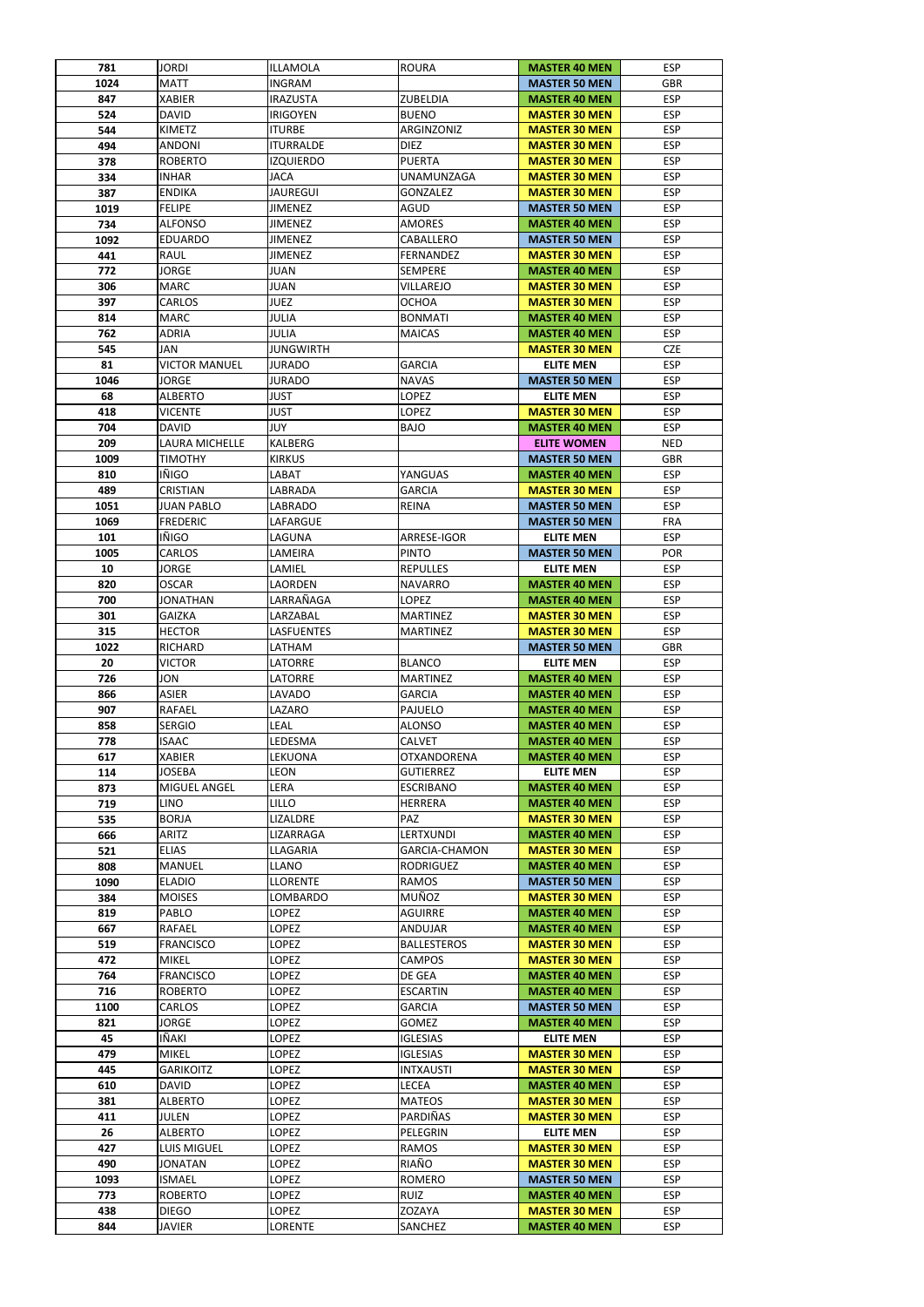| 389<br>654<br>604 | <b>ANTONIO</b>               | LORENTE                     | <b>SANCHEZ</b>    | <b>MASTER 40 MEN</b>                         | <b>ESP</b>               |
|-------------------|------------------------------|-----------------------------|-------------------|----------------------------------------------|--------------------------|
|                   | <b>JUAN CARLOS</b>           | LORENZO                     | <b>BRITO</b>      | <b>MASTER 30 MEN</b>                         | <b>ESP</b>               |
|                   | <b>ANDRES</b>                | LOZANO                      | <b>LOPEZ</b>      | <b>MASTER 40 MEN</b>                         | <b>ESP</b>               |
|                   | <b>MANUEL</b>                | LUCENA                      | <b>JIMENEZ</b>    | <b>MASTER 40 MEN</b>                         | <b>ESP</b>               |
| 388               | ARLEY                        | LUQUE                       | <b>AFONSO</b>     | <b>MASTER 30 MEN</b>                         | <b>ESP</b>               |
| 699               | <b>MIKE JAVIER</b>           | LUZARDO                     | <b>GONZALEZ</b>   | <b>MASTER 40 MEN</b>                         | <b>ESP</b>               |
| 761               | <b>CARLOS</b>                | <b>MACEDO</b>               | <b>CREO</b>       | <b>MASTER 40 MEN</b>                         | <b>ESP</b>               |
| 462               | <b>JORGE</b>                 | <b>MADARIAGA</b>            | CAÑAS             | <b>MASTER 30 MEN</b>                         | <b>ESP</b>               |
| 694               | <b>JUAN ANTONIO</b>          | <b>MADERA</b>               | <b>COLAZO</b>     | <b>MASTER 40 MEN</b>                         | <b>ESP</b>               |
| 313               | <b>CRISTIAN MOISES</b>       | <b>MAINGON</b>              | <b>GOMEZ</b>      | <b>MASTER 30 MEN</b>                         | <b>ESP</b>               |
| 662               | <b>ALBERT</b>                | MALLOL                      | <b>CALLE</b>      | <b>MASTER 40 MEN</b>                         | <b>ESP</b>               |
| 204               | <b>INDI</b>                  | <b>MALZARD</b>              |                   | <b>ELITE WOMEN</b>                           | <b>GBR</b>               |
| 1108              | <b>COLIN</b>                 | <b>MALZARD</b>              |                   | <b>MASTER 50 MEN</b>                         | <b>GBR</b>               |
| 1017              | <b>ALBERTO</b>               | <b>MANCEBO</b>              | <b>PEREZ</b>      | <b>MASTER 50 MEN</b>                         | <b>ESP</b>               |
| 510               | ANGEL                        | <b>MANEIRO</b>              | <b>MARTIN</b>     | <b>MASTER 30 MEN</b>                         | <b>ESP</b>               |
| 802               | <b>VICTOR MANUEL</b>         | IMANERO                     | <b>MURO</b>       | <b>MASTER 40 MEN</b>                         | <b>ESP</b>               |
|                   |                              |                             |                   |                                              |                          |
| 901               | <b>JUAN ANTONIO</b>          | <b>MANSILLA</b>             | <b>ARRIBA</b>     | <b>MASTER 40 MEN</b>                         | <b>ESP</b>               |
| 302               | <b>ALBERTO</b>               | <b>MANSO</b>                | <b>GONZALEZ</b>   | <b>MASTER 30 MEN</b>                         | <b>ESP</b>               |
| 470               | <b>ANDONI</b>                | <b>MANTZIZIDOR</b>          | <b>EIZMENDI</b>   | <b>MASTER 30 MEN</b>                         | <b>ESP</b>               |
| 759               | <b>ROBERT</b>                | <b>MARCE</b>                | <b>REIXACH</b>    | <b>MASTER 40 MEN</b>                         | <b>ESP</b>               |
| 361               | <b>JONATANN</b>              | <b>MARCOS</b>               | <b>ALONSO</b>     | <b>MASTER 30 MEN</b>                         | <b>ESP</b>               |
| 366               | <b>CARLOS</b>                | <b>MARCOS</b>               | <b>MUÑOZ</b>      | <b>MASTER 30 MEN</b>                         | <b>ESP</b>               |
| 526               | <b>RODRIGO</b>               | <b>MARIN</b>                | <b>ESPINOSA</b>   | <b>MASTER 30 MEN</b>                         | <b>ESP</b>               |
| 898               | <b>TONI</b>                  | <b>MARSAL</b>               | <b>BONET</b>      | <b>MASTER 40 MEN</b>                         | <b>ESP</b>               |
| 208               | YOLANDA                      | <b>MARTIN</b>               | <b>BENITO</b>     | <b>ELITE WOMEN</b>                           | <b>ESP</b>               |
| 1081              | <b>JUAN JOSE</b>             | <b>MARTIN</b>               | <b>FRADES</b>     | <b>MASTER 50 MEN</b>                         | <b>ESP</b>               |
| 602               | <b>CARLOS</b>                | <b>MARTIN</b>               | <b>JIMENEZ</b>    | <b>MASTER 40 MEN</b>                         | <b>ESP</b>               |
| 684               | <b>JAVIER</b>                | <b>MARTIN</b>               | <b>LOPEZ</b>      | <b>MASTER 40 MEN</b>                         | <b>ESP</b>               |
| 340               | <b>ALEX</b>                  | <b>MARTIN</b>               | <b>MATEOS</b>     | <b>MASTER 30 MEN</b>                         | <b>ESP</b>               |
| 343               | <b>DAVID</b>                 | <b>MARTIN</b>               | <b>MATEOS</b>     | <b>MASTER 30 MEN</b>                         | <b>ESP</b>               |
| 644               | <b>RUBEN</b>                 | <b>MARTIN</b>               | PEÑA              | <b>MASTER 40 MEN</b>                         | <b>ESP</b>               |
| 715               | <b>SERGIO</b>                | <b>MARTIN</b>               | <b>ROMERA</b>     | <b>MASTER 40 MEN</b>                         | <b>ESP</b>               |
| 364               | ANGEL                        | <b>MARTIN</b>               | <b>SAEZ</b>       | <b>MASTER 30 MEN</b>                         | <b>ESP</b>               |
| 540               | <b>ISMAEL</b>                | <b>MARTIN</b>               | <b>SANCHEZ</b>    | <b>MASTER 30 MEN</b>                         | <b>ESP</b>               |
| 611               | <b>ALBERTO</b>               | <b>MARTIN</b>               | VARELA            | <b>MASTER 40 MEN</b>                         | <b>ESP</b>               |
| 838               | <b>ROBERTO</b>               | <b>MARTINEZ</b>             | <b>AGORRETA</b>   | <b>MASTER 40 MEN</b>                         | <b>ESP</b>               |
| 1018              | PABLO                        | <b>MARTINEZ</b>             | <b>AGUIRRE</b>    | <b>MASTER 50 MEN</b>                         | <b>ESP</b>               |
|                   |                              |                             |                   |                                              |                          |
| 72                | <b>HECTOR</b>                | <b>MARTINEZ</b>             | <b>ALARCOS</b>    | <b>ELITE MEN</b>                             | <b>ESP</b>               |
| 456               | <b>LUIS ALBERTO</b>          | <b>MARTINEZ</b>             | CABRERA           | <b>MASTER 30 MEN</b>                         | <b>ESP</b>               |
| 401               | <b>JORGE LUIS</b>            | <b>MARTINEZ</b>             | <b>CORREA</b>     | <b>MASTER 30 MEN</b>                         | <b>ESP</b>               |
| 1101              | <b>ZIGOR</b>                 | <b>MARTINEZ</b>             | <b>ECHEVERRIA</b> | <b>MASTER 50 MEN</b>                         | <b>ESP</b>               |
| 766               | <b>JOSE MARIA</b>            | <b>MARTINEZ</b>             | <b>GAZQUEZ</b>    | <b>MASTER 40 MEN</b>                         | <b>ESP</b>               |
| 424               | <b>AITOR</b>                 | <b>MARTINEZ</b>             | <b>GOMEZ</b>      | <b>MASTER 30 MEN</b>                         | <b>ESP</b>               |
| 642               | <b>RUBEN</b>                 | <b>MARTINEZ</b>             | <b>JARAY</b>      | <b>MASTER 40 MEN</b>                         | <b>ESP</b>               |
| 420               | <b>JUAN MANUEL</b>           | <b>MARTINEZ</b>             | <b>LOPEZ</b>      | <b>MASTER 30 MEN</b>                         | <b>ESP</b>               |
| 823               | <b>DANI</b>                  | <b>MARTINEZ</b>             | <b>MARTINEZ</b>   | <b>MASTER 40 MEN</b>                         | <b>ESP</b>               |
| 496               | <b>IVAN</b>                  | <b>MARTINEZ</b>             | <b>MONGE</b>      | <b>MASTER 30 MEN</b>                         | <b>ESP</b>               |
| 1037              | <b>SANTIAGO</b>              | <b>MARTINEZ</b>             | <b>MONTESINOS</b> | <b>MASTER 50 MEN</b>                         | <b>ESP</b>               |
| 771               | <b>SANTIAGO</b>              | <b>MARTINEZ</b>             | <b>MORELL</b>     | <b>MASTER 40 MEN</b>                         | <b>ESP</b>               |
| 809               | <b>JORDI</b>                 | <b>MARTINEZ</b>             | <b>MORENO</b>     | <b>MASTER 40 MEN</b>                         | <b>ESP</b>               |
| 1002              | <b>JOSE LUIS</b>             | <b>MARTINEZ</b>             | <b>PEON</b>       | <b>MASTER 50 MEN</b>                         | <b>ESP</b>               |
| 663               | <b>DAVID</b>                 | <b>MARTINEZ</b>             | <b>ROBLES</b>     | <b>MASTER 40 MEN</b>                         | <b>ESP</b>               |
| 529               | <b>GERARD</b>                | <b>MARTINEZ</b>             | SORO              | <b>MASTER 30 MEN</b>                         | <b>ESP</b>               |
| 816               | <b>FERNANDO</b>              | <b>MARTINEZ</b>             | <b>TEJEDOR</b>    | <b>MASTER 40 MEN</b>                         | <b>ESP</b>               |
| 323               | IÑAKI                        | <b>MARTINEZ</b>             | VALENCIA          | <b>MASTER 30 MEN</b>                         | <b>ESP</b>               |
| 714               | <b>DANIEL</b>                | <b>MARTINEZ</b>             | <b>VINDEL</b>     | <b>MASTER 40 MEN</b>                         | <b>ESP</b>               |
| 430               | <b>IKER</b>                  | MARTINEZ DE GUEREÑU         | <b>POLO</b>       | <b>MASTER 30 MEN</b>                         | <b>ESP</b>               |
| 415               | <b>JON</b>                   | <b>MARURI</b>               | <b>TERREROS</b>   | <b>MASTER 30 MEN</b>                         | <b>ESP</b>               |
| 11                | <b>MARTIN</b>                | <b>MATA</b>                 |                   | <b>ELITE MEN</b>                             | <b>ESP</b>               |
|                   |                              |                             | CABELLO           |                                              |                          |
|                   | <b>ALEJANDRO</b>             | <b>MATA</b>                 | <b>ESCUREDO</b>   | <b>MASTER 30 MEN</b>                         | <b>ESP</b>               |
| 518               | JUAN                         | <b>MATELLANO</b>            | <b>BARTOLOME</b>  | <b>MASTER 40 MEN</b>                         | <b>ESP</b>               |
| 659               |                              | <b>MATO</b>                 | <b>ALONSO</b>     | <b>ELITE MEN</b>                             | <b>ESP</b>               |
| 14                | <b>CESAR</b>                 |                             |                   |                                              |                          |
| 1064              | <b>ROBERTO</b>               | <b>MATUTE</b>               | <b>PURAS</b>      | <b>MASTER 50 MEN</b>                         | <b>ESP</b>               |
| 66                | <b>JOKIN</b>                 | MATXINANDIARENA             | <b>ALUSTIZA</b>   | <b>ELITE MEN</b>                             | <b>ESP</b>               |
| 377               | <b>JESUS ENRIQUE</b>         | <b>MAYNER</b>               | <b>RODRIGUEZ</b>  | <b>MASTER 30 MEN</b>                         | <b>ESP</b>               |
| 777               | <b>JAVIER</b>                | <b>MAYOR</b>                | PEREZ             | <b>MASTER 40 MEN</b>                         | <b>ESP</b>               |
| 96                | <b>DANIEL</b>                | <b>MAYORA</b>               | <b>MARTINEZ</b>   | <b>ELITE MEN</b>                             | <b>ESP</b>               |
| 837               | <b>DAVID</b>                 | <b>MEDIANO</b>              | <b>MONTESINOS</b> | <b>MASTER 40 MEN</b>                         | <b>ESP</b>               |
| 1011              | <b>AUGUSTO ESTEBAN</b>       | MEDRANO                     | <b>BERGES</b>     | <b>MASTER 50 MEN</b>                         | <b>ESP</b>               |
| 712               | JAVIER                       | <b>MELON</b>                | <b>VEGA</b>       | <b>MASTER 40 MEN</b>                         | <b>ESP</b>               |
|                   | <b>RAFAEL</b>                | <b>MENDEZ</b>               | <b>GARCIA</b>     | <b>MASTER 30 MEN</b>                         | <b>ESP</b>               |
| 337               |                              |                             |                   |                                              |                          |
| 332               | CANDIDO                      | <b>MENDEZ</b>               | <b>LOPEZ</b>      | <b>MASTER 30 MEN</b>                         | <b>ESP</b>               |
| 865<br>349        | <b>OSCAR</b><br><b>MANEX</b> | <b>MENDEZ</b><br>MENDIZABAL | <b>JAUREGI</b>    | <b>MASTER 40 MEN</b><br><b>MASTER 30 MEN</b> | <b>ESP</b><br><b>ESP</b> |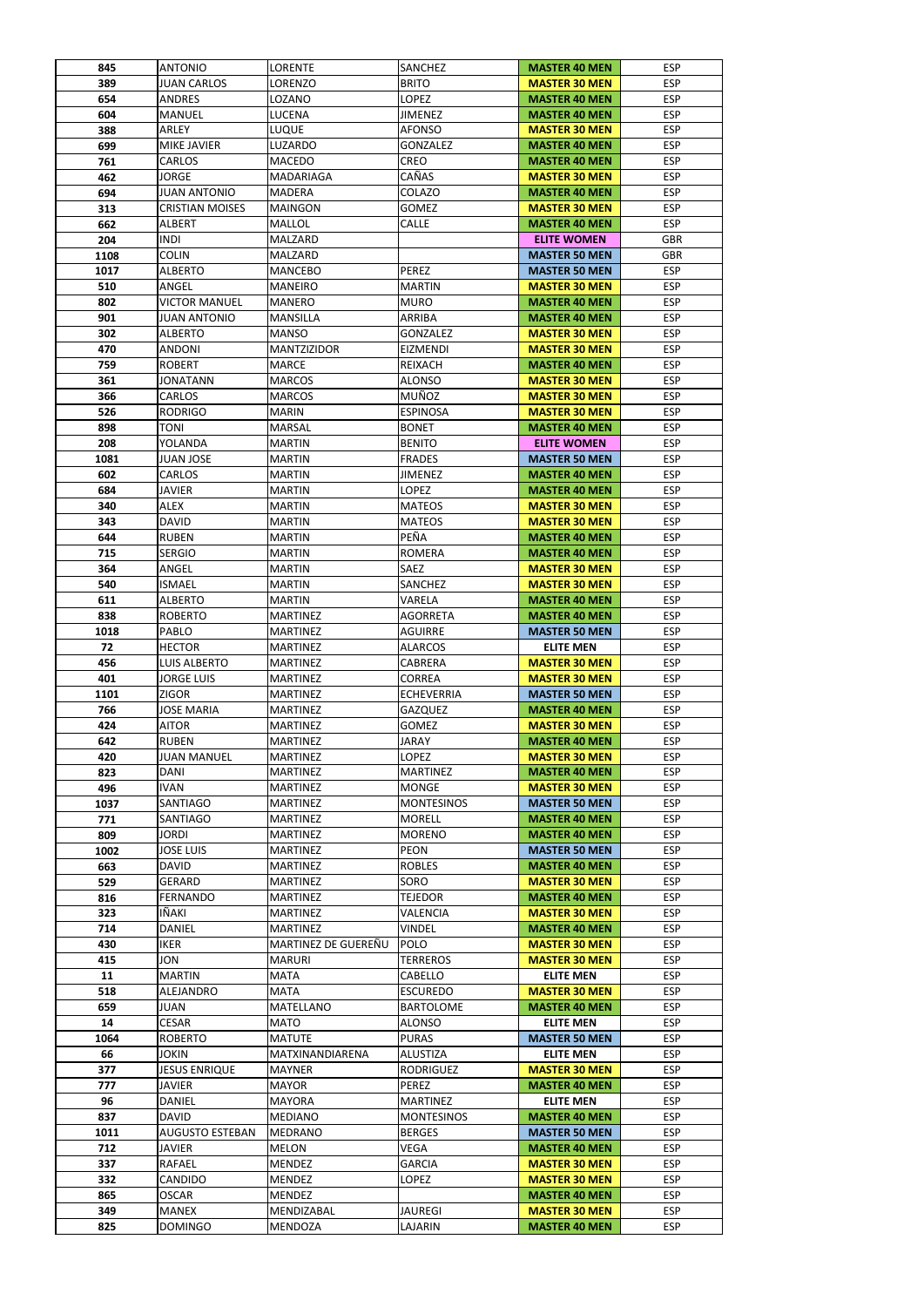| 735  | <b>RUBEN</b>            | <b>MENENDEZ</b>  | <b>VELASCO</b>   | <b>MASTER 40 MEN</b> | <b>ESP</b> |
|------|-------------------------|------------------|------------------|----------------------|------------|
| 698  | <b>JAIME</b>            | MENGUAL          | <b>NOGUERA</b>   | <b>MASTER 40 MEN</b> | <b>ESP</b> |
| 860  | <b>ARKAITZ</b>          | <b>MERCHAN</b>   | <b>MORENO</b>    | <b>MASTER 40 MEN</b> | <b>ESP</b> |
| 701  | <b>JAGOBA</b>           | <b>MERINO</b>    | <b>RUIZ</b>      | <b>MASTER 40 MEN</b> | <b>ESP</b> |
| 371  | <b>JOSE IGNACIO</b>     | <b>MESA</b>      | VILLARREAL       | <b>MASTER 30 MEN</b> | <b>ESP</b> |
| 76   | <b>CRISTOBAL</b>        | <b>MESEGUER</b>  | <b>ELOSEGUI</b>  | <b>ELITE MEN</b>     | <b>ESP</b> |
| 894  | <b>KIERON</b>           | <b>MILLS</b>     |                  | <b>MASTER 40 MEN</b> | <b>GBR</b> |
| 538  | IÑIGO                   | <b>MOCOROA</b>   | ARANZABAL        | <b>MASTER 30 MEN</b> | <b>ESP</b> |
| 807  | <b>ANTONIO</b>          | <b>MOLINA</b>    | <b>GALLEGO</b>   | <b>MASTER 40 MEN</b> | <b>ESP</b> |
| 911  | <b>FRANCISCO JAVIER</b> | <b>MONTES</b>    | <b>ORTEGA</b>    | <b>MASTER 40 MEN</b> | <b>ESP</b> |
| 703  | <b>ALEXANDER</b>        | <b>MORALES</b>   | <b>MORALES</b>   | <b>MASTER 40 MEN</b> | <b>ESP</b> |
| 832  | <b>JOAN</b>             | <b>MORATILLA</b> | <b>CAPAPE</b>    | <b>MASTER 40 MEN</b> | <b>ESP</b> |
| 869  | <b>SVEN</b>             | <b>MOREELS</b>   |                  | <b>MASTER 40 MEN</b> | <b>BEL</b> |
| 461  | SAMUEL                  | <b>MORENO</b>    | <b>AGUIRRE</b>   | <b>MASTER 30 MEN</b> | <b>ESP</b> |
| 531  | <b>JOSE ALBERTO</b>     | <b>MORENO</b>    | <b>GOLBANO</b>   | <b>MASTER 30 MEN</b> | <b>ESP</b> |
| 640  | <b>JOSE MARIA</b>       | <b>MORENO</b>    | <b>SENEN</b>     | <b>MASTER 40 MEN</b> | <b>ESP</b> |
| 425  | PABLO                   | <b>MORILLO</b>   | <b>MARTINEZ</b>  | <b>MASTER 30 MEN</b> | <b>ESP</b> |
| 782  | <b>FRANCISCO</b>        | <b>MORITO</b>    | <b>ROBLES</b>    | <b>MASTER 40 MEN</b> | <b>ESP</b> |
|      |                         |                  |                  |                      |            |
| 899  | <b>JAVIER</b>           | <b>MORO</b>      | <b>BARRIOS</b>   | <b>MASTER 40 MEN</b> | <b>ESP</b> |
| 429  | <b>SERGIO</b>           | <b>MOTA</b>      | DE LA CRUZ       | <b>MASTER 30 MEN</b> | <b>ESP</b> |
| 914  | <b>ALEJO</b>            | <b>MOYA</b>      | <b>GIRAL</b>     | <b>MASTER 40 MEN</b> | <b>ESP</b> |
| 886  | <b>JORGE</b>            | <b>MOZO</b>      | <b>GAITAN</b>    | <b>MASTER 40 MEN</b> | <b>ESP</b> |
| 503  | <b>MARC</b>             | <b>MUJAL</b>     | <b>MOLINA</b>    | <b>MASTER 30 MEN</b> | <b>ESP</b> |
| 1015 | <b>JUAN LUIS</b>        | <b>MUNDIN</b>    | <b>MARTINEZ</b>  | <b>MASTER 50 MEN</b> | <b>ESP</b> |
| 211  | <b>JORDINA</b>          | <b>MUNTADAS</b>  | <b>VILASIS</b>   | <b>ELITE WOMEN</b>   | <b>ESP</b> |
| 3    | <b>MIGUEL</b>           | <b>MUÑOZ</b>     | <b>MORENO</b>    | <b>ELITE MEN</b>     | <b>ESP</b> |
| 879  | <b>XABIER</b>           | <b>MURIEL</b>    | <b>OTEGUI</b>    | <b>MASTER 40 MEN</b> | <b>ESP</b> |
| 341  | ANIBAL                  | <b>MURILLO</b>   | <b>MARTIN</b>    | <b>MASTER 30 MEN</b> | <b>ESP</b> |
| 21   | <b>DANIEL</b>           | <b>MURILLO</b>   | <b>RUIZ</b>      | <b>ELITE MEN</b>     | <b>ESP</b> |
| 722  | <b>FERNANDO</b>         | <b>MURILLO</b>   | VALERO           | <b>MASTER 40 MEN</b> | <b>ESP</b> |
| 1023 | <b>JAUME</b>            | <b>NAVARRO</b>   | CANO             | <b>MASTER 50 MEN</b> | <b>ESP</b> |
| 1030 | <b>CESAR</b>            | NAVARRO          | <b>SANCHEZ</b>   | <b>MASTER 50 MEN</b> | <b>ESP</b> |
| 776  | <b>GONZALO</b>          | <b>NAVAS</b>     | <b>CAMBLOR</b>   | <b>MASTER 40 MEN</b> | <b>ESP</b> |
| 436  | <b>AMADOR</b>           | <b>NIETO</b>     | DE LA COBA       | <b>MASTER 30 MEN</b> | <b>ESP</b> |
| 316  | <b>CESAR</b>            | <b>NOGUERAS</b>  | <b>PURI</b>      | <b>MASTER 30 MEN</b> | <b>ESP</b> |
| 39   | <b>EDUARD</b>           | <b>NONO</b>      | QUINTANA         | <b>ELITE MEN</b>     | <b>ESP</b> |
| 775  | <b>JOSE FERNANDO</b>    | <b>OCAÑA</b>     | CALAHORRO        | <b>MASTER 40 MEN</b> | <b>ESP</b> |
| 16   | <b>JORGE</b>            | <b>OCAÑA</b>     | <b>ESTEBAN</b>   | <b>ELITE MEN</b>     | <b>ESP</b> |
| 29   | <b>UNAI</b>             | <b>OCHOA</b>     | <b>AGUADO</b>    | <b>ELITE MEN</b>     | <b>ESP</b> |
| 324  | <b>OSCAR</b>            | <b>ODRIOZOLA</b> | <b>MANTEROLA</b> | <b>MASTER 30 MEN</b> | <b>ESP</b> |
| 751  | <b>DIEGO</b>            | <b>OJANGUREN</b> | <b>RODRIGUEZ</b> | <b>MASTER 40 MEN</b> | <b>ESP</b> |
| 614  | <b>GAIZKA</b>           | <b>OKAMIKA</b>   | <b>BAQUIJANO</b> | <b>MASTER 40 MEN</b> | <b>ESP</b> |
| 56   | <b>UGAITZ</b>           | <b>OLAIZOLA</b>  | ARBELAITZ        | <b>ELITE MEN</b>     | <b>ESP</b> |
| 17   |                         |                  |                  |                      |            |
|      | <b>ALVARO</b>           | <b>OLASOLO</b>   | <b>DON</b>       | <b>ELITE MEN</b>     | <b>ESP</b> |
| 1059 | <b>ANTONIO</b>          | <b>OLASOLO</b>   | <b>NESTARES</b>  | <b>MASTER 50 MEN</b> | <b>ESP</b> |
| 672  | <b>DAVID</b>            | OLAVARRIETA      | <b>GARCIA</b>    | <b>MASTER 40 MEN</b> | <b>ESP</b> |
| 630  | <b>RUBEN</b>            | <b>OLIVA</b>     | <b>IGLESIAS</b>  | <b>MASTER 40 MEN</b> | <b>ESP</b> |
| 1078 | <b>MANUEL</b>           | <b>OLIVA</b>     | <b>RODRIGUEZ</b> | <b>MASTER 50 MEN</b> | <b>ESP</b> |
| 1031 | <b>CHRISTIAN EDISO</b>  | <b>OLIVARES</b>  | <b>ARANCIBIA</b> | <b>MASTER 50 MEN</b> | <b>CHI</b> |
| 794  | <b>MIGUEL ANGEL</b>     | <b>OLIVER</b>    | <b>LLANERAS</b>  | <b>MASTER 40 MEN</b> | <b>ESP</b> |
| 414  | <b>ALEXANDER</b>        | <b>OLMOS</b>     | GIL              | <b>MASTER 30 MEN</b> | <b>ESP</b> |
| 1094 | <b>DAVID</b>            | <b>OLMOS</b>     | <b>HERVAS</b>    | <b>MASTER 50 MEN</b> | <b>ESP</b> |
| 753  | <b>AITOR</b>            | <b>OLMOS</b>     | <b>MARTINEZ</b>  | <b>MASTER 40 MEN</b> | <b>ESP</b> |
| 488  | ANDER                   | <b>ONGAY</b>     | ARISTU           | <b>MASTER 30 MEN</b> | <b>ESP</b> |
| 513  | <b>BEÑAT</b>            | ORMAZABAL        | <b>ORTIZ</b>     | <b>MASTER 30 MEN</b> | <b>ESP</b> |
| 19   | <b>ANTONIO</b>          | ORTIZ            | <b>BARRANCO</b>  | <b>ELITE MEN</b>     | <b>ESP</b> |
| 870  | <b>GAIZKA</b>           | <b>ORTIZ</b>     | <b>FRANCOS</b>   | <b>MASTER 40 MEN</b> | <b>ESP</b> |
|      |                         |                  |                  |                      |            |
| 605  | <b>MIKEL</b>            | <b>ORTIZ</b>     | <b>MARTINEZ</b>  | <b>MASTER 40 MEN</b> | <b>ESP</b> |
| 1104 | XAVIER                  | <b>ORTIZ</b>     | SANJUAN          | <b>MASTER 50 MEN</b> | <b>ESP</b> |
| 676  | <b>JOSEBA</b>           | <b>OTADUY</b>    | <b>MARAURI</b>   | <b>MASTER 40 MEN</b> | <b>ESP</b> |
| 1107 | <b>ROBIN</b>            | <b>OVENDEN</b>   |                  | <b>MASTER 50 MEN</b> | <b>GBR</b> |
|      | <b>JAVIER</b>           |                  |                  |                      |            |
| 400  |                         | <b>PACHECO</b>   | ALBERRUCHE       | <b>MASTER 30 MEN</b> | <b>ESP</b> |
| 1072 | FRANCESC                | <b>PADRO</b>     | <b>BARO</b>      | <b>MASTER 50 MEN</b> | <b>ESP</b> |
| 112  | <b>CRISTIAN</b>         | PAGE             | <b>GARRIDO</b>   | <b>ELITE MEN</b>     | <b>ESP</b> |
| 906  | <b>ALEJANDRO</b>        | <b>PALANCAR</b>  | <b>PORTELA</b>   | <b>MASTER 40 MEN</b> | <b>ESP</b> |
| 863  | <b>SERGIO</b>           | PARADA           | <b>ALVAREZ</b>   | <b>MASTER 40 MEN</b> | <b>ESP</b> |
| 1066 | <b>JAVIER</b>           | PASCUAL          | <b>TORRES</b>    | <b>MASTER 50 MEN</b> | <b>ESP</b> |
| 328  | <b>MIKEL</b>            | <b>PATERSON</b>  |                  | <b>MASTER 30 MEN</b> | <b>ESP</b> |
| 628  | <b>JESUS FERNANDO</b>   | PAZ              | <b>CORBELLE</b>  | <b>MASTER 40 MEN</b> | <b>ESP</b> |
| 365  | DANIEL                  | PEÑA             | <b>RODRIGUEZ</b> | <b>MASTER 30 MEN</b> | <b>ESP</b> |
| 533  | <b>JOSE</b>             | PEÑALVER         | CASADO           | <b>MASTER 30 MEN</b> | <b>ESP</b> |
| 749  | <b>ROGER</b>            | PERALBA          | <b>COSTA</b>     | <b>MASTER 40 MEN</b> | <b>ESP</b> |
| 85   | JAUME                   | PERELLO          | <b>SALAS</b>     | <b>ELITE MEN</b>     | <b>ESP</b> |
| 434  | <b>ANTONIO</b>          | PEREZ            | <b>ACOSTA</b>    | <b>MASTER 30 MEN</b> | <b>ESP</b> |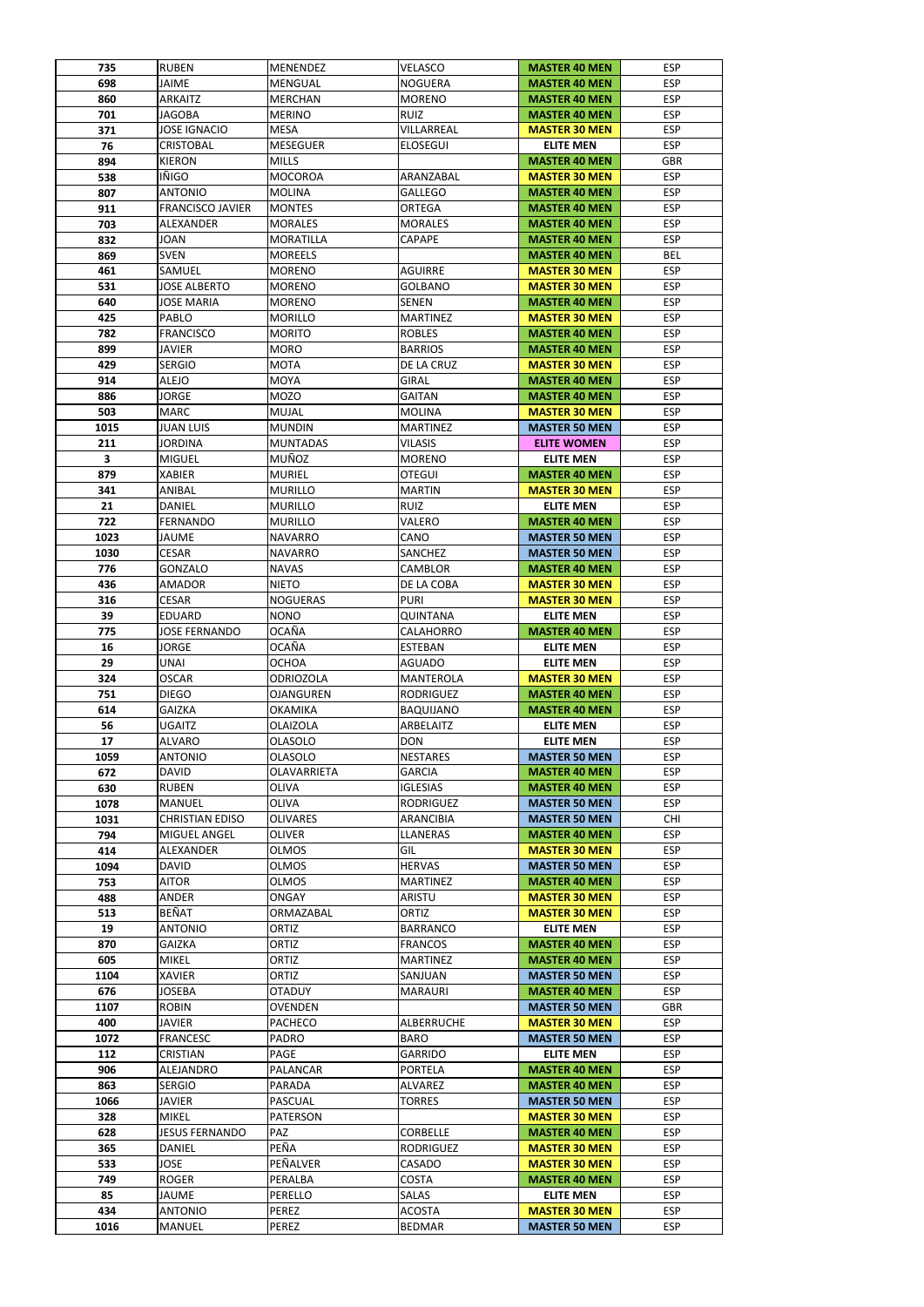| 412  | <b>UNAI</b>            | <b>PEREZ</b>        | <b>COSTA</b>             | <b>MASTER 30 MEN</b> | <b>ESP</b> |
|------|------------------------|---------------------|--------------------------|----------------------|------------|
| 1116 | <b>CESAR</b>           | <b>PEREZ</b>        | <b>GARCIA</b>            | <b>MASTER 50 MEN</b> | <b>ESP</b> |
| 648  | <b>ENRIQUE</b>         | <b>PEREZ</b>        | <b>HERNANDEZ</b>         | <b>MASTER 40 MEN</b> | <b>ESP</b> |
| 6    | <b>JUAN IGNACIO</b>    | <b>PEREZ</b>        | <b>MARTIN</b>            | <b>ELITE MEN</b>     | <b>ESP</b> |
| 608  | <b>XABIER</b>          | <b>PEREZ</b>        | <b>NOGUEIRA</b>          | <b>MASTER 40 MEN</b> | <b>ESP</b> |
| 38   | PABLO                  | <b>PEREZ</b>        | <b>PIQUERO</b>           | <b>ELITE MEN</b>     | <b>ESP</b> |
| 485  | <b>ANDONI</b>          | <b>PEREZ</b>        | <b>RIOJA</b>             | <b>MASTER 30 MEN</b> | <b>ESP</b> |
| 395  | <b>MIKEL</b>           | <b>PEREZ</b>        | <b>SANCHEZ</b>           | <b>MASTER 30 MEN</b> | <b>ESP</b> |
| 686  | <b>JUAN CARLOS</b>     | <b>PEREZ</b>        | <b>TAPIA</b>             | <b>MASTER 40 MEN</b> | <b>ESP</b> |
| 767  | <b>JUAN MANUEL</b>     | PERSONAL            | FERNANDEZ                | <b>MASTER 40 MEN</b> | <b>ESP</b> |
| 536  | <b>MARC</b>            | <b>PIJOAN</b>       | GASSO                    | <b>MASTER 30 MEN</b> | <b>ESP</b> |
| 336  | <b>YERAI</b>           | <b>PINO</b>         | <b>LUIS</b>              | <b>MASTER 30 MEN</b> | <b>ESP</b> |
| 651  | <b>DAVID</b>           | <b>PINTOS</b>       | <b>OLIVER</b>            | <b>MASTER 40 MEN</b> | <b>ESP</b> |
| 426  | <b>ARNAU</b>           | <b>PLANAS</b>       | <b>MOLINA</b>            | <b>MASTER 30 MEN</b> | <b>ESP</b> |
| 210  | <b>MONICA</b>          | <b>PLAZA</b>        | VAZQUEZ                  | <b>ELITE WOMEN</b>   | <b>ESP</b> |
| 1087 | <b>JAVIER</b>          | <b>POLO</b>         | <b>JORGE</b>             | <b>MASTER 50 MEN</b> | <b>ESP</b> |
|      |                        |                     |                          |                      |            |
| 73   | <b>LUCIANO</b>         | <b>POMPONIO</b>     |                          | <b>ELITE MEN</b>     | ARG        |
| 447  | <b>ALVAR</b>           | <b>PORTAL</b>       | <b>BUENAGA</b>           | <b>MASTER 30 MEN</b> | <b>ESP</b> |
| 721  | <b>JOSEP</b>           | <b>POUS</b>         | <b>MARTORELL</b>         | <b>MASTER 40 MEN</b> | <b>ESP</b> |
| 754  | <b>ANTONIO</b>         | <b>PRADO</b>        | <b>PEREZ</b>             | <b>MASTER 40 MEN</b> | <b>ESP</b> |
| 713  | <b>JORGE</b>           | <b>PRADO</b>        | <b>RODRIGUEZ</b>         | <b>MASTER 40 MEN</b> | <b>ESP</b> |
| 428  | <b>MANUEL</b>          | <b>PRADO</b>        | <b>RUBIÑOS</b>           | <b>MASTER 30 MEN</b> | <b>ESP</b> |
| 798  | <b>JORDI</b>           | <b>PRAT</b>         | <b>MARTINEZ</b>          | <b>MASTER 40 MEN</b> | <b>ESP</b> |
| 459  | <b>GUILLERMO</b>       | <b>PRATS</b>        | <b>BURGUERA</b>          | <b>MASTER 30 MEN</b> | <b>ESP</b> |
| 724  | <b>JUAN ANTONIO</b>    | <b>PRIEGO</b>       | ARENAZA                  | <b>MASTER 40 MEN</b> | <b>ESP</b> |
| 1082 | <b>MANUEL</b>          | <b>PRIETO</b>       | <b>MORATO</b>            | <b>MASTER 50 MEN</b> | <b>ESP</b> |
| 2    | <b>PETER</b>           | <b>PRUUS</b>        |                          | <b>ELITE MEN</b>     | <b>EST</b> |
| 12   | <b>DAVID</b>           | <b>PUENTE</b>       | <b>BALDAZO</b>           | <b>ELITE MEN</b>     | <b>ESP</b> |
| 800  | ALEJANDRO              | <b>PUENTE</b>       | <b>CRISTOBAL</b>         | <b>MASTER 40 MEN</b> | <b>ESP</b> |
| 804  | <b>SERGI</b>           | <b>PUIG</b>         | <b>BALDRICH</b>          | <b>MASTER 40 MEN</b> | <b>ESP</b> |
| 255  | <b>EVA MARIA</b>       | <b>PUIG</b>         | <b>COSTA</b>             | <b>MASTER WOMEN</b>  | <b>ESP</b> |
| 790  | <b>MIGUEL</b>          | PULIDO              | FERNANDEZ                | <b>MASTER 40 MEN</b> | <b>ESP</b> |
| 28   | <b>GORKA</b>           | QUEMADA             | LOPATEGUI                | <b>ELITE MEN</b>     | <b>ESP</b> |
| 87   | <b>ERIZ</b>            | <b>QUINTANA</b>     |                          | <b>ELITE MEN</b>     | <b>ESP</b> |
| 723  | <b>MANU</b>            | <b>QUINTANILLA</b>  | <b>PARENTE</b>           | <b>MASTER 40 MEN</b> | <b>ESP</b> |
| 203  | SONIA                  | QUIROGA             | PADILLA                  | <b>ELITE WOMEN</b>   | <b>BOL</b> |
| 508  | <b>POL</b>             | <b>RAICH</b>        |                          | <b>MASTER 30 MEN</b> | <b>ESP</b> |
| 493  | <b>FRANCISCO</b>       | RAJA                | <b>MARTINEZ</b>          | <b>MASTER 30 MEN</b> | <b>ESP</b> |
| 41   | <b>JORGE</b>           | <b>RALFAS</b>       | <b>PERALES</b>           |                      | <b>ESP</b> |
|      |                        |                     |                          | <b>ELITE MEN</b>     |            |
| 110  | <b>MIGUEL</b>          | RAMIREZ DE ARELLANO |                          | <b>ELITE MEN</b>     | <b>ESP</b> |
| 803  | <b>BARTOLOME</b>       | <b>RAMON</b>        | <b>COSTA</b>             | <b>MASTER 40 MEN</b> | <b>ESP</b> |
| 680  | <b>ALBERTO</b>         | <b>RAMOS</b>        | <b>GARCIA</b>            | <b>MASTER 40 MEN</b> | <b>ESP</b> |
| 733  | <b>JUAN CARLOS</b>     | <b>RAMOS</b>        | <b>MARTIN</b>            | <b>MASTER 40 MEN</b> | <b>ESP</b> |
| 688  | <b>SERGIO</b>          | <b>RAMOS</b>        | <b>MARURI</b>            | <b>MASTER 40 MEN</b> | <b>ESP</b> |
| 631  | <b>ROGELIO ALBERTO</b> | <b>RAMOS</b>        | <b>VIERA</b>             | <b>MASTER 40 MEN</b> | <b>ESP</b> |
| 601  | RAUL                   | <b>RAPOSO</b>       | <b>MATEO</b>             | <b>MASTER 40 MEN</b> | <b>ESP</b> |
| 61   | <b>RICARDO</b>         | <b>RAUFAST</b>      | <b>PARDO</b>             | <b>ELITE MEN</b>     | <b>ESP</b> |
| 763  | <b>MARC</b>            | <b>REAL</b>         | <b>GARCIA</b>            | <b>MASTER 40 MEN</b> | <b>ESP</b> |
| 815  | <b>JOSE ANTONIO</b>    | <b>RECIO</b>        | <b>CAMPOS</b>            | <b>MASTER 40 MEN</b> | <b>ESP</b> |
| 516  | <b>JAVIER</b>          | <b>RESANO</b>       | IÑIGO                    | <b>MASTER 30 MEN</b> | <b>ESP</b> |
| 59   | <b>BORJA</b>           | <b>REY</b>          | <b>CEREZALES</b>         | <b>ELITE MEN</b>     | <b>ESP</b> |
| 765  | <b>ANTONIO</b>         | <b>REY</b>          | <b>GARCIA</b>            | <b>MASTER 40 MEN</b> | <b>ESP</b> |
| 352  | <b>CRISTIAN</b>        | <b>REY</b>          | <b>MARTINEZ</b>          | <b>MASTER 30 MEN</b> | <b>ESP</b> |
| 94   | <b>JAIME</b>           | <b>RIESCO</b>       | <b>MEDINA</b>            | <b>ELITE MEN</b>     | <b>ESP</b> |
| 830  | <b>MANU</b>            | <b>RIO</b>          | <b>PASCUAL</b>           | <b>MASTER 40 MEN</b> | <b>ESP</b> |
| 514  | <b>JESUS</b>           | <b>RIVAS</b>        | SANZ                     | <b>MASTER 30 MEN</b> | <b>ESP</b> |
| 861  | <b>ROBERTO</b>         | <b>ROBERTO</b>      | <b>BURGOS</b>            | <b>MASTER 40 MEN</b> | <b>ESP</b> |
| 689  | <b>DAVID</b>           | <b>ROBLES</b>       | <b>RUBIO</b>             | <b>MASTER 40 MEN</b> | <b>ESP</b> |
| 851  | <b>JUAN CARLOS</b>     | <b>ROBLES</b>       | <b>SANCHEZ</b>           | <b>MASTER 40 MEN</b> | <b>ESP</b> |
| 393  | <b>EDUARD</b>          | <b>ROCA</b>         | <b>MASFERRER</b>         | <b>MASTER 30 MEN</b> | <b>ESP</b> |
| 1103 | <b>XAVIER</b>          | <b>ROCA</b>         | <b>SIRERA</b>            | <b>MASTER 50 MEN</b> | <b>ESP</b> |
| 466  | <b>DAVID</b>           | <b>ROCHA</b>        | <b>MARRUPE</b>           | <b>MASTER 30 MEN</b> | <b>ESP</b> |
| 314  |                        |                     |                          | <b>MASTER 30 MEN</b> |            |
|      | <b>ANTONIO</b>         | <b>RODRIGO</b>      | <b>MARTIN</b>            |                      | <b>ESP</b> |
|      | <b>MANUEL</b>          | <b>RODRIGUEZ</b>    | ARANDA<br><b>ASENCIO</b> | <b>ELITE MEN</b>     | <b>ESP</b> |
| 51   |                        |                     |                          | <b>MASTER 40 MEN</b> | <b>ESP</b> |
| 690  | <b>JOSE MIGUEL</b>     | <b>RODRIGUEZ</b>    |                          |                      |            |
| 709  | <b>ROBERTO</b>         | <b>RODRIGUEZ</b>    | <b>AZNAR</b>             | <b>MASTER 40 MEN</b> | <b>ESP</b> |
| 1062 | <b>DIONISIO</b>        | <b>RODRIGUEZ</b>    | <b>DOUZE</b>             | <b>MASTER 50 MEN</b> | <b>ESP</b> |
| 380  | YAGOBA                 | <b>RODRIGUEZ</b>    | IÑIGO                    | <b>MASTER 30 MEN</b> | <b>ESP</b> |
| 63   | RAUL                   | <b>RODRIGUEZ</b>    | <b>JIMENEZ</b>           | <b>ELITE MEN</b>     | <b>ESP</b> |
| 433  | <b>JORDI</b>           | <b>RODRIGUEZ</b>    | <b>LOPEZ</b>             | <b>MASTER 30 MEN</b> | <b>ESP</b> |
| 497  | <b>IGNACIO</b>         | <b>RODRIGUEZ</b>    | <b>LOPEZ</b>             | <b>MASTER 30 MEN</b> | <b>ESP</b> |
| 202  | ALMUDENA               | <b>RODRIGUEZ</b>    | <b>LOPEZ DE ARMENTIA</b> | <b>ELITE WOMEN</b>   | <b>ESP</b> |
| 910  | <b>JOSE LUIS</b>       | <b>RODRIGUEZ</b>    | <b>MACIAS</b>            | <b>MASTER 40 MEN</b> | <b>ESP</b> |
| 920  | <b>OSCAR JAVIER</b>    | <b>RODRIGUEZ</b>    | <b>MARTIN</b>            | <b>MASTER 40 MEN</b> | <b>ESP</b> |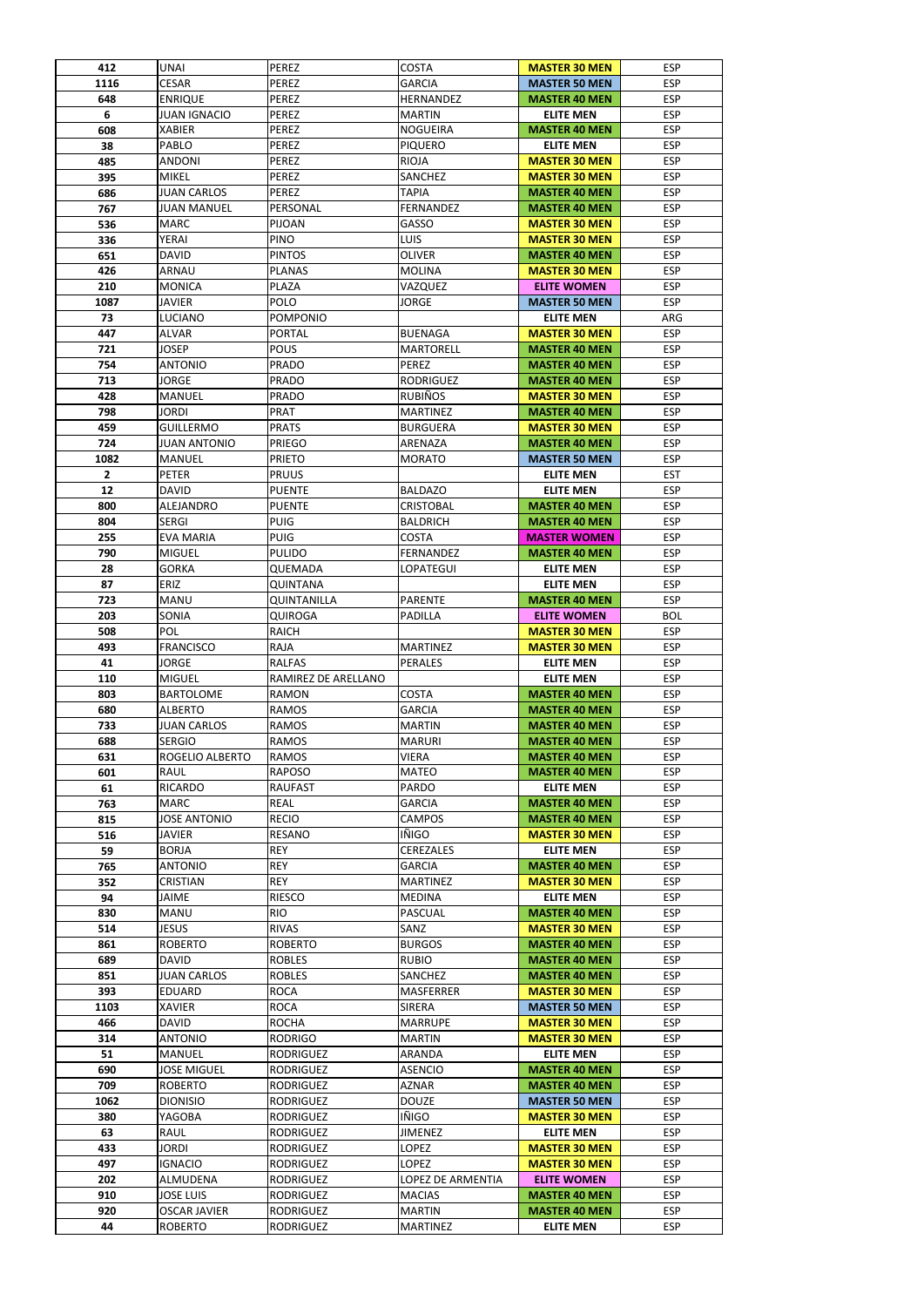| 833  | <b>IVAN</b>              | <b>RODRIGUEZ</b>     | <b>MILLA</b>       | <b>MASTER 40 MEN</b> | <b>ESP</b> |
|------|--------------------------|----------------------|--------------------|----------------------|------------|
| 774  | <b>DANIEL</b>            | <b>RODRIGUEZ</b>     | <b>MURCIEGO</b>    | <b>MASTER 40 MEN</b> | <b>ESP</b> |
| 681  | <b>DIEGO</b>             | <b>RODRIGUEZ</b>     | PEREZ              | <b>MASTER 40 MEN</b> | <b>ESP</b> |
| 71   | <b>SERGIO</b>            | <b>RODRIGUEZ</b>     | <b>ROBREDO</b>     | <b>ELITE MEN</b>     | <b>ESP</b> |
| 317  | ANGEL                    | <b>RODRIGUEZ</b>     | <b>RUIZ</b>        | <b>MASTER 30 MEN</b> | <b>ESP</b> |
| 785  | <b>DAVID</b>             | <b>RODRIGUEZ</b>     | SANMIGUEL          | <b>MASTER 40 MEN</b> | <b>ESP</b> |
| 448  | <b>JAVIER</b>            | <b>RODRIGUEZ</b>     | <b>VARGAS</b>      | <b>MASTER 30 MEN</b> | <b>ESP</b> |
| 492  | <b>DIEGO</b>             | <b>RODRIGUEZ</b>     | <b>VIDAL</b>       | <b>MASTER 30 MEN</b> | <b>ESP</b> |
| 1033 | <b>JUAN ANTONIO</b>      | RODRIGUEZ SANCHEZ    | <b>GUZMAN</b>      | <b>MASTER 50 MEN</b> | <b>ESP</b> |
| 827  | <b>GABRIEL</b>           | <b>ROLDAN</b>        | <b>SEGARRA</b>     | <b>MASTER 40 MEN</b> | <b>ESP</b> |
| 741  | <b>JORGE</b>             | <b>ROMEO</b>         | SALAZAR            | <b>MASTER 40 MEN</b> | <b>ESP</b> |
| 52   | <b>MARIO</b>             | <b>ROMERO</b>        | <b>LUCAS</b>       | <b>ELITE MEN</b>     | <b>ESP</b> |
| 729  | <b>ERNESTO</b>           | <b>ROMERO</b>        | <b>MONTIEL</b>     | <b>MASTER 40 MEN</b> | <b>ESP</b> |
| 443  | <b>FRANCISCO JOSE</b>    | <b>ROSA</b>          | <b>PULIDO</b>      | <b>MASTER 30 MEN</b> | <b>ESP</b> |
| 457  | MARÇAL                   | <b>ROSSELL</b>       | <b>JIMENEZ</b>     | <b>MASTER 30 MEN</b> | <b>ESP</b> |
|      |                          | <b>ROYO</b>          | <b>MUÑOZ</b>       | <b>MASTER 40 MEN</b> | <b>ESP</b> |
| 799  | <b>AITOR</b>             |                      |                    |                      |            |
| 437  | <b>DANIEL</b>            | <b>ROYO</b>          | <b>TORRES</b>      | <b>MASTER 30 MEN</b> | <b>ESP</b> |
| 474  | <b>ALVARO</b>            | <b>RUBIO</b>         | <b>GONZALEZ</b>    | <b>MASTER 30 MEN</b> | <b>ESP</b> |
| 706  | <b>ANTONIO JOSE</b>      | <b>RUBIO</b>         | LARIOS             | <b>MASTER 40 MEN</b> | <b>ESP</b> |
| 678  | <b>JOSE MIGUEL</b>       | <b>RUBIO</b>         | <b>TENO</b>        | <b>MASTER 40 MEN</b> | <b>ESP</b> |
| 423  | <b>CARLOS</b>            | <b>RUIZ</b>          | <b>GOMEZ</b>       | <b>MASTER 30 MEN</b> | <b>ESP</b> |
| 638  | <b>JON</b>               | <b>RUIZ</b>          | <b>HERRERO</b>     | <b>MASTER 40 MEN</b> | <b>ESP</b> |
| 793  | <b>MANUEL</b>            | <b>RUIZ</b>          | <b>LOPEZ</b>       | <b>MASTER 40 MEN</b> | <b>ESP</b> |
| 884  | <b>RICARD</b>            | <b>RUIZ</b>          | <b>LOPEZ</b>       | <b>MASTER 40 MEN</b> | <b>ESP</b> |
| 675  | <b>JOSE LUIS</b>         | <b>RUIZ</b>          | RAMIREZ            | <b>MASTER 40 MEN</b> | <b>ESP</b> |
| 788  | <b>CESAR</b>             | <b>RUIZ</b>          | <b>VILLABRILLR</b> | <b>MASTER 40 MEN</b> | <b>ESP</b> |
| 903  | ALEJANDRO                | RUIZ-CARRILLO        | <b>GODIN</b>       | <b>MASTER 40 MEN</b> | <b>ESP</b> |
| 528  | <b>JOSE IGNACIO</b>      | <b>SACRISTAN</b>     | <b>GARCIA</b>      | <b>MASTER 30 MEN</b> | <b>ESP</b> |
| 258  | <b>CHARLIE</b>           | <b>SADLER</b>        |                    | <b>MASTER WOMEN</b>  | <b>GBR</b> |
| 789  | <b>OSCAR</b>             | <b>SAENZ</b>         | <b>EGUREN</b>      | <b>MASTER 40 MEN</b> | <b>ESP</b> |
| 857  | <b>TXEMA</b>             | SAENZ                | <b>JIMENEZ</b>     | <b>MASTER 40 MEN</b> | <b>ESP</b> |
| 47   | JUAN                     | <b>SAENZ</b>         | <b>LEON</b>        | <b>ELITE MEN</b>     | <b>ESP</b> |
|      |                          |                      |                    |                      |            |
| 806  | <b>JESUS RAMON</b>       | <b>SAEZ</b>          | <b>ORTEGA</b>      | <b>MASTER 40 MEN</b> | <b>ESP</b> |
| 439  | <b>VICTOR</b>            | SAIZ                 | <b>DIAZ</b>        | <b>MASTER 30 MEN</b> | <b>ESP</b> |
| 1050 | <b>RAUL</b>              | SALA                 | <b>BIGAS</b>       | <b>MASTER 50 MEN</b> | <b>ESP</b> |
| 632  | <b>JULEN</b>             | <b>SALDIAS</b>       | ONDARRA            | <b>MASTER 40 MEN</b> | <b>ESP</b> |
| 635  | <b>MIKEL</b>             | <b>SALDIAS</b>       | <b>ONDARRA</b>     | <b>MASTER 40 MEN</b> | <b>ESP</b> |
| 682  | <b>JESUS</b>             | <b>SALINAS</b>       | <b>GIRONA</b>      | <b>MASTER 40 MEN</b> | <b>ESP</b> |
| 622  | MIGUEL ANGEL             | <b>SALVADOR</b>      | SANCHEZ            | <b>MASTER 40 MEN</b> | <b>ESP</b> |
| 692  | <b>LUIS MIGUEL</b>       | <b>SAMPEDRO</b>      | <b>MORAN</b>       | <b>MASTER 40 MEN</b> | <b>ESP</b> |
| 856  | <b>EDUARDO</b>           | <b>SAN FRANCSICO</b> |                    | <b>MASTER 40 MEN</b> | <b>ESP</b> |
| 1058 | <b>VICTOR MANUEL</b>     | <b>SAN MATEO</b>     | <b>FERNANDEZ</b>   | <b>MASTER 50 MEN</b> | <b>ESP</b> |
| 344  | <b>ANDER</b>             | SANCHEZ              | <b>ALONSO</b>      | <b>MASTER 30 MEN</b> | <b>ESP</b> |
| 74   | <b>JESUS</b>             | <b>SANCHEZ</b>       | <b>DELGADO</b>     | <b>ELITE MEN</b>     | <b>ESP</b> |
| 1096 | <b>MIGUEL ANGEL</b>      | <b>SANCHEZ</b>       | <b>GONGORA</b>     | <b>MASTER 50 MEN</b> | <b>ESP</b> |
| 46   | <b>ADRIAN</b>            | <b>SANCHEZ</b>       | <b>HERNANDEZ</b>   | <b>ELITE MEN</b>     | <b>ESP</b> |
| 356  | <b>JUAN MANUEL</b>       | <b>SANCHEZ</b>       | <b>JIMENEZ</b>     | <b>MASTER 30 MEN</b> | <b>ESP</b> |
| 1012 | <b>FRANCISCO IGNACIO</b> | <b>SANCHEZ</b>       | <b>JIMENEZ</b>     | <b>MASTER 50 MEN</b> | <b>ESP</b> |
|      |                          |                      |                    |                      |            |
| 468  | <b>JOSE JAVIER</b>       | <b>SANCHEZ</b>       | <b>ROLDAN</b>      | <b>MASTER 30 MEN</b> | <b>ESP</b> |
| 360  | <b>DAVID</b>             | <b>SANCHEZ</b>       | <b>ROSA</b>        | <b>MASTER 30 MEN</b> | <b>ESP</b> |
| 319  | <b>EMILIANO</b>          | SANCHEZ              | SALCEDO            | <b>MASTER 30 MEN</b> | <b>ESP</b> |
| 358  | <b>ISMAEL</b>            | <b>SANCHEZ</b>       | SANCHEZ            | <b>MASTER 30 MEN</b> | <b>ESP</b> |
| 541  | <b>JAVIER</b>            | <b>SANCHEZ</b>       | <b>SERRANO</b>     | <b>MASTER 30 MEN</b> | <b>ESP</b> |
| 791  | <b>JUAN ANTONIO</b>      | <b>SANCHEZ</b>       | <b>TORRICO</b>     | <b>MASTER 40 MEN</b> | <b>ESP</b> |
| 444  | <b>JON ANDER</b>         | <b>SANCHEZ</b>       | LAGALA             | <b>MASTER 30 MEN</b> | <b>ESP</b> |
| 486  | <b>ELOY</b>              | <b>SANCHO</b>        | <b>GRANADOS</b>    | <b>MASTER 30 MEN</b> | <b>ESP</b> |
| 385  | <b>PEDRO</b>             | <b>SANTAFOSTA</b>    | <b>RUIZ</b>        | <b>MASTER 30 MEN</b> | <b>ESP</b> |
| 655  | <b>SERGIO</b>            | SANZ                 | ARAZURI            | <b>MASTER 40 MEN</b> | <b>ESP</b> |
| 251  | <b>CRISTINA</b>          | SANZ                 | CERRAJERIA         | <b>MASTER WOMEN</b>  | <b>ESP</b> |
| 402  | <b>JOSE MIGUEL</b>       | SANZ                 | <b>ESCOLANO</b>    | <b>MASTER 30 MEN</b> | <b>ESP</b> |
| 464  | <b>JAVIER</b>            | <b>SARASA</b>        | <b>MOLINA</b>      | <b>MASTER 30 MEN</b> | <b>ESP</b> |
| 27   | <b>IMANOL</b>            | SARRIGUREN           | <b>GARRIDO</b>     | <b>ELITE MEN</b>     | <b>ESP</b> |
| 852  | <b>QUIM</b>              | <b>SCHJAER</b>       | <b>ROSALES</b>     | <b>MASTER 40 MEN</b> | <b>ESP</b> |
| 1055 | <b>MILKO</b>             | SEDRAN               |                    | <b>MASTER 50 MEN</b> | <b>ITA</b> |
| 104  | PABLO                    | <b>SEGON</b>         | <b>BALIUS</b>      | <b>ELITE MEN</b>     | <b>ESP</b> |
| 1026 | MIGUEL ANGEL             | <b>SEGURADO</b>      | <b>MARTIN</b>      | <b>MASTER 50 MEN</b> | <b>ESP</b> |
| 888  | <b>ALAVRO</b>            | SERRANO              | <b>GOMEZ</b>       | <b>MASTER 40 MEN</b> | <b>ESP</b> |
| 1067 | MOHAMMED                 | SHAREEF              | <b>DUDEKULA</b>    | <b>MASTER 50 MEN</b> | <b>ESP</b> |
|      |                          |                      |                    |                      |            |
| 537  | <b>DORON</b>             | SHPANAUF             |                    | <b>MASTER 30 MEN</b> | <b>ISR</b> |
| 523  | PABLO                    | <b>SIEGRIST</b>      | <b>GABAS</b>       | <b>MASTER 30 MEN</b> | <b>ESP</b> |
| 80   | <b>SERGIO</b>            | <b>SIERRA</b>        | <b>GARRIDO</b>     | <b>ELITE MEN</b>     | <b>ESP</b> |
| 75   | <b>IGOR</b>              | <b>SIMARRO</b>       | <b>ZUFIRIA</b>     | <b>ELITE MEN</b>     | <b>ESP</b> |
| 83   | MIQUEL ANGEL             | <b>SIMONET</b>       | RIERA              | <b>ELITE MEN</b>     | <b>ESP</b> |
| 252  | <b>CLARA</b>             | SOMS                 | UREÑA              | <b>MASTER WOMEN</b>  | <b>ESP</b> |
| 872  | <b>JORGE</b>             | SOPEÑA               | SANZ               | <b>MASTER 40 MEN</b> | <b>ESP</b> |
|      |                          |                      |                    |                      |            |